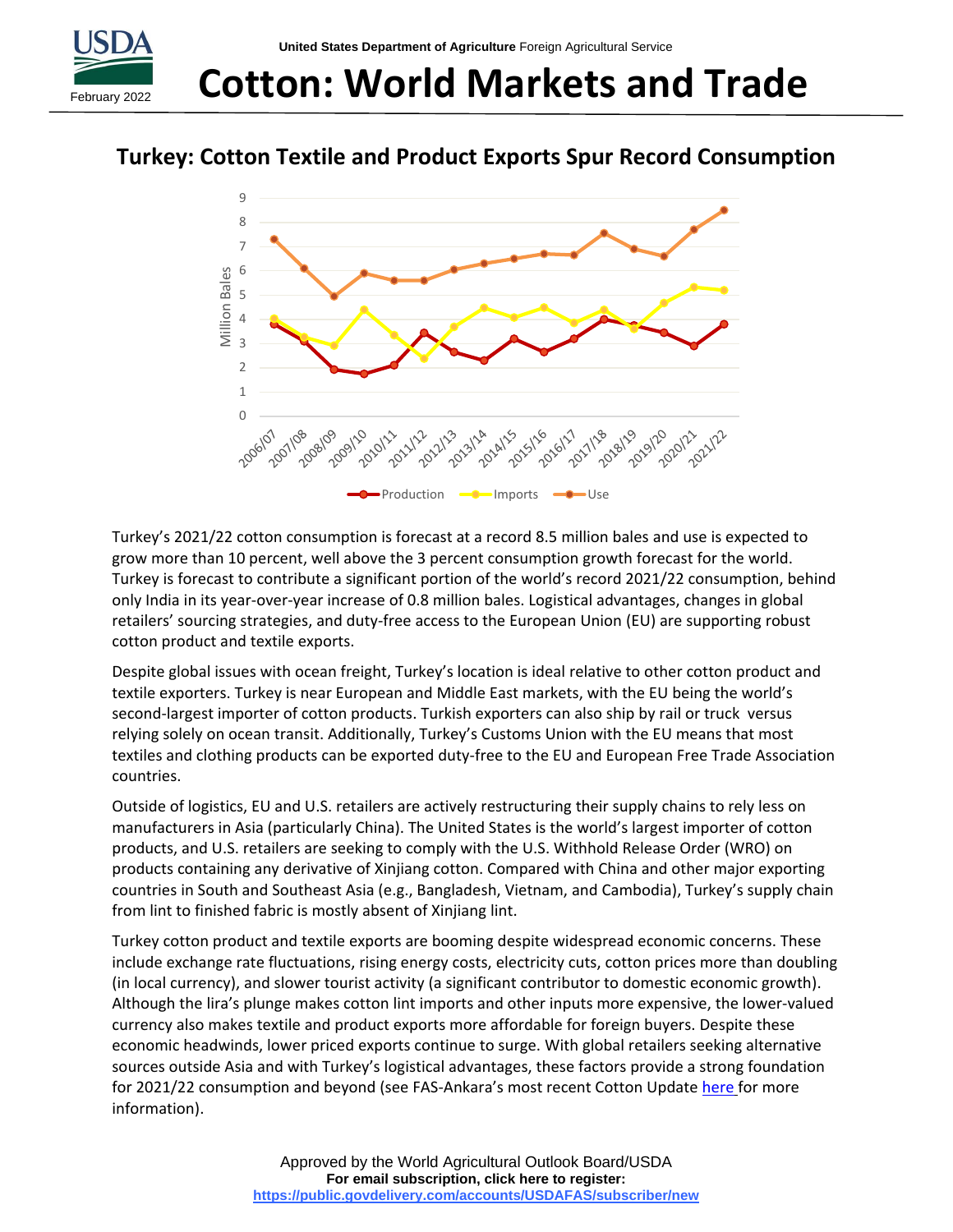





## **2021/22 Outlook**

Global production is lowered from last month with smaller crops in India and Tanzania. Use is mostly unchanged and ending stocks are down more than 700,000 bales for the second consecutive month. Global trade is down slightly with lower U.S. exports and China imports for the second consecutive month.

U.S. production is unchanged at 17.6 million bales. Exports are reduced for the second consecutive month to 14.8 million bales, and the U.S. season-average farm price is unchanged at 90 cents per pound.

For current prices received by farmers click here: [NASS farm price.](https://usda.library.cornell.edu/concern/publications/c821gj76b?locale=en)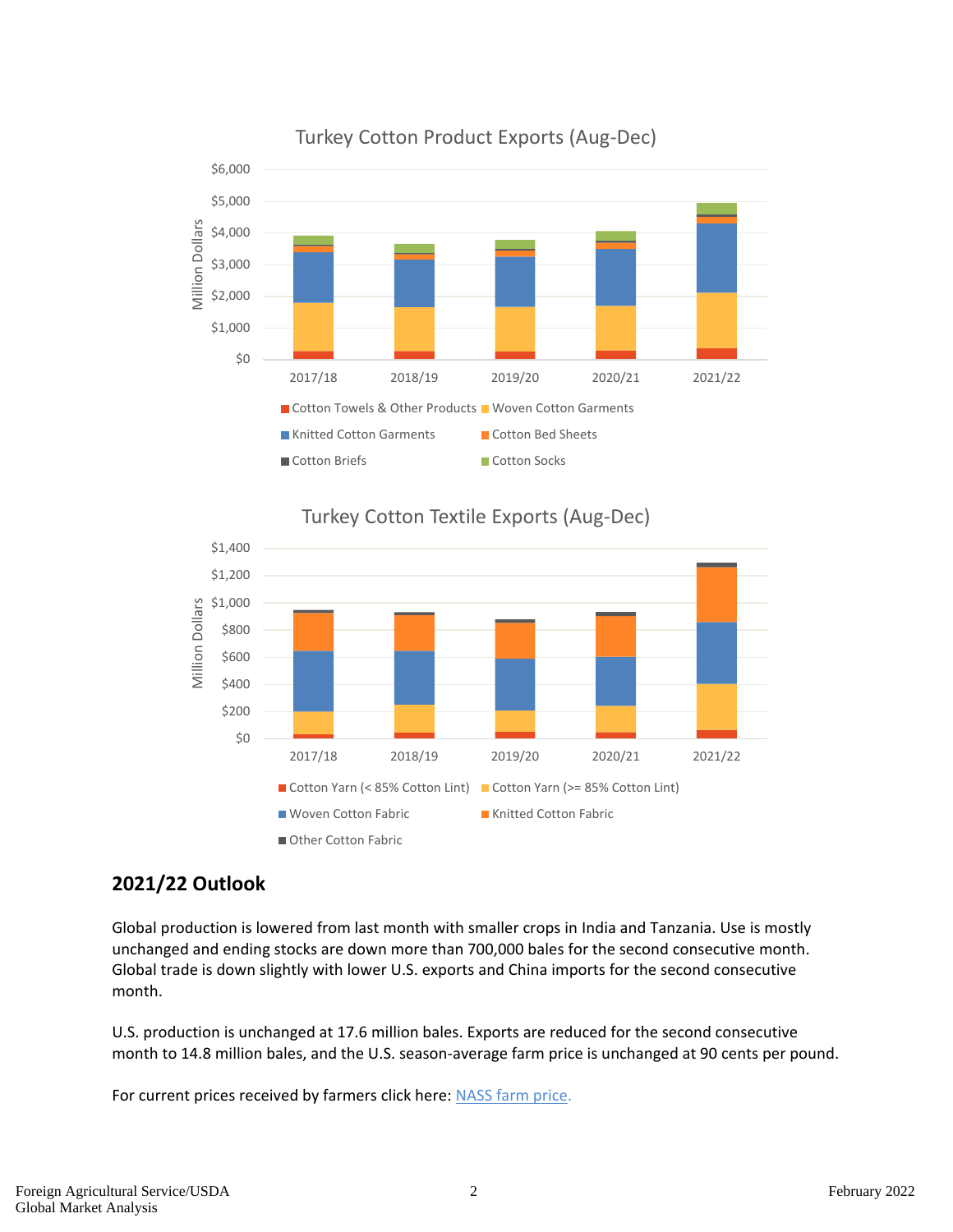

Note: **A-Index** is the average of the five cheapest quotations (quality being Middling 1<sup>1/8</sup>) for Cost and Freight (CFR) at a Far Eastern Port (more information [here\)](https://www.cotlook.com/information-2/the-cotlook-indices-an-explanation/); **U.S.** is the simple average of spot quotations reported by the Agricultural Marketing Service (more information [here\)](https://www.ams.usda.gov/mnreports/mp_cn002.txt); **China** is the reported China Cotton Price Index (i.e. CCIndex 3128B) and reflects the national weighted average of cotton (3128B grade) delivered to more than 200 enterprises in China; **India** is the Shankar-6 (grade 29-3.8-76) spot price reported [here;](https://www.gujcot.com/daily-spot-rate-list.php) **Brazil** is the delivered price in São Paulo city (grade strict low middling).

|           | A-Index | . .<br>U.S. | <b>China</b> | <b>India</b> | <b>Brazil</b> |
|-----------|---------|-------------|--------------|--------------|---------------|
| $11$ -Jan | 128.7   | 112.7       | 159.9        | 126.5        | 119.7         |
| 7-Feb     | 140.8   | 121.6       | 162.2        | 132.8        | 134.2         |
| Change    | 12.1    | 8.9         | 2.3          | 6.2          | 14.5          |

#### **Changes Since Jan.** *WASDE* (cents per pound)

Global cotton prices rose since last month's *WASDE* with the A-Index exceeding 140 cents per pound, more than 50 cents above the same period last year. Brazil witnessed the most significant rise this month, climbing over 14 cents, owing to rapidly rising exports. Strong export sales, logistical constraints, and unfixed mill positions continue to support prices on the Intercontinental Exchange. Spot prices in China were marginally higher amid the slowdown from Lunar New Year. The A-Index is roughly 20 cents lower than domestic prices in China, compared with 30 cents last month, as the bulk of classed newcrop enters the domestic market.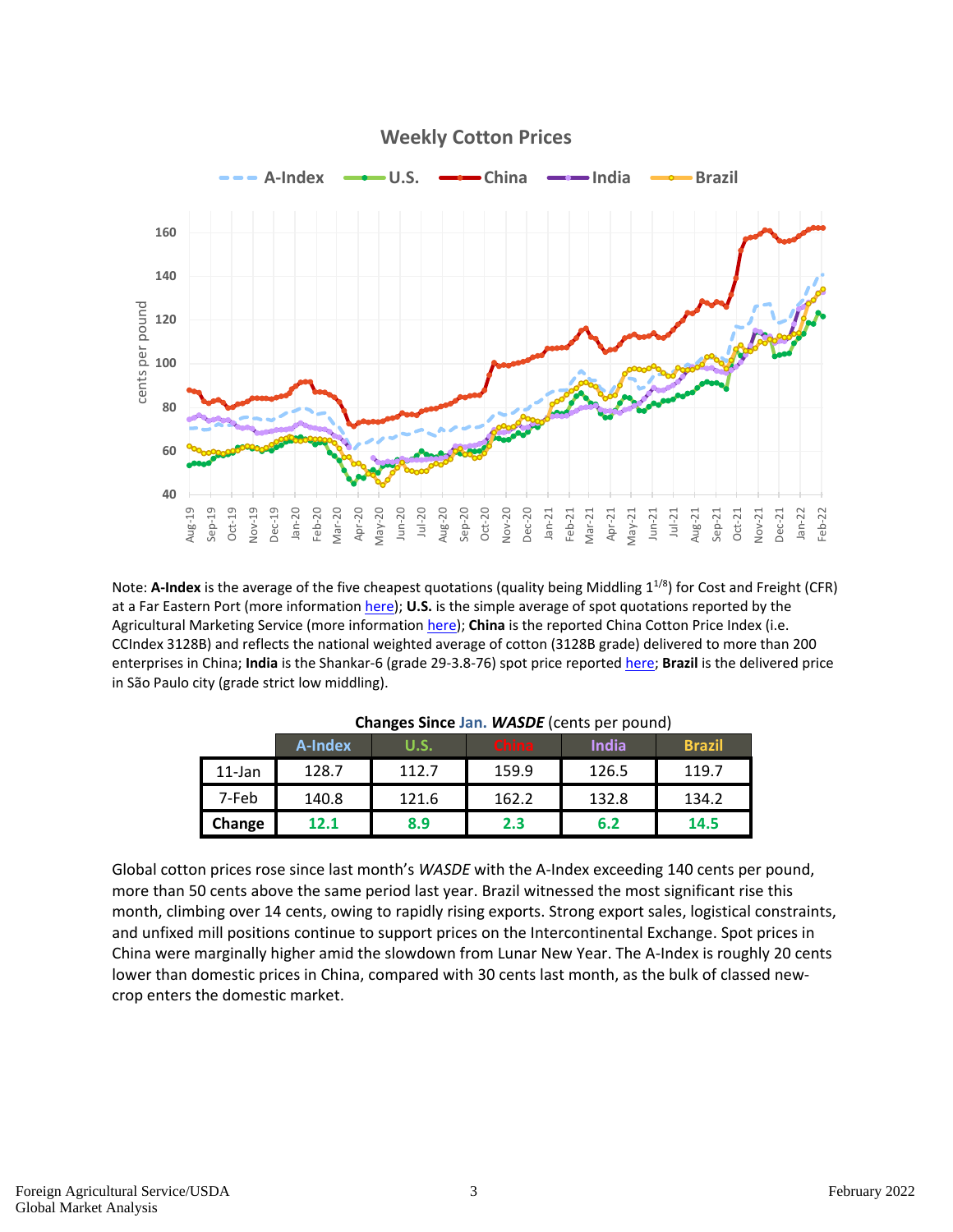

#### **U.S. 2021/22 Shipments & Outstanding Sales (Week Ending 1/27/2022)**

#### **Source:** USDA Export Sales; Note: ROW (Rest of World)

|                           | 2021/22 Trade Outlook (1,000 480-lb Bales) |                 |               |                                                              |  |  |  |  |  |  |  |
|---------------------------|--------------------------------------------|-----------------|---------------|--------------------------------------------------------------|--|--|--|--|--|--|--|
|                           | <b>Major Importers:</b>                    |                 |               |                                                              |  |  |  |  |  |  |  |
|                           | <b>Previous</b>                            | Current         | Change        | Reason                                                       |  |  |  |  |  |  |  |
| <b>WORLD</b>              | 46,560                                     | 46,441          | $-119$        |                                                              |  |  |  |  |  |  |  |
| China                     | 9,750                                      | 9,500           | $-250$        | Slower-than-expected private sector demand                   |  |  |  |  |  |  |  |
| <b>India</b>              | 1,000                                      | 1,100           | 100           | Robust purchases in January                                  |  |  |  |  |  |  |  |
|                           | Previous                                   | Current         | Change        | Reason                                                       |  |  |  |  |  |  |  |
| <b>WORLD</b><br>Australia | 46,560<br>4,000                            | 46,445<br>4,300 | $-115$<br>300 | Stronger-than-expected shipments                             |  |  |  |  |  |  |  |
| <b>United States</b>      | 15,000                                     | 14,750          | $-250$        | Logistical constraints delaying shipments                    |  |  |  |  |  |  |  |
|                           |                                            |                 |               |                                                              |  |  |  |  |  |  |  |
| <b>Tanzania</b>           | 300                                        | 150             | $-150$        | Lower crop                                                   |  |  |  |  |  |  |  |
| <b>Brazil</b>             | 8,300                                      | 8,200           | $-100$        | Slower-than-expected shipments in seasonally<br>large months |  |  |  |  |  |  |  |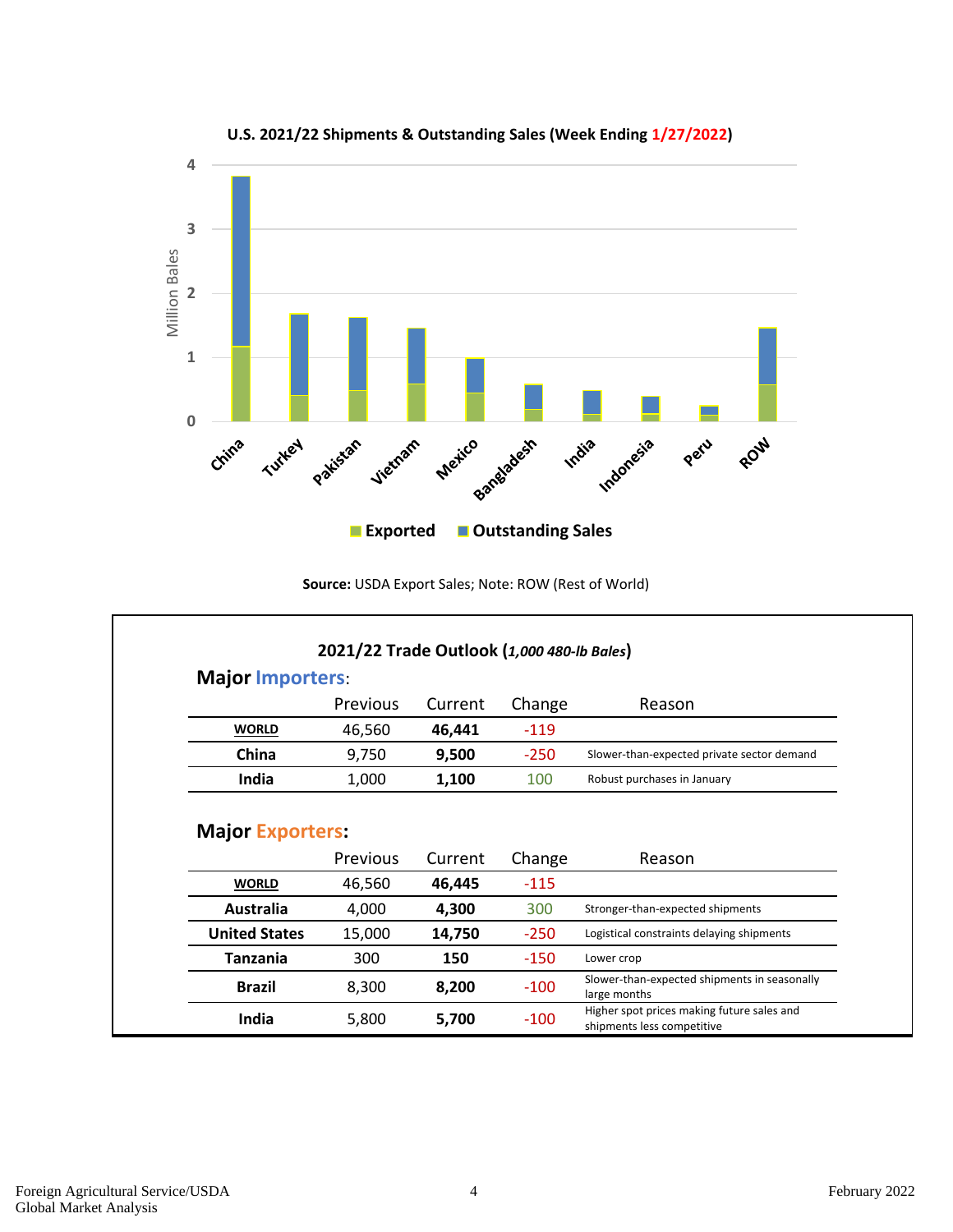The Foreign Agricultural Service (FAS) updates its production, supply, and distribution (PSD) database for cotton, oilseeds, and grains at 12:00 p.m. on the day the *World Agricultural Supply and Demand Estimates* (WASDE) report is released. This circular is released by 12:15 p.m.

| Questions may be directed to: |                  |                            |  |  |  |  |  |  |  |
|-------------------------------|------------------|----------------------------|--|--|--|--|--|--|--|
| James Johnson                 | $(202)$ 690-1546 | (James.W.Johnson@usda.gov) |  |  |  |  |  |  |  |
| Graham Soley                  | (202) 772-4235   | (Graham.Soley@usda.gov)    |  |  |  |  |  |  |  |

#### **FAS Reports and Databases:**

| Current World Market and Trade and World Agricultural Production Reports:  |
|----------------------------------------------------------------------------|
| https://apps.fas.usda.gov/psdonline/app/index.html#/app/downloads          |
| Archives World Market and Trade and World Agricultural Production Reports: |
| http://usda.mannlib.cornell.edu/MannUsda/viewTaxonomy.do?taxonomyID=7      |
| Production, Supply and Distribution Database (PSD Online):                 |
| https://apps.fas.usda.gov/psdonline/app/index.html#/app/home               |
| Global Agricultural Trade System (U.S. Exports and Imports):               |
| http://apps.fas.usda.gov/gats/default.aspx                                 |
| <b>Export Sales Report:</b>                                                |
| http://apps.fas.usda.gov/esrquery/                                         |
| Global Agricultural Information Network (Agricultural Attaché Reports):    |
| http://gain.fas.usda.gov/Pages/Default.aspx                                |
| <b>Other USDA Reports:</b>                                                 |
| World Agricultural Supply and Demand Estimates (WASDE):                    |
| http://www.usda.gov/oce/commodity/wasde/                                   |
| Economic Research Service:                                                 |
| http://www.ers.usda.gov/topics/crops                                       |
| <b>National Agricultural Statistics Service:</b>                           |

<http://www.nass.usda.gov/Publications>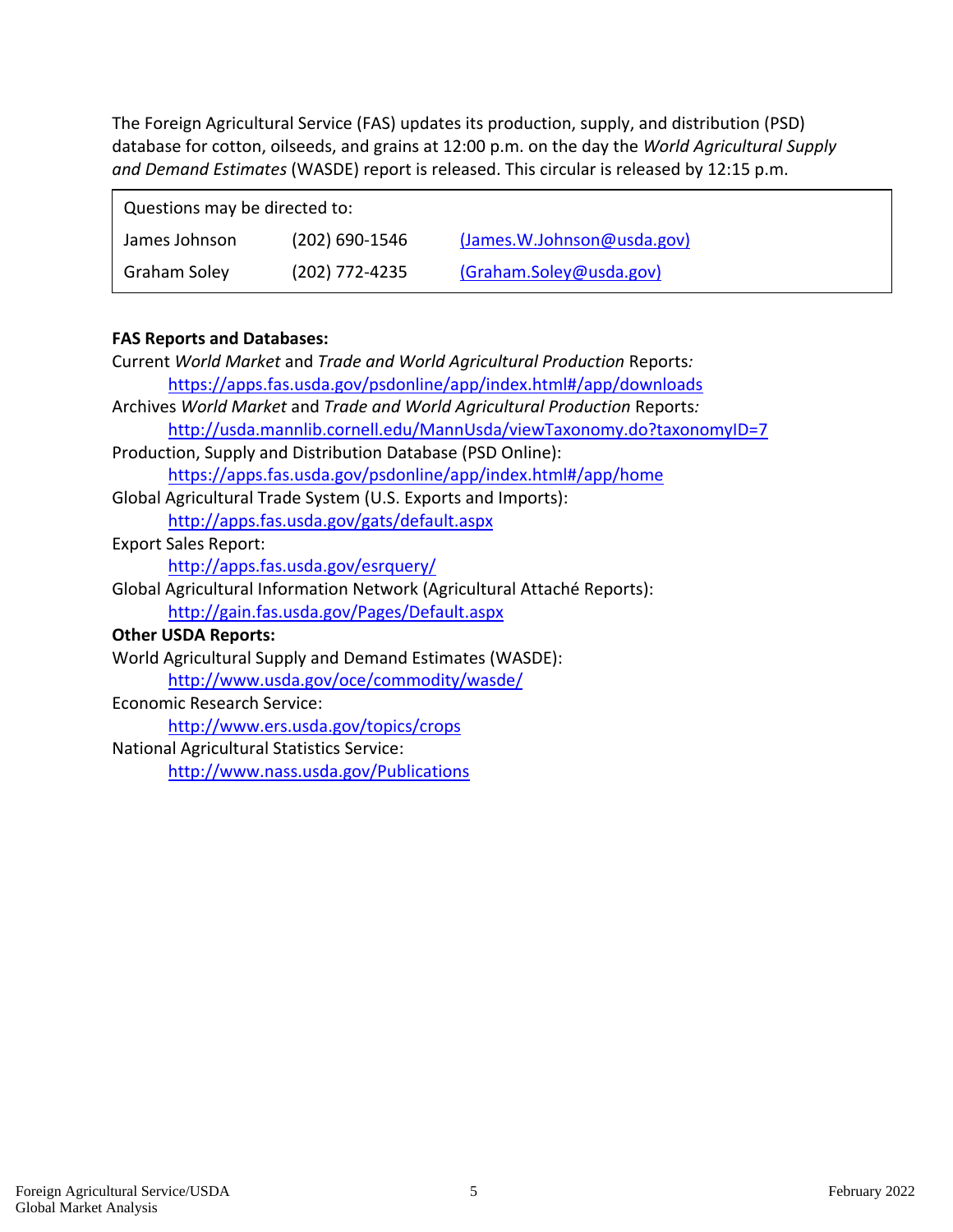#### **Summary of Changes in estimates and Forecasts from Last Month (1,000 480 lb Bales and 1,000 Ha)**

| <b>Country Mktg Year</b>          | Area<br><b>Harvested</b> | <b>Beginning</b><br><b>Stocks</b> | <b>Production</b> | <b>Imports</b> | <b>Exports</b>   | <b>Use</b>  | <b>Loss</b>         | <b>Total Dom.</b><br>Cons. | <b>Ending</b><br><b>Stocks</b> |  |
|-----------------------------------|--------------------------|-----------------------------------|-------------------|----------------|------------------|-------------|---------------------|----------------------------|--------------------------------|--|
| Australia                         |                          |                                   |                   |                |                  |             |                     |                            |                                |  |
| 2021/22                           | $-25$                    | $\mathbf 0$                       | $\mathbf 0$       | $\mathbf 0$    | 300              | 0           | $\mathbf 0$         | $\mathbf 0$                | $-300$                         |  |
| Benin                             |                          |                                   |                   |                |                  |             |                     |                            |                                |  |
| 2021/22                           | $\pmb{0}$                | $\mathsf 0$                       | $\pmb{0}$         | $\mathbf 0$    | 50               | $\pmb{0}$   | $\mathbf 0$         | $\mathbf 0$                | $-50$                          |  |
| <b>Brazil</b>                     |                          |                                   |                   |                |                  |             |                     |                            |                                |  |
| 2021/22                           | $\pmb{0}$                | $\pmb{0}$                         | $\pmb{0}$         | $\mathbf 0$    | $-100$           | $\pmb{0}$   | $\mathbf 0$         | $\mathbf 0$                | 100                            |  |
| <b>Burkina Faso</b>               |                          |                                   |                   |                |                  |             |                     |                            |                                |  |
| 2021/22                           | $\pmb{0}$                | $\pmb{0}$                         | 25                | $\mathbf 0$    | 25               | $\pmb{0}$   | $\mathbf 0$         | $\mathbf 0$                | $\pmb{0}$                      |  |
| Chad                              |                          |                                   |                   |                |                  |             |                     |                            |                                |  |
| 2021/22                           | $\mathbf 0$              | $\mathsf 0$                       | $-15$             | $\pmb{0}$      | $\mathbf 0$      | $\mathsf 0$ | $\mathsf{O}\xspace$ | $\pmb{0}$                  | $-15$                          |  |
| China                             |                          |                                   |                   |                |                  |             |                     |                            |                                |  |
| 2021/22                           | $\mathbf 0$              | $\pmb{0}$                         | $\pmb{0}$         | $-250$         | 25               | 0           | $\mathbf 0$         | $\mathbf 0$                | $-275$                         |  |
| Cote d'Ivoire                     |                          |                                   |                   |                |                  |             |                     |                            |                                |  |
| 2021/22                           | $\pmb{0}$                | $\pmb{0}$                         | $\pmb{0}$         | $\mathbf 0$    | 75               | $\pmb{0}$   | $\mathbf 0$         | $\mathbf 0$                | $-75$                          |  |
| Greece                            |                          |                                   |                   |                |                  |             |                     |                            |                                |  |
| 2014/15                           | $\mathbf 0$              | $\mathbf 0$                       | $\pmb{0}$         | $\pmb{0}$      | $\mathsf 0$      | 0           | $-10$               | $-10$                      | 10                             |  |
| 2015/16                           | $\mathbf 0$              | 10                                | $\mathbf 0$       | $\mathbf 0$    | $\mathbf 0$      | 0           | $-15$               | $-15$                      | 25                             |  |
| 2016/17                           | $\mathbf 0$              | 25                                | $\mathbf 0$       | $\pmb{0}$      | $\mathbf 0$      | 0           | $-5$                | $-5$                       | $30\,$                         |  |
| 2017/18                           | $\mathbf 0$              | 30                                | $\mathbf 0$       | $\pmb{0}$      | $\mathbf 0$      | 0           | $-5$                | $-5$                       | 35                             |  |
| 2018/19                           | $\mathsf 0$              | 35                                | $\mathbf 0$       | $\pmb{0}$      | $\pmb{0}$        | $\mathsf 0$ | $-5$                | $-5$                       | 40                             |  |
| 2019/20                           | $\mathbf 0$              | 40                                | $\mathbf 0$       | $\pmb{0}$      | $\mathbf 0$      | 0           | $-5$                | $-5$                       | 45                             |  |
| 2020/21                           | $\mathbf 0$              | 45                                | $\pmb{0}$         | $\pmb{0}$      | $\pmb{0}$        | $\mathsf 0$ | $-5$                | $-5$                       | $50\,$                         |  |
| 2021/22                           | $\mathbf 0$              | 50                                | $\pmb{0}$         | $\pmb{0}$      | 50               | $\mathsf 0$ | $\mathbf 0$         | $\mathbf 0$                | $\mathbf 0$                    |  |
| India                             |                          |                                   |                   |                |                  |             |                     |                            |                                |  |
| 2021/22                           | $\pmb{0}$                | $\pmb{0}$                         | $-500$            | 100            | $-100$           | $\pmb{0}$   | $\mathbf 0$         | $\mathbf 0$                | $-300$                         |  |
| Iran                              |                          |                                   |                   |                |                  |             |                     |                            |                                |  |
| 2000/01                           | $\mathbf 0$              | $-24$                             | $-27$             | $\pmb{0}$      | $\mathsf 0$      | $-79$       | $\mathbf 0$         | $-79$                      | 28                             |  |
| 2001/02                           | $-1$                     | 28                                | 12                | $\mathbf 0$    | $\mathbf 0$      | 25          | $\mathbf 0$         | 25                         | 15                             |  |
| 2002/03                           | $\mathbf 0$              | 15                                | 32                | $\pmb{0}$      | $\mathbf 0$      | 25          | 0                   | 25                         | 22                             |  |
| 2003/04                           | $\mathbf 0$              | 22                                | $-144$            | $\pmb{0}$      | $-80$            | 0           | 0                   | $\pmb{0}$                  | $-42$                          |  |
| 2004/05                           | $\mathsf 0$              | $-42$                             | $-16$             | $\pmb{0}$      | $\mathbf 0$      | 0           | $\mathsf 0$         | $\mathbf 0$                | $-58$                          |  |
| 2005/06                           | $\mathbf 0$              | $-58$                             | $-13$             | $\pmb{0}$      | $\mathbf 0$      | $-25$       | 0                   | $-25$                      | $-46$                          |  |
| 2006/07                           | $\mathbf 0$              | $-46$                             | 5                 | $\pmb{0}$      | $\mathbf 0$      | 0           | 0                   | $\pmb{0}$                  | $-41$                          |  |
| 2007/08                           | $\mathbf 0$              | $-41$                             | 46                | $\pmb{0}$      | $\boldsymbol{0}$ | 0           | 0                   | $\pmb{0}$                  | 5                              |  |
| 2008/09                           | $\mathbf 0$              | 5                                 | 97                | $-50$          | 0                | 50          | $\mathsf 0$         | 50                         | $\mathsf{2}$                   |  |
| Foreign Agricultural Service/USDA |                          |                                   | 6                 |                |                  |             |                     | February 2022              |                                |  |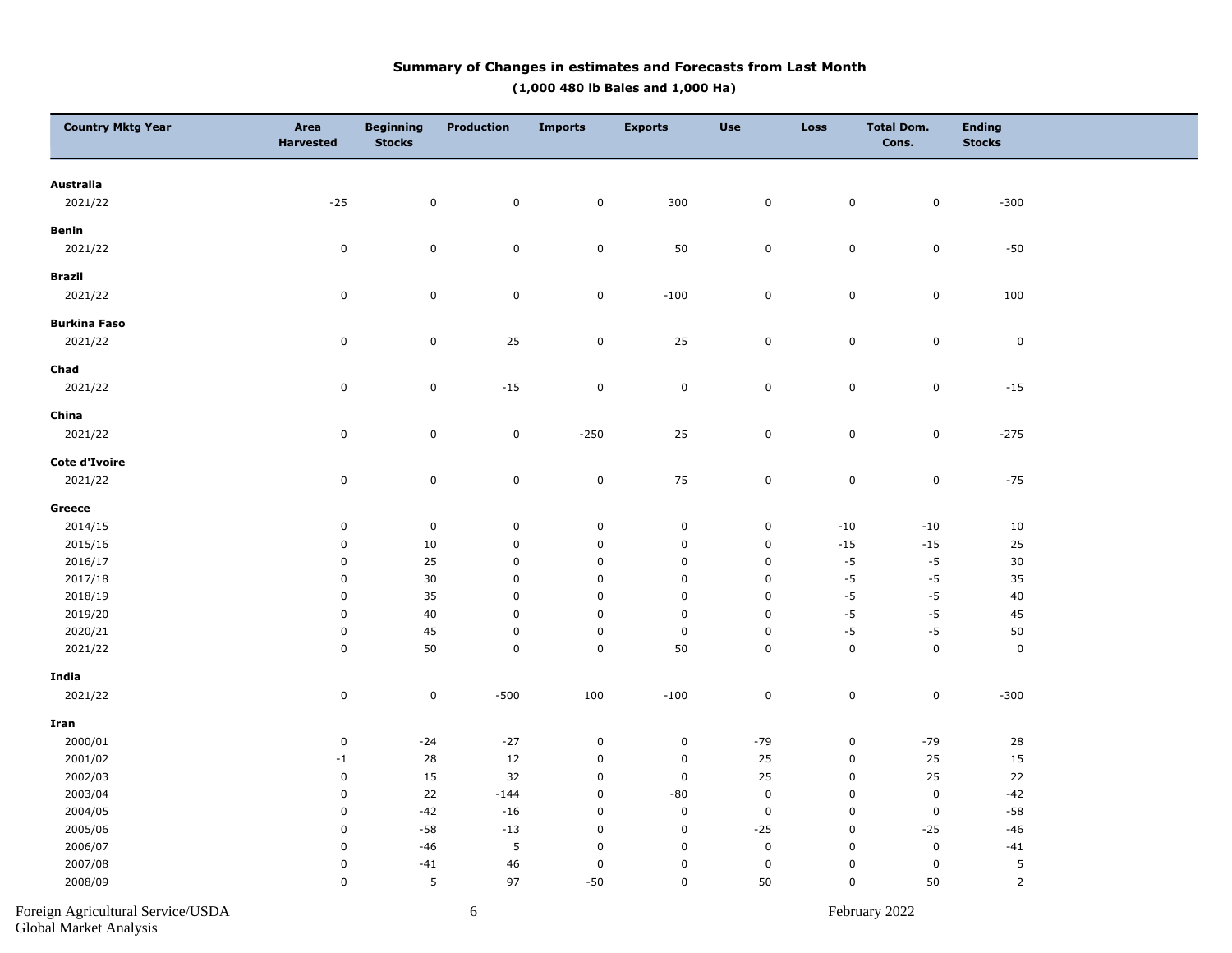#### **Summary of Changes in estimates and Forecasts from Last Month (Continued) (1,000 480 lb Bales and 1,000 Ha)**

| <b>Country Mktg Year</b> | Area<br><b>Harvested</b> | <b>Beginning</b><br><b>Stocks</b> | <b>Production</b> | <b>Imports</b> | <b>Exports</b> | <b>Use</b>  | <b>Loss</b> | <b>Total Dom.</b><br>Cons. | <b>Ending</b><br><b>Stocks</b> |  |
|--------------------------|--------------------------|-----------------------------------|-------------------|----------------|----------------|-------------|-------------|----------------------------|--------------------------------|--|
| 2009/10                  | $-3$                     | $\overline{2}$                    | 62                | $\pmb{0}$      | $\pmb{0}$      | 25          | $\pmb{0}$   | 25                         | 39                             |  |
| 2010/11                  | $-29$                    | 39                                | $-111$            | 150            | $\pmb{0}$      | 25          | $\mathbf 0$ | 25                         | 53                             |  |
| 2011/12                  | $\overline{2}$           | 53                                | 76                | 25             | $\pmb{0}$      | 25          | $\mathbf 0$ | 25                         | 129                            |  |
| 2012/13                  | 20                       | 129                               | 14                | $-100$         | $-10$          | 0           | $\mathsf 0$ | $\pmb{0}$                  | 53                             |  |
| 2013/14                  | $-34$                    | 53                                | $-50$             | $\pmb{0}$      | $-10$          | 0           | $\mathbf 0$ | $\pmb{0}$                  | 13                             |  |
| 2014/15                  | $-25$                    | 13                                | $-38$             | $\overline{9}$ | $-10$          | $\mathsf 0$ | $\mathbf 0$ | $\mathbf 0$                | -6                             |  |
| 2015/16                  | $-28$                    | -6                                | $-25$             | $-2$           | $-15$          | $-50$       | $\pmb{0}$   | $-50$                      | 32                             |  |
| 2016/17                  | $-29$                    | 32                                | $-70$             | 5              | $\pmb{0}$      | $-25$       | $\mathbf 0$ | $-25$                      | -8                             |  |
| 2017/18                  | $-10$                    | -8                                | $\overline{7}$    | $\mathbf 1$    | $\pmb{0}$      | $\mathsf 0$ | $\mathsf 0$ | $\pmb{0}$                  | $\pmb{0}$                      |  |
| 2018/19                  | $-9$                     | $\mathsf 0$                       | $-39$             | 26             | $\pmb{0}$      | $-25$       | $\mathbf 0$ | $-25$                      | $12\,$                         |  |
| 2019/20                  | 10                       | 12                                | 51                | $-105$         | $\pmb{0}$      | $-50$       | $\mathbf 0$ | $-50$                      | $\,8\,$                        |  |
| 2020/21                  | 19                       | $\bf 8$                           | 121               | 95             | $\pmb{0}$      | 100         | $\mathbf 0$ | 100                        | 124                            |  |
| 2021/22                  | 20                       | 124                               | 140               | $\pmb{0}$      | $\pmb{0}$      | 150         | $\mathbf 0$ | 150                        | 114                            |  |
| Kenya                    |                          |                                   |                   |                |                |             |             |                            |                                |  |
| 2017/18                  | $\textnormal{-}8$        | $\pmb{0}$                         | -6                | $\pmb{0}$      | $\pmb{0}$      | 0           | $\mathbf 0$ | $\pmb{0}$                  | $-6$                           |  |
| 2018/19                  | $-17$                    | -6                                | $-16$             | $\pmb{0}$      | $\pmb{0}$      | $-10$       | $\mathbf 0$ | $-10$                      | $-12$                          |  |
| 2019/20                  | $-7$                     | $-12$                             | $-23$             | $\pmb{0}$      | $\pmb{0}$      | $-20$       | $\mathbf 0$ | $-20$                      | $-15$                          |  |
| 2020/21                  | $-16$                    | $-15$                             | $-23$             | 25             | $\pmb{0}$      | 0           | $\mathsf 0$ | $\pmb{0}$                  | $-13$                          |  |
| 2021/22                  | $-16$                    | $-13$                             | $-23$             | 35             | $\pmb{0}$      | 10          | $\pmb{0}$   | 10                         | $-11$                          |  |
| Lebanon                  |                          |                                   |                   |                |                |             |             |                            |                                |  |
| 2007/08                  | 0                        | $\mathsf 0$                       | $\pmb{0}$         | $\mathbf{1}$   | $\pmb{0}$      | $1\,$       | $\mathbf 0$ | $\mathbf{1}$               | $\pmb{0}$                      |  |
| 2012/13                  | 0                        | $\mathsf 0$                       | $\pmb{0}$         | $-1$           | $\pmb{0}$      | $-1$        | $\pmb{0}$   | $-1$                       | $\pmb{0}$                      |  |
| 2016/17                  | 0                        | $\mathbf 0$                       | $\pmb{0}$         | $-3$           | $\pmb{0}$      | $-3$        | $\mathsf 0$ | $-3$                       | $\mathbf 0$                    |  |
| 2017/18                  | 0                        | $\mathbf 0$                       | $\mathbf 0$       | $-4$           | $\pmb{0}$      | $-4$        | $\mathbf 0$ | $-4$                       | $\mathbf 0$                    |  |
| 2018/19                  | 0                        | $\mathbf 0$                       | $\pmb{0}$         | $-4$           | $\mathsf 0$    | $-4$        | $\mathbf 0$ | $-4$                       | $\mathbf 0$                    |  |
| 2019/20                  | 0                        | $\mathbf 0$                       | $\pmb{0}$         | $-4$           | $\pmb{0}$      | $-4$        | 0           | $-4$                       | $\mathbf 0$                    |  |
| 2020/21                  | 0                        | $\pmb{0}$                         | $\pmb{0}$         | $-4$           | $\pmb{0}$      | $-4$        | $\mathbf 0$ | $-4$                       | $\mathbf 0$                    |  |
| 2021/22                  | $\mathbf 0$              | $\mathbf 0$                       | $\mathsf 0$       | $-4$           | $\mathsf 0$    | $-4$        | $\mathsf 0$ | $-4$                       | $\mathbf 0$                    |  |
| Mali                     |                          |                                   |                   |                |                |             |             |                            |                                |  |
| 2021/22                  | $\mathsf 0$              | $\mathsf 0$                       | $-25$             | $\pmb{0}$      | $\mathbf 0$    | 0           | $\mathbf 0$ | $\mathbf 0$                | $-25$                          |  |
| <b>South Africa</b>      |                          |                                   |                   |                |                |             |             |                            |                                |  |
| 2020/21                  | $\pmb{0}$                | $\pmb{0}$                         | $-2$              | $\pmb{0}$      | $\pmb{0}$      | $\pmb{0}$   | $\mathbf 0$ | $\pmb{0}$                  | $\textnormal{-2}$              |  |
| 2021/22                  | $\mathbf 0$              | $-2$                              | $\mathbf 0$       | $\mathbf 0$    | $\pmb{0}$      | 0           | $\pmb{0}$   | $\mathbf 0$                | $-2$                           |  |
| Syria                    |                          |                                   |                   |                |                |             |             |                            |                                |  |
| 2010/11                  | 0                        | $\pmb{0}$                         | $\pmb{0}$         | $\pmb{0}$      | $\pmb{0}$      | $-35$       | $\mathbf 0$ | $-35$                      | 35                             |  |
| 2011/12                  | 0                        | 35                                | $\pmb{0}$         | $\pmb{0}$      | $\pmb{0}$      | $-350$      | $\pmb{0}$   | $-350$                     | 385                            |  |
| 2012/13                  | $\mathbf 0$              | 385                               | $\pmb{0}$         | $\pmb{0}$      | $\pmb{0}$      | $-325$      | $\mathbf 0$ | $-325$                     | 710                            |  |
| 2013/14                  | 0                        | 710                               | $\pmb{0}$         | $\pmb{0}$      | $\mathbf 0$    | $-325$      | $\pmb{0}$   | $-325$                     | 1,035                          |  |
|                          |                          |                                   |                   |                |                |             |             |                            |                                |  |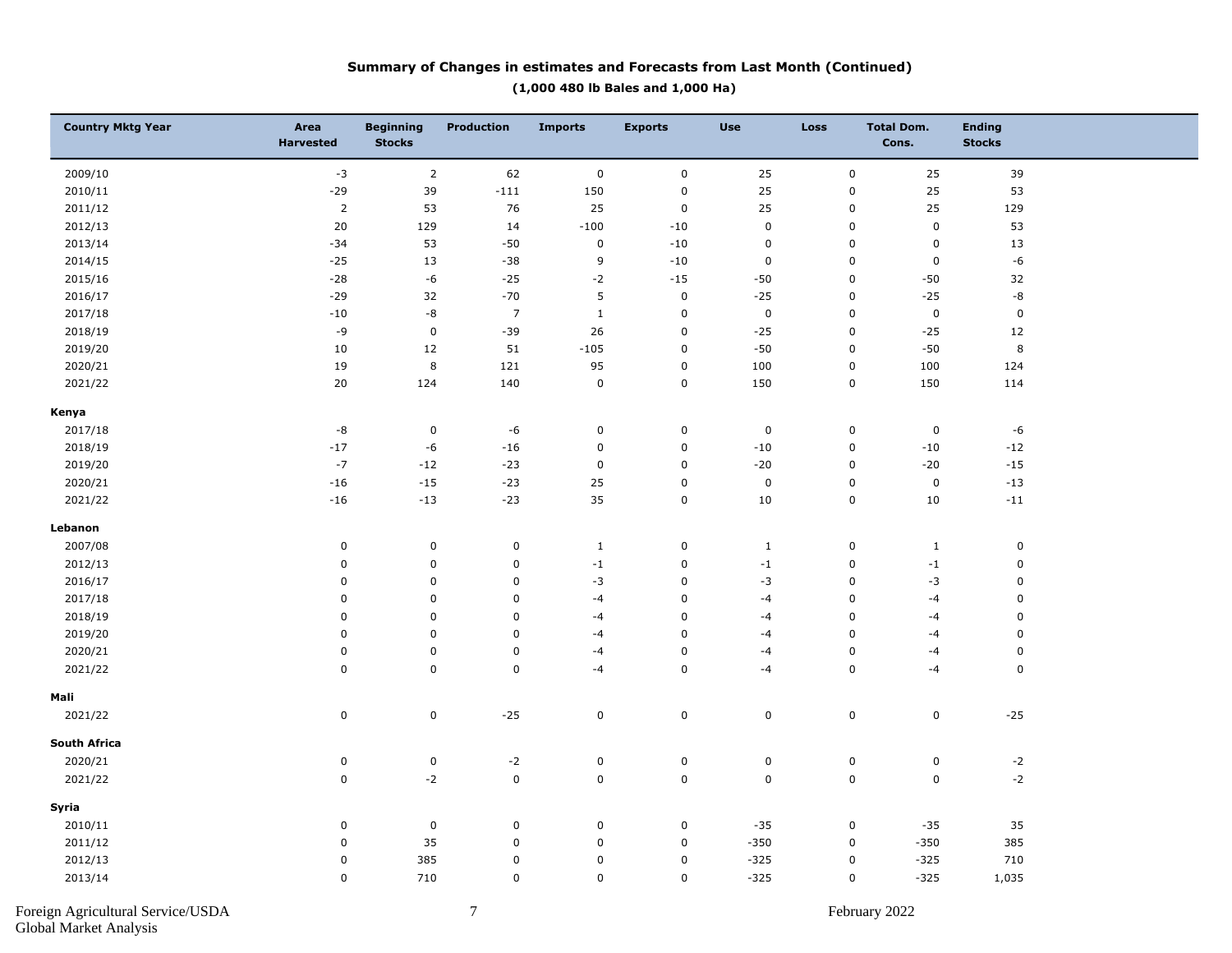#### **Summary of Changes in estimates and Forecasts from Last Month (Continued) (1,000 480 lb Bales and 1,000 Ha)**

| <b>Country Mktg Year</b> | Area<br><b>Harvested</b> | <b>Beginning</b><br><b>Stocks</b> | <b>Production</b> | <b>Imports</b> | <b>Exports</b> | <b>Use</b>   | Loss      | <b>Total Dom.</b><br>Cons. | <b>Ending</b><br><b>Stocks</b> |  |
|--------------------------|--------------------------|-----------------------------------|-------------------|----------------|----------------|--------------|-----------|----------------------------|--------------------------------|--|
| 2014/15                  | $\pmb{0}$                | 1,035                             | $\pmb{0}$         | $\pmb{0}$      | $\mathbf 0$    | $-110$       | $\pmb{0}$ | $-110$                     | 1,145                          |  |
| 2015/16                  | $\pmb{0}$                | 1,145                             | $\mathbf 0$       | $\mathbf 0$    | $\mathbf 0$    | 60           | $\pmb{0}$ | 60                         | 1,085                          |  |
| 2016/17                  | $\pmb{0}$                | 1,085                             | $\pmb{0}$         | $\mathbf 0$    | $\mathbf 0$    | 250          | 0         | 250                        | 835                            |  |
| 2017/18                  | $\pmb{0}$                | 835                               | $\mathbf 0$       | $\pmb{0}$      | $\pmb{0}$      | 215          | $\pmb{0}$ | 215                        | 620                            |  |
| 2018/19                  | $\pmb{0}$                | 620                               | $\mathsf 0$       | $\mathsf 0$    | $\mathbf 0$    | 235          | $\pmb{0}$ | 235                        | 385                            |  |
| 2019/20                  | $\pmb{0}$                | 385                               | $\mathbf 0$       | $\mathbf 0$    | $\mathbf 0$    | 225          | $\pmb{0}$ | 225                        | 160                            |  |
| 2020/21                  | $\pmb{0}$                | 160                               | $\pmb{0}$         | $\pmb{0}$      | $\pmb{0}$      | 35           | $\pmb{0}$ | 35                         | 125                            |  |
| 2021/22                  | $\pmb{0}$                | 125                               | $\mathsf 0$       | $\mathsf 0$    | $\mathsf 0$    | 35           | $\pmb{0}$ | 35                         | 90                             |  |
| Tanzania                 |                          |                                   |                   |                |                |              |           |                            |                                |  |
| 2017/18                  | $-40$                    | $\mathbf 0$                       | $-20$             | $\mathbf 0$    | $\mathbf 0$    | $\mathbf 0$  | $\pmb{0}$ | $\mathbf 0$                | $-20$                          |  |
| 2018/19                  | 30                       | $-20$                             | $-10$             | $\mathbf 0$    | $\pmb{0}$      | $\pmb{0}$    | $\pmb{0}$ | $\pmb{0}$                  | $-30$                          |  |
| 2019/20                  | $-255$                   | $-30$                             | $\pmb{0}$         | $\mathbf 0$    | $\mathbf 0$    | $\mathbf 0$  | $\pmb{0}$ | $\pmb{0}$                  | $-30$                          |  |
| 2020/21                  | $-285$                   | $-30$                             | 5                 | $\pmb{0}$      | $\mathbf 0$    | $\pmb{0}$    | $\pmb{0}$ | $\pmb{0}$                  | $-25$                          |  |
| 2021/22                  | $-360$                   | $-25$                             | $-345$            | $\mathsf 0$    | $-150$         | $-5$         | 0         | $-5$                       | $-215$                         |  |
| Togo                     |                          |                                   |                   |                |                |              |           |                            |                                |  |
| 2021/22                  | $\pmb{0}$                | $\mathbf 0$                       | $\sqrt{5}$        | $\pmb{0}$      | 10             | $\pmb{0}$    | $\pmb{0}$ | $\mathsf 0$                | $-5$                           |  |
| <b>United States</b>     |                          |                                   |                   |                |                |              |           |                            |                                |  |
| 2021/22                  | $\pmb{0}$                | $\mathbf 0$                       | $\pmb{0}$         | $\pmb{0}$      | $-250$         | $\pmb{0}$    | $-50\,$   | $-50$                      | 300                            |  |
| Zambia                   |                          |                                   |                   |                |                |              |           |                            |                                |  |
| 2020/21                  | $\pmb{0}$                | $\mathsf 0$                       | $-17$             | $\mathbf 0$    | $\pmb{0}$      | $\pmb{0}$    | $\pmb{0}$ | $\mathbf 0$                | $^{\rm -17}$                   |  |
| 2021/22                  | $-35$                    | $-17$                             | $-65$             | $\pmb{0}$      | $-50$          | $\mathbf 0$  | 0         | $\mathbf 0$                | $-32$                          |  |
| World                    |                          |                                   |                   |                |                |              |           |                            |                                |  |
|                          |                          |                                   |                   |                |                |              |           |                            |                                |  |
| World                    |                          |                                   |                   |                |                |              |           |                            |                                |  |
| 2000/01                  | $\pmb{0}$                | $-24$                             | $-27$             | $\pmb{0}$      | $\pmb{0}$      | $-79$        | $\pmb{0}$ | $-79$                      | 28                             |  |
| 2001/02                  | $-1$                     | 28                                | 12                | $\mathbf 0$    | $\mathbf 0$    | 25           | $\pmb{0}$ | 25                         | 15                             |  |
| 2002/03                  | $\pmb{0}$                | 15                                | 32                | $\pmb{0}$      | $\mathbf 0$    | 25           | $\pmb{0}$ | 25                         | 22                             |  |
| 2003/04                  | $\pmb{0}$                | 22                                | $-144$            | $\pmb{0}$      | $-80$          | $\pmb{0}$    | $\pmb{0}$ | $\pmb{0}$                  | $-42$                          |  |
| 2004/05                  | 0                        | $-42$                             | $-16$             | $\mathsf 0$    | $\pmb{0}$      | $\mathbf 0$  | 0         | $\mathbf 0$                | $-58$                          |  |
| 2005/06                  | $\pmb{0}$                | $-58$                             | $-13$             | $\mathbf 0$    | $\mathbf 0$    | $-25$        | $\pmb{0}$ | $-25$                      | $-46$                          |  |
| 2006/07                  | $\pmb{0}$                | $-46$                             | 5                 | $\mathbf 0$    | $\mathbf 0$    | $\mathbf 0$  | $\pmb{0}$ | $\mathbf 0$                | $-41$                          |  |
| 2007/08                  | $\pmb{0}$                | $-41$                             | 46                | $\mathbf{1}$   | $\mathbf 0$    | $\mathbf{1}$ | $\pmb{0}$ | $\mathbf{1}$               | 5                              |  |
| 2008/09                  | $\pmb{0}$                | 5                                 | 97                | $-50$          | $\mathbf 0$    | 50           | $\pmb{0}$ | 50                         | $\overline{2}$                 |  |
| 2009/10                  | $-3$                     | $\overline{2}$                    | 62                | $\mathbf 0$    | $\mathbf 0$    | 25           | $\pmb{0}$ | 25                         | 39                             |  |
| 2010/11                  | $-29$                    | 39                                | $-111$            | 150            | $\pmb{0}$      | $-10$        | $\pmb{0}$ | $-10$                      | 88                             |  |
| 2011/12                  | $\overline{2}$           | 88                                | 76                | 25             | $\pmb{0}$      | $-325$       | 0         | $-325$                     | 514                            |  |
| 2012/13                  | 20                       | 514                               | 14                | $-101$         | $-10$          | $-326$       | 0         | $-326$                     | 763                            |  |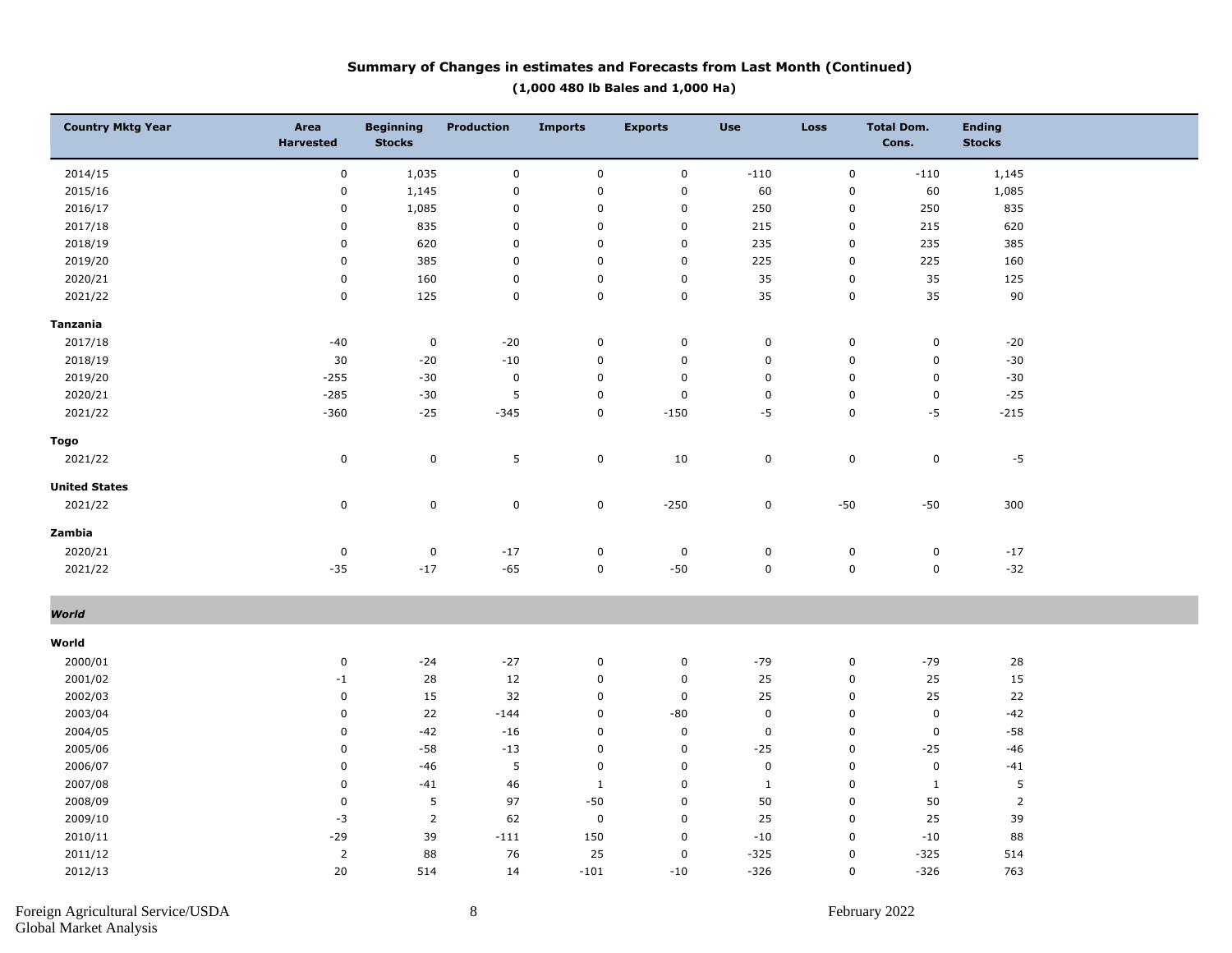#### **Summary of Changes in estimates and Forecasts from Last Month (Continued) (1,000 480 lb Bales and 1,000 Ha)**

| <b>Country Mktg Year</b> | Area<br><b>Harvested</b> | <b>Beginning</b><br><b>Stocks</b> | <b>Production</b> | <b>Imports</b> | <b>Exports</b> | <b>Use</b> | <b>Loss</b> | <b>Total Dom.</b><br>Cons. | <b>Ending</b><br><b>Stocks</b> |  |
|--------------------------|--------------------------|-----------------------------------|-------------------|----------------|----------------|------------|-------------|----------------------------|--------------------------------|--|
| 2013/14                  | $-34$                    | 763                               | $-50$             | 0              | $-10$          | $-325$     | 0           | $-325$                     | 1,048                          |  |
| 2014/15                  | $-25$                    | 1,048                             | $-38$             | 9              | $-10$          | $-110$     | $-10$       | $-120$                     | 1,149                          |  |
| 2015/16                  | $-28$                    | 1,149                             | $-25$             | $-2$           | $-15$          | 10         | $-15$       | $-5$                       | 1,142                          |  |
| 2016/17                  | $-29$                    | 1,142                             | $-70$             |                | 0              | 222        | $-5$        | 217                        | 857                            |  |
| 2017/18                  | $-58$                    | 857                               | $-19$             | $-3$           | 0              | 211        | $-5$        | 206                        | 629                            |  |
| 2018/19                  | 4                        | 629                               | $-65$             | 22             | 0              | 196        | $-5$        | 191                        | 395                            |  |
| 2019/20                  | $-252$                   | 395                               | 28                | $-109$         | 0              | 151        | $-5$        | 146                        | 168                            |  |
| 2020/21                  | $-282$                   | 168                               | 84                | 116            | 0              | 131        | $-5$        | 126                        | 242                            |  |
| 2021/22                  | $-416$                   | 242                               | $-803$            | $-119$         | $-115$         | 186        | $-50$       | 136                        | $-701$                         |  |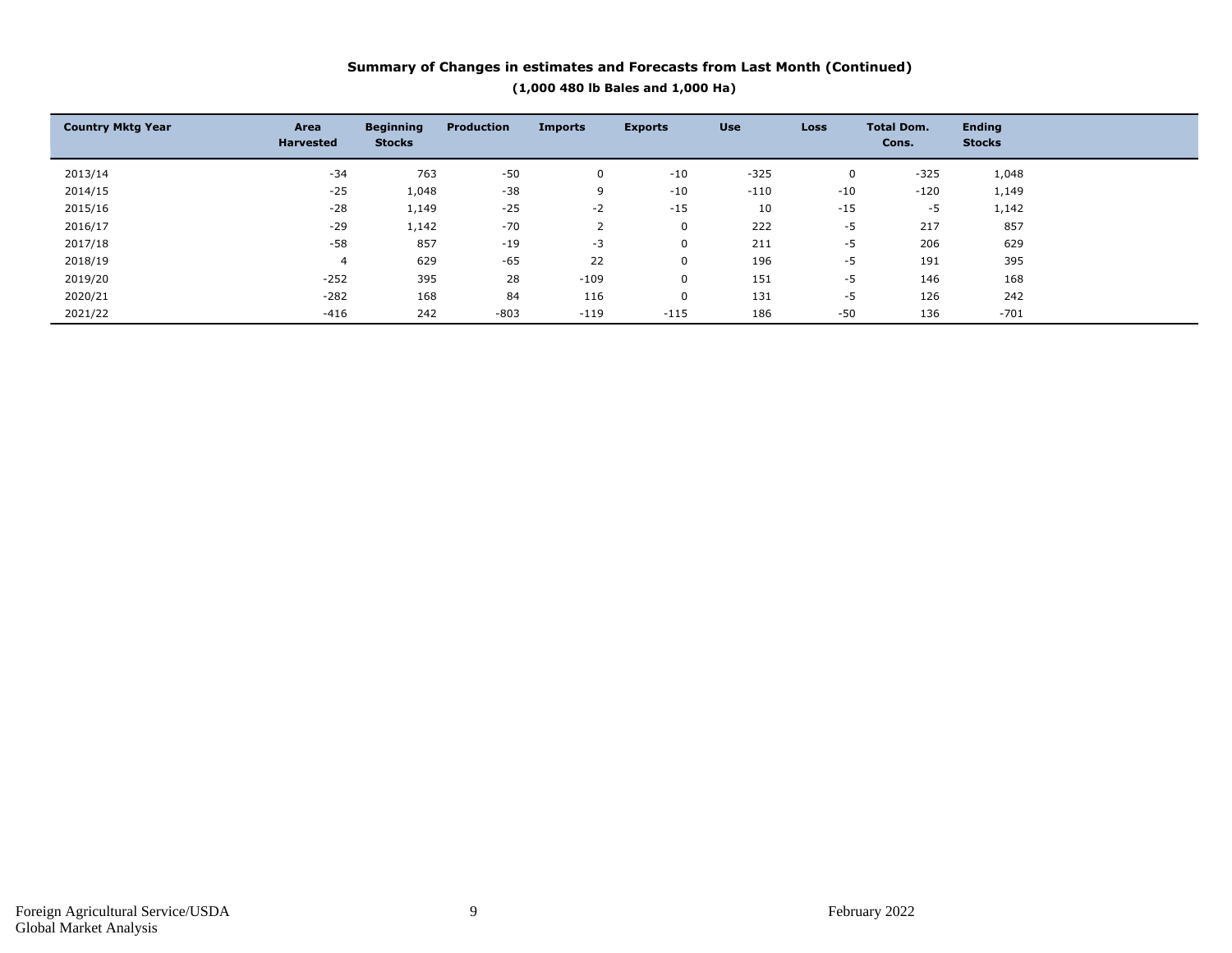#### **Table 01 Cotton World Supply, Use, and Trade (Season Beginning August 1)**

|                             |                | (1000 MT)               |         |         |                |                |
|-----------------------------|----------------|-------------------------|---------|---------|----------------|----------------|
|                             | 2017/18        | 2018/19                 | 2019/20 | 2020/21 | Jan<br>2021/22 | Feb<br>2021/22 |
| Production                  |                |                         |         |         |                |                |
| China                       | 5,987          | 6,042                   | 5,933   | 6,423   | 5,879          | 5,879          |
| India                       | 6,314          | 5,661                   | 6,205   | 6,009   | 5,987          | 5,879          |
| <b>United States</b>        | 4,555          | 3,999                   | 4,336   | 3,181   | 3,837          | 3,837          |
| Brazil                      | 2,007          | 2,830                   | 3,000   | 2,356   | 2,874          | 2,874          |
| Pakistan                    | 1,785          | 1,655                   | 1,350   | 980     | 1,263          | 1,263          |
| Australia                   | 1,045          | 479                     | 136     | 610     | 1,197          | 1,197          |
| Turkey                      | 871            | 816                     | 751     | 631     | 827            | 827            |
| Other                       | 4,404          | 4,364                   | 4,637   | 4,150   | 4,471          | 4,405          |
| Total                       | 26,970         | 25,846                  | 26,348  | 24,339  | 26,336         | 26,161         |
| <b>USE Dom. Consumption</b> |                |                         |         |         |                |                |
| China                       | 8,927          | 8,600                   | 7,185   | 8,709   | 8,600          | 8,600          |
| India                       | 5,389          | 5,291                   | 4,355   | 5,443   | 5,661          | 5,661          |
| Pakistan                    | 2,373          | 2,330                   | 2,047   | 2,330   | 2,439          | 2,439          |
| Bangladesh                  | 1,633          | 1,568                   | 1,502   | 1,851   | 1,916          | 1,916          |
| Turkey                      | 1,644          | 1,502                   | 1,437   | 1,676   | 1,851          | 1,851          |
| Vietnam                     | 1,437          | 1,524                   | 1,437   | 1,589   | 1,633          | 1,633          |
| Uzbekistan                  | 544            | 610                     | 653     | 686     | 718            | 718            |
| $\bigcap_{n=1}^{\infty}$    | $\Lambda$ 0.04 | $\Delta$ 0.4 $\epsilon$ | 2. OFO  | 1000    | 1.222          | 1.272          |

| Vietnam              | 1,437  | 1,524  | 1,437  | 1,589  | 1,633  | 1,633  |
|----------------------|--------|--------|--------|--------|--------|--------|
| Uzbekistan           | 544    | 610    | 653    | 686    | 718    | 718    |
| Other                | 4,981  | 4,846  | 3,859  | 4,062  | 4,233  | 4,273  |
| <b>Total</b>         | 26,928 | 26,270 | 22,475 | 26,346 | 27,051 | 27,091 |
| <b>Imports</b>       |        |        |        |        |        |        |
| China                | 1,243  | 2,099  | 1,554  | 2,800  | 2,123  | 2,068  |
| Bangladesh           | 1,655  | 1,524  | 1,633  | 1,905  | 1,807  | 1,807  |
| Vietnam              | 1,524  | 1,511  | 1,411  | 1,592  | 1,633  | 1,633  |
| Pakistan             | 740    | 621    | 865    | 1,159  | 1,197  | 1,197  |
| Turkey               | 956    | 785    | 1,017  | 1,160  | 1,132  | 1,132  |
| Indonesia            | 766    | 664    | 547    | 502    | 544    | 544    |
| India                | 365    | 392    | 496    | 184    | 218    | 239    |
| Other                | 1,797  | 1,648  | 1,338  | 1,394  | 1,483  | 1,489  |
| <b>Total</b>         | 9,046  | 9,244  | 8,862  | 10,696 | 10,137 | 10,111 |
| <b>Exports</b>       |        |        |        |        |        |        |
| <b>United States</b> | 3,545  | 3,230  | 3,377  | 3,564  | 3,266  | 3,211  |
| Brazil               | 909    | 1,310  | 1,946  | 2,398  | 1,807  | 1,785  |
| India                | 1,128  | 767    | 697    | 1,348  | 1,263  | 1,241  |
| Australia            | 852    | 791    | 296    | 341    | 871    | 936    |
| Benin                | 233    | 303    | 211    | 305    | 337    | 348    |
| Mali                 | 283    | 294    | 256    | 131    | 283    | 283    |
| Greece               | 234    | 295    | 319    | 355    | 261    | 272    |
| Other                | 1,882  | 2,056  | 1,858  | 2,159  | 2,049  | 2,035  |
| <b>Total</b>         | 9,066  | 9,045  | 8,961  | 10,600 | 10,137 | 10,112 |
| <b>Ending Stocks</b> |        |        |        |        |        |        |
| China                | 8,272  | 7,766  | 8,034  | 8,546  | 7,936  | 7,876  |
| Brazil               | 1,885  | 2,668  | 3,136  | 2,421  | 2,796  | 2,818  |
| India                | 1,878  | 1,873  | 3,524  | 2,926  | 2,208  | 2,142  |
| <b>United States</b> | 914    | 1,056  | 1,579  | 686    | 697    | 762    |
| Australia            | 662    | 342    | 175    | 436    | 755    | 690    |
| Turkey               | 425    | 369    | 602    | 590    | 557    | 557    |
| Bangladesh           | 404    | 388    | 548    | 631    | 553    | 553    |
| Other                | 3,230  | 2,975  | 3,625  | 3,067  | 3,006  | 2,957  |
| <b>Total</b>         | 17,670 | 17,438 | 21,221 | 19,303 | 18,508 | 18,355 |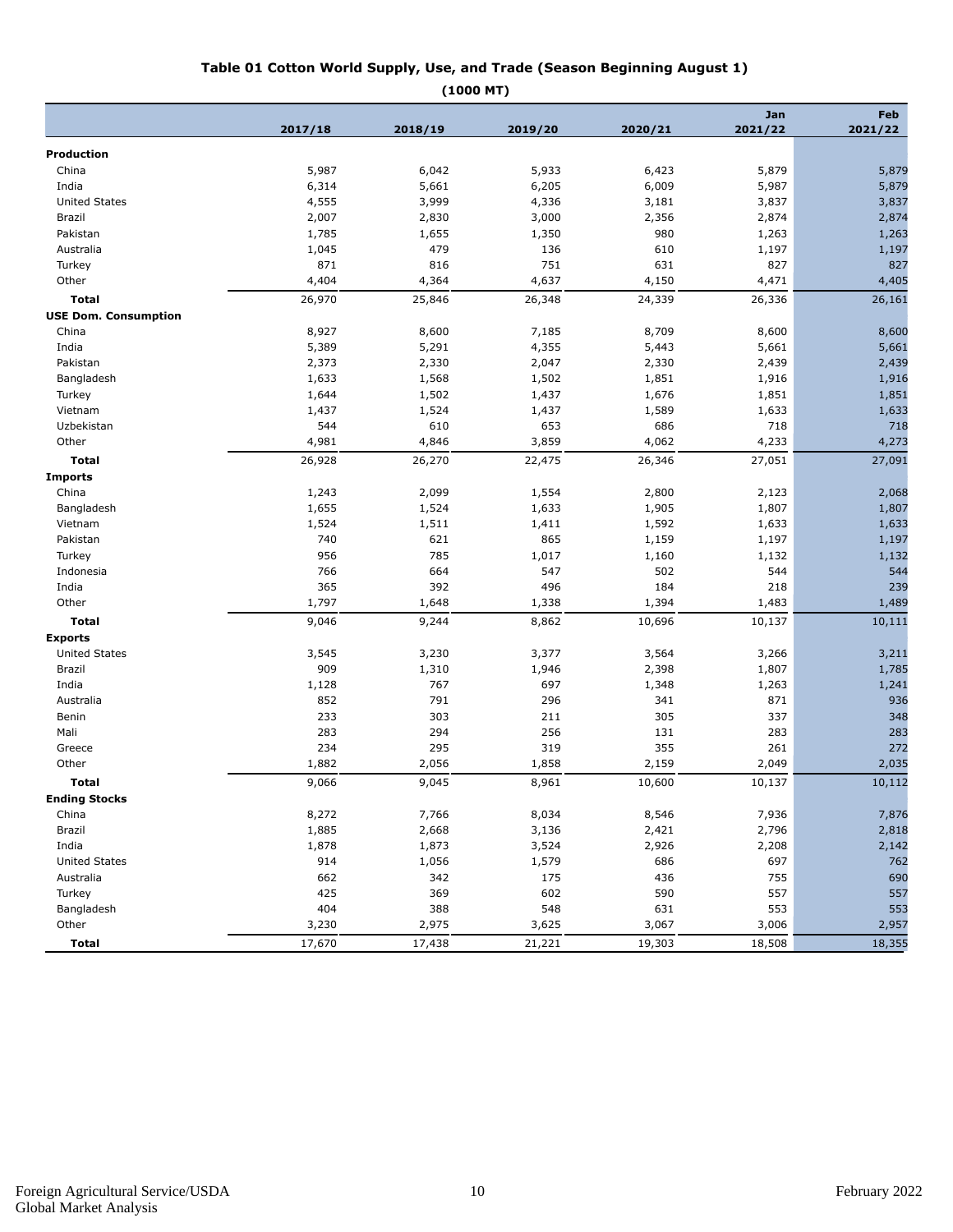#### **Table 02 Cotton World Supply, Use, and Trade (Season Beginning August 1)**

**(1000 Bales)**

|                             |                |                |                |                | Jan            | Feb<br>2021/22 |  |  |
|-----------------------------|----------------|----------------|----------------|----------------|----------------|----------------|--|--|
|                             | 2017/18        | 2018/19        | 2019/20        | 2020/21        | 2021/22        |                |  |  |
| <b>Production</b>           |                |                |                |                |                |                |  |  |
| China                       | 27,500         | 27,750         | 27,250         | 29,500         | 27,000         | 27,000         |  |  |
| India                       | 29,000         | 26,000         | 28,500         | 27,600         | 27,500         | 27,000         |  |  |
| <b>United States</b>        | 20,923         | 18,367         | 19,913         | 14,608         | 17,624         | 17,624         |  |  |
| Brazil                      | 9,220          | 13,000         | 13,780         | 10,820         | 13,200         | 13,200         |  |  |
| Pakistan                    | 8,200          | 7,600          | 6,200          | 4,500          | 5,800          | 5,800          |  |  |
| Australia                   | 4,800          | 2,200          | 625            | 2,800          | 5,500          | 5,500          |  |  |
| Turkey                      | 4,000          | 3,750          | 3,450          | 2,900          | 3,800          | 3,800          |  |  |
| Other                       | 20,229         | 20,043         | 21,296         | 19,060         | 20,533         | 20,230         |  |  |
| <b>Total</b>                | 123,872        | 118,710        | 121,014        | 111,788        | 120,957        | 120,154        |  |  |
| <b>USE Dom. Consumption</b> |                |                |                |                |                |                |  |  |
| China                       | 41,000         | 39,500         | 33,000         | 40,000         | 39,500         | 39,500         |  |  |
| India                       | 24,750         | 24,300         | 20,000         | 25,000         | 26,000         | 26,000         |  |  |
| Pakistan                    | 10,900         | 10,700         | 9,400          | 10,700         | 11,200         | 11,200         |  |  |
| Bangladesh                  | 7,500          | 7,200          | 6,900          | 8,500          | 8,800          | 8,800          |  |  |
| Turkey                      | 7,550          | 6,900          | 6,600          | 7,700          | 8,500          | 8,500          |  |  |
| Vietnam                     | 6,600          | 7,000          | 6,600          | 7,300          | 7,500          | 7,500          |  |  |
| Uzbekistan                  | 2,500          | 2,800          | 3,000          | 3,150          | 3,300          | 3,300          |  |  |
| Brazil                      | 3,400          | 3,400          | 2,700          | 3,100          | 3,200          | 3,200          |  |  |
| <b>United States</b>        | 3,225          | 2,975          | 2,150          | 2,400          | 2,550          | 2,550          |  |  |
| Indonesia                   | 3,500          | 3,150          | 2,400          | 2,450          | 2,500          | 2,500          |  |  |
| Other                       | 12,752         | 12,731         | 10,474         | 10,705         | 11,191         | 11,377         |  |  |
| Total                       | 123,677        | 120,656        | 103,224        | 121,005        | 124,241        | 124,427        |  |  |
| <b>Imports</b>              |                |                |                |                |                |                |  |  |
| China                       | 5,710          | 9,640          | 7,136          | 12,861         | 9,750          | 9,500          |  |  |
| Bangladesh                  | 7,600          | 7,000          | 7,500          | 8,750          | 8,300          | 8,300          |  |  |
| Vietnam                     | 7,000          | 6,940          | 6,480          | 7,310          | 7,500          | 7,500          |  |  |
| Pakistan                    | 3,400          | 2,850          | 3,975          | 5,325          | 5,500          | 5,500          |  |  |
| Turkey                      | 4,391          | 3,607          | 4,672          | 5,327          | 5,200          | 5,200          |  |  |
| Indonesia                   | 3,517          | 3,051          | 2,512          | 2,307          | 2,500          | 2,500          |  |  |
| India                       | 1,677          | 1,800          | 2,280          | 844            | 1,000          | 1,100          |  |  |
| Mexico                      | 925            | 850            | 590            | 928            | 1,075          | 1,075          |  |  |
| Malaysia                    | 739            | 744            | 850            | 700            | 700            | 700            |  |  |
| Thailand                    | 1,149          | 1,075          | 700            | 598            | 650            | 650            |  |  |
| Other                       | 5,440          | 4,900          | 4,006          | 4,176          | 4,385          | 4,416          |  |  |
| <b>Total</b>                | 41,548         | 42,457         | 40,701         | 49,126         | 46,560         | 46,441         |  |  |
| <b>Exports</b>              |                |                |                |                |                |                |  |  |
| <b>United States</b>        | 16,281         | 14,833         | 15,512         | 16,371         | 15,000         | 14,750         |  |  |
| Brazil                      | 4,174          | 6,018          | 8,937          | 11,014         | 8,300          | 8,200          |  |  |
| India                       | 5,182          | 3,521          | 3,200          | 6,189          | 5,800          | 5,700          |  |  |
| Australia                   | 3,915          | 3,632          | 1,360<br>970   | 1,564          | 4,000          | 4,300          |  |  |
| Benin<br>Mali               | 1,070<br>1,300 | 1,390<br>1,350 |                | 1,400<br>600   | 1,550<br>1,300 | 1,600          |  |  |
| Greece                      | 1,076          |                | 1,175<br>1,467 |                |                | 1,300          |  |  |
| Cote d'Ivoire               | 620            | 1,355<br>895   | 643            | 1,630<br>1,179 | 1,200<br>1,175 | 1,250<br>1,250 |  |  |
| Burkina Faso                | 1,225          | 800            | 930            | 1,060          | 850            | 875            |  |  |
| Cameroon                    | 400            | 575            | 500            | 600            | 700            | 700            |  |  |
| Other                       | 6,398          | 7,173          | 6,462          | 7,078          | 6,685          | 6,520          |  |  |
| <b>Total</b>                | 41,641         |                | 41,156         | 48,685         | 46,560         | 46,445         |  |  |
| <b>Ending Stocks</b>        |                | 41,542         |                |                |                |                |  |  |
| China                       | 37,993         | 35,670         | 36,899         | 39,250         | 36,450         | 36,175         |  |  |
| Brazil                      | 8,657          | 12,256         | 14,404         | 11,119         | 12,844         | 12,944         |  |  |
| India                       | 8,625          | 8,604          | 16,184         | 13,439         | 10,139         | 9,839          |  |  |
| <b>United States</b>        | 4,200          | 4,850          | 7,250          | 3,150          | 3,200          | 3,500          |  |  |
| Australia                   | 3,039          | 1,572          | 802            | 2,003          | 3,468          | 3,168          |  |  |
| Turkey                      | 1,950          | 1,694          | 2,766          | 2,708          | 2,558          | 2,558          |  |  |
| Bangladesh                  | 1,855          | 1,783          | 2,515          | 2,900          | 2,541          | 2,541          |  |  |
| Other                       | 14,836         | 13,663         | 16,648         | 14,087         | 13,806         | 13,580         |  |  |
| <b>Total</b>                | 81,155         | 80,092         | 97,468         | 88,656         | 85,006         | 84,305         |  |  |
|                             |                |                |                |                |                |                |  |  |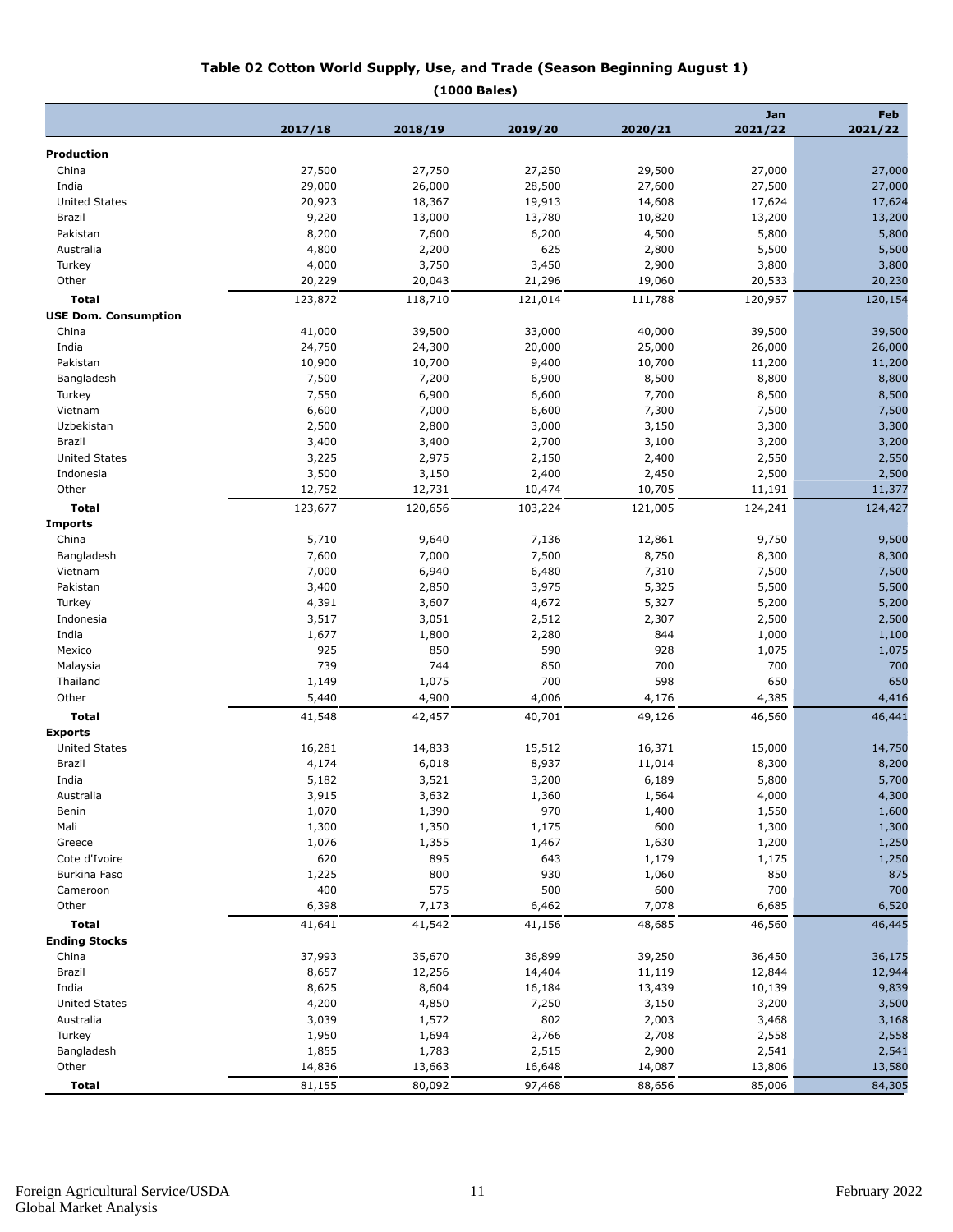#### **Table 04 Cotton Area, Yield, and Production**

|                      | <b>Area</b> |                    |               |       | Yield   |                         |               |       | <b>Production</b> |                         |               | <b>Change in Production</b> |                 |         |                |          |
|----------------------|-------------|--------------------|---------------|-------|---------|-------------------------|---------------|-------|-------------------|-------------------------|---------------|-----------------------------|-----------------|---------|----------------|----------|
| Country / Region     |             | (Million hectares) |               |       |         | (Kilograms per hectare) |               |       |                   | (Million 480 lb. bales) |               |                             |                 |         |                |          |
|                      |             | Prel.              | 2021/22 Proj. |       |         | Prel.                   | 2021/22 Proj. |       |                   | Prel.                   | 2021/22 Proj. |                             | From last month |         | From last year |          |
|                      | 2019/20     | 2020/21            | Jan           | Feb   | 2019/20 | 2020/21                 | Jan           | Feb   | 2019/20           | 2020/21                 | Jan           | Feb                         | <b>MBales</b>   | Percent | <b>MBales</b>  | Percent  |
| World                | 34.48       | 31.11              | 32.70         | 32.28 | 764     | 782                     | 805           | 810   | 121.01            | 111.79                  | 120.96        | 120.15                      | $-0.80$         | $-0.66$ | 8.37           | 7.48     |
| <b>United States</b> | 4.65        | 3.35               | 4.03          | 4.03  | 932     | 950                     | 951           | 951   | 19.91             | 14.61                   | 17.62         | 17.62                       | 0.00            | 0.00    | 3.02           | 20.65    |
| Total Foreign        | 29.82       | 27.76              | 28.66         | 28.25 | 738     | 762                     | 785           | 790   | 101.10            | 97.18                   | 103.33        | 102.53                      | $-0.80$         | $-0.78$ | 5.35           | 5.51     |
| Western Hemisphere   |             |                    |               |       |         |                         |               |       |                   |                         |               |                             |                 |         |                |          |
| Brazil               | 1.67        | 1.37               | 1.60          | 1.60  | 1,802   | 1,720                   | 1,796         | 1,796 | 13.78             | 10.82                   | 13.20         | 13.20                       | 0.00            | 0.00    | 2.38           | 22.00    |
| Mexico               | 0.23        | 0.15               | 0.15          | 0.15  | 1,519   | 1,532                   | 1,524         | 1,524 | 1.57              | 1.02                    | 1.05          | 1.05                        | 0.00            | 0.00    | 0.03           | 2.94     |
| Argentina            | 0.42        | 0.45               | 0.45          | 0.45  | 682     | 668                     | 702           | 702   | 1.30              | 1.38                    | 1.45          | 1.45                        | 0.00            | 0.00    | 0.07           | 5.07     |
| Paraguay             | 0.01        | 0.01               | 0.01          | 0.01  | 416     | 416                     | 416           | 416   | 0.02              | 0.02                    | 0.02          | 0.02                        | 0.00            | 0.00    | 0.00           | 0.00     |
| Peru                 | 0.01        | 0.01               | 0.01          | 0.01  | 1,016   | 1,089                   | 1,089         | 1,089 | 0.03              | 0.03                    | 0.03          | 0.03                        | 0.00            | 0.00    | 0.01           | 20.00    |
| Colombia             | 0.02        | 0.01               | 0.01          | 0.01  | 798     | 629                     | 847           | 847   | 0.07              | 0.03                    | 0.04          | 0.04                        | 0.00            | 0.00    | 0.01           | 34.62    |
| Africa               |             |                    |               |       |         |                         |               |       |                   |                         |               |                             |                 |         |                |          |
| Burkina Faso         | 0.58        | 0.56               | 0.60          | 0.60  | 330     | 358                     | 348           | 357   | 0.88              | 0.92                    | 0.95          | 0.98                        | 0.03            | 2.63    | 0.06           | 6.56     |
| Mali                 | 0.74        | 0.17               | 0.72          | 0.72  | 400     | 376                     | 423           | 416   | 1.35              | 0.29                    | 1.40          | 1.38                        | $-0.03$         | $-1.79$ | 1.09           | 382.46   |
| Cote d'Ivoire        | 0.41        | 0.45               | 0.48          | 0.48  | 528     | 494                     | 504           | 504   | 0.99              | 1.01                    | 1.10          | 1.10                        | 0.00            | 0.00    | 0.09           | 8.91     |
| Cameroon             | 0.25        | 0.23               | 0.23          | 0.23  | 562     | 658                     | 663           | 663   | 0.65              | 0.68                    | 0.70          | 0.70                        | 0.00            | 0.00    | 0.02           | 2.94     |
| Benin                | 0.67        | 0.62               | 0.64          | 0.64  | 467     | 513                     | 510           | 510   | 1.43              | 1.45                    | 1.50          | 1.50                        | 0.00            | 0.00    | 0.05           | 3.45     |
| Chad                 | 0.23        | 0.23               | 0.30          | 0.30  | 205     | 216                     | 247           | 236   | 0.21              | 0.23                    | 0.34          | 0.33                        | $-0.02$         | -4.41   | 0.09           | 40.09    |
| Togo                 | 0.19        | 0.10               | 0.07          | 0.07  | 259     | 272                     | 280           | 295   | 0.22              | 0.13                    | 0.09          | 0.10                        | 0.01            | 5.56    | $-0.03$        | $-24.00$ |
| Senegal              | 0.02        | 0.02               | 0.02          | 0.02  | 395     | 460                     | 458           | 458   | 0.03              | 0.04                    | 0.04          | 0.04                        | 0.00            | 0.00    | 0.00           | 5.26     |
| Egypt                | 0.10        | 0.07               | 0.10          | 0.10  | 664     | 720                     | 718           | 718   | 0.31              | 0.22                    | 0.33          | 0.33                        | 0.00            | 0.00    | 0.12           | 53.49    |
| Zimbabwe             | 0.18        | 0.24               | 0.21          | 0.21  | 230     | 318                     | 207           | 207   | 0.19              | 0.35                    | 0.20          | 0.20                        | 0.00            | 0.00    | $-0.15$        | $-42.86$ |
| Nigeria              | 0.15        | 0.27               | 0.27          | 0.27  | 290     | 282                     | 282           | 282   | 0.20              | 0.35                    | 0.35          | 0.35                        | 0.00            | 0.00    | 0.00           | 0.00     |
| Asia Oceania         |             |                    |               |       |         |                         |               |       |                   |                         |               |                             |                 |         |                |          |
| China                | 3.45        | 3.25               | 3.10          | 3.10  | 1,720   | 1,976                   | 1,896         | 1,896 | 27.25             | 29.50                   | 27.00         | 27.00                       | 0.00            | 0.00    | $-2.50$        | $-8.47$  |
| India                | 13.40       | 13.00              | 12.40         | 12.40 | 463     | 462                     | 483           | 474   | 28.50             | 27.60                   | 27.50         | 27.00                       | $-0.50$         | $-1.82$ | $-0.60$        | $-2.17$  |
| Pakistan             | 2.45        | 2.20               | 2.00          | 2.00  | 551     | 445                     | 631           | 631   | 6.20              | 4.50                    | 5.80          | 5.80                        | 0.00            | 0.00    | 1.30           | 28.89    |
| Kazakhstan           | 0.13        | 0.11               | 0.12          | 0.12  | 627     | 534                     | 502           | 502   | 0.36              | 0.27                    | 0.27          | 0.27                        | 0.00            | 0.00    | $-0.01$        | $-1.85$  |
| Tajikistan           | 0.18        | 0.16               | 0.17          | 0.17  | 708     | 619                     | 640           | 640   | 0.59              | 0.46                    | 0.50          | 0.50                        | 0.00            | 0.00    | 0.05           | 9.89     |
| Turkmenistan         | 0.55        | 0.55               | 0.55          | 0.55  | 368     | 368                     | 356           | 356   | 0.92              | 0.92                    | 0.90          | 0.90                        | 0.00            | 0.00    | $-0.02$        | $-2.17$  |
| Uzbekistan           | 1.01        | 0.98               | 0.98          | 0.98  | 754     | 782                     | 755           | 755   | 3.50              | 3.50                    | 3.40          | 3.40                        | 0.00            | 0.00    | $-0.10$        | $-2.86$  |
| Turkey               | 0.57        | 0.35               | 0.45          | 0.45  | 1,318   | 1,804                   | 1,839         | 1,839 | 3.45              | 2.90                    | 3.80          | 3.80                        | 0.00            | 0.00    | 0.90           | 31.03    |
| Australia            | 0.06        | 0.28               | 0.63          | 0.60  | 2,268   | 2,217                   | 1,916         | 1,996 | 0.63              | 2.80                    | 5.50          | 5.50                        | 0.00            | 0.00    | 2.70           | 96.43    |
| Syria                | 0.03        | 0.03               | 0.03          | 0.03  | 1,219   | 1,219                   | 1,132         | 1,132 | 0.14              | 0.14                    | 0.13          | 0.13                        | 0.00            | 0.00    | $-0.01$        | $-7.14$  |
| <b>Burma</b>         | 0.25        | 0.24               | 0.25          | 0.25  | 641     | 635                     | 644           | 644   | 0.72              | 0.70                    | 0.73          | 0.73                        | 0.00            | 0.00    | 0.03           | 3.57     |
| Europe               |             |                    |               |       |         |                         |               |       |                   |                         |               |                             |                 |         |                |          |
| Greece               | 0.29        | 0.28               | 0.26          | 0.26  | 1,280   | 1,104                   | 1,030         | 1,030 | 1.68              | 1.40                    | 1.24          | 1.24                        | 0.00            | 0.00    | $-0.16$        | $-11.43$ |
| <b>Others</b>        | 1.65        | 1.44               | 1.89          | 1.49  | 524     | 539                     | 437           | 509   | 3.97              | 3.55                    | 3.79          | 3.49                        | $-0.29$         | $-7.74$ | $-0.06$        | $-1.66$  |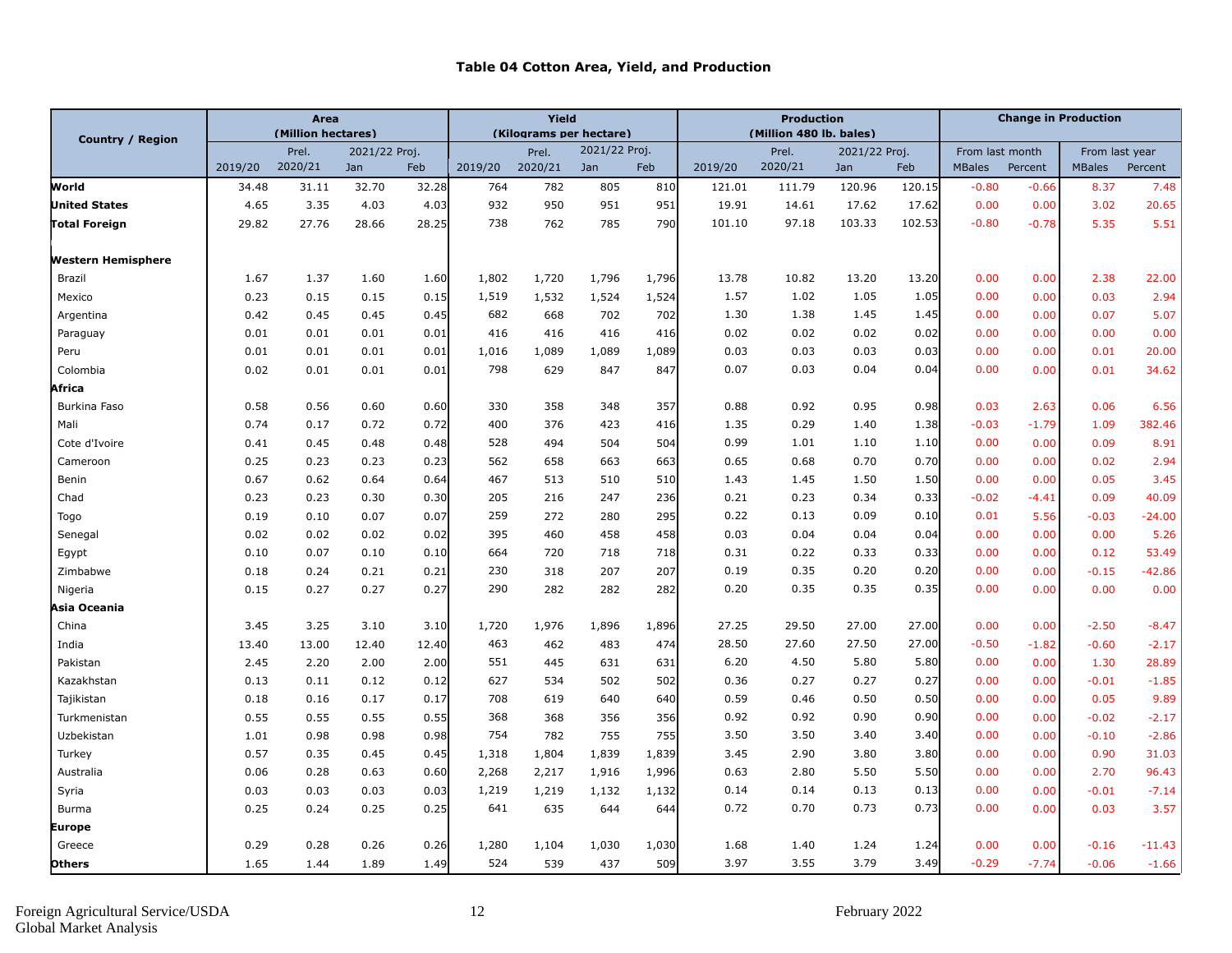## **(1,000 HA and 1000 480-lb. Bales) Table 05 Cotton Supply and Distribution MY 2021/22**

| <b>Country</b>           | Area<br><b>Harvested</b> | <b>Production</b> | <b>Imports</b> | <b>Total</b><br><b>Supply</b> | <b>Use</b>     | <b>Loss</b> | <b>Exports</b> | <b>Ending</b><br><b>Stocks</b> |  |
|--------------------------|--------------------------|-------------------|----------------|-------------------------------|----------------|-------------|----------------|--------------------------------|--|
| Afghanistan              | 45                       | 85                | $\pmb{0}$      | 127                           | 30             | $\mathbf 0$ | 60             | 37                             |  |
| Albania                  | $\mathbf{1}$             | $\mathbf{1}$      | $\pmb{0}$      | $\overline{2}$                | $\mathbf 1$    | $\pmb{0}$   | 0              | $\mathbf{1}$                   |  |
| Algeria                  | 0                        | 0                 | $30\,$         | 40                            | 35             | $\mathsf 0$ | 0              | 5                              |  |
| Angola                   | 3                        | 5                 | $\pmb{0}$      | 10                            | 5              | $\mathsf 0$ | $\pmb{0}$      | 5                              |  |
| Argentina                | 450                      | 1,450             | $\pmb{0}$      | 2,868                         | 625            | $\mathsf 0$ | 625            | 1,618                          |  |
| Armenia                  | $\pmb{0}$                | $\mathsf 0$       | $\pmb{0}$      | $\pmb{0}$                     | $\pmb{0}$      | $\mathsf 0$ | 0              | $\pmb{0}$                      |  |
| Australia                | 600                      | 5,500             | $\pmb{0}$      | 7,503                         | 35             | $\mathbf 0$ | 4,300          | 3,168                          |  |
| Austria                  | $\pmb{0}$                | $\mathsf 0$       | 15             | 18                            | 15             | $\mathbf 0$ | 0              | 3                              |  |
| Azerbaijan               | 100                      | 520               | $\pmb{0}$      | 536                           | 50             | $\mathsf 0$ | 450            | 36                             |  |
| Bahrain                  | $\pmb{0}$                | $\mathsf 0$       | 40             | 48                            | 40             | $\mathsf 0$ | 0              | 8                              |  |
| Bangladesh               | 45                       | 151               | 8,300          | 11,351                        | 8,800          | 10          | 0              | 2,541                          |  |
| Belarus                  | 0                        | $\pmb{0}$         | 40             | 45                            | 40             | $\mathsf 0$ | 0              | 5                              |  |
| Belgium-Luxembour        | $\pmb{0}$                | $\mathsf 0$       | 25             | 32                            | $20\,$         | $\pmb{0}$   | 5              | $\overline{7}$                 |  |
| Benin                    | 640                      | 1,500             | $\pmb{0}$      | 2,118                         | 15             | 0           | 1,600          | 503                            |  |
| Bolivia                  | 5                        | 10                | $\overline{2}$ | 20                            | 12             | $\pmb{0}$   | 0              | 8                              |  |
| Brazil                   | 1,600                    | 13,200            | 25             | 24,344                        | 3,200          | 0           | 8,200          | 12,944                         |  |
| Bulgaria                 | $\overline{2}$           | 10                | 15             | 32                            | 25             | $\pmb{0}$   | 0              | $\overline{7}$                 |  |
| Burkina Faso             | 595                      | 975               | $\pmb{0}$      | 1,010                         | 25             | $\mathbf 0$ | 875            | 110                            |  |
| Burma                    | 245                      | 725               | 10             | 1,017                         | 650            | $\mathsf 0$ | 70             | 297                            |  |
| Cambodia                 | $\pmb{0}$                | $\mathsf 0$       | $\mathbf{1}$   | $\overline{2}$                | $\mathbf 1$    | $\mathsf 0$ | 0              | $\mathbf{1}$                   |  |
| Cameroon                 | 230                      | 700               | $\pmb{0}$      | 1,029                         | 20             | $\mathsf 0$ | 700            | 309                            |  |
| Canada                   | $\pmb{0}$                | $\mathsf 0$       | $\overline{2}$ | $\overline{2}$                | $\overline{2}$ | $\mathbf 0$ | 0              | $\pmb{0}$                      |  |
| Central African Republic | 34                       | 36                | $\pmb{0}$      | 52                            | $\pmb{0}$      | $\mathsf 0$ | 35             | 17                             |  |
| Chad                     | 300                      | 325               | $\mathbf 0$    | 445                           | $10\,$         | $\mathsf 0$ | 300            | 135                            |  |
| Chile                    | $\pmb{0}$                | $\pmb{0}$         | $\pmb{0}$      | $\pmb{0}$                     | $\pmb{0}$      | $\pmb{0}$   | 0              | $\pmb{0}$                      |  |
| China                    | 3,100                    | 27,000            | 9,500          | 75,750                        | 39,500         | $\mathbf 0$ | 75             | 36,175                         |  |
| Colombia                 | 9                        | 35                | 80             | 136                           | 115            | $\pmb{0}$   | 0              | 21                             |  |
| Congo (Kinshasa)         | 30                       | 15                | $\overline{2}$ | 21                            | 17             | $\mathbf 0$ | 0              | $\overline{4}$                 |  |
| Costa Rica               | 0                        | $\pmb{0}$         | 35             | 44                            | 35             | $\mathbf 0$ | 0              | 9                              |  |
| Cote d'Ivoire            | 475                      | 1,100             | $\pmb{0}$      | 1,485                         | 30             | $\mathbf 0$ | 1,250          | 205                            |  |
| Croatia                  | 0                        | $\mathsf 0$       | $\pmb{0}$      | $\pmb{0}$                     | $\pmb{0}$      | $\mathbf 0$ | 0              | $\mathsf 0$                    |  |
| Cuba                     | $\overline{4}$           | $\overline{4}$    | $10\,$         | 16                            | 14             | $\pmb{0}$   | 0              | $\overline{2}$                 |  |
| Cyprus                   | 0                        | 0                 | $\pmb{0}$      | $\mathbf 0$                   | 0              | $\mathbf 0$ | 0              | 0                              |  |
| Czech Republic           | 0                        | $\mathsf 0$       | $\overline{7}$ | 8                             | 6              | $\pmb{0}$   | 0              | $\overline{2}$                 |  |
| Denmark                  | 0                        | 0                 | $\mathsf 0$    | $\mathsf 0$                   | 0              | $\mathsf 0$ | 0              | 0                              |  |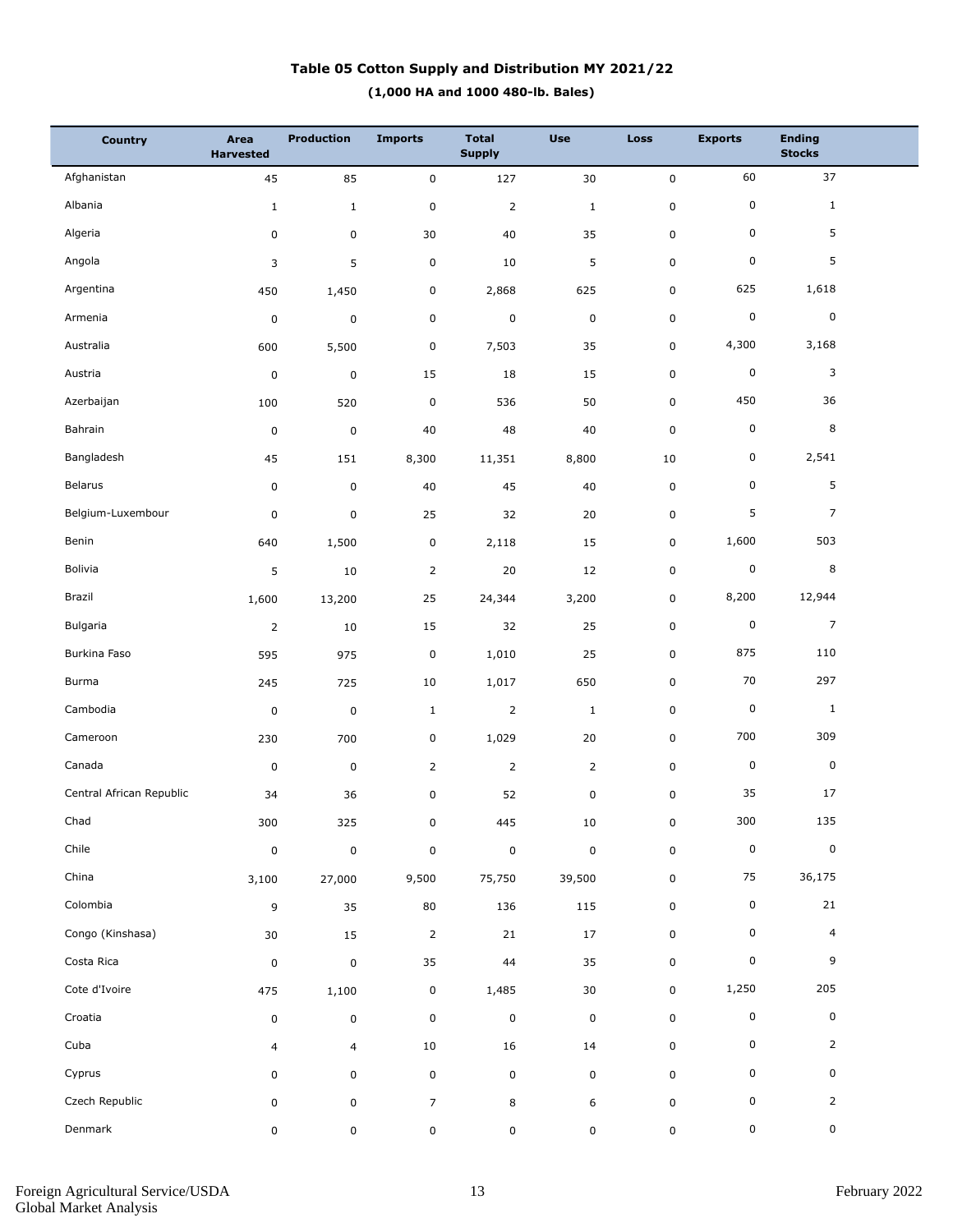## **(1,000 HA and 1000 480-lb. Bales) Table 05 Cotton Supply and Distribution MY 2021/22 (Continued)**

| <b>Country</b>     | Area<br><b>Harvested</b> | <b>Production</b> | <b>Imports</b> | <b>Total</b><br><b>Supply</b> | <b>Use</b>     | <b>Loss</b>  | <b>Exports</b>  | <b>Ending</b><br><b>Stocks</b> |  |
|--------------------|--------------------------|-------------------|----------------|-------------------------------|----------------|--------------|-----------------|--------------------------------|--|
| Dominican Republic | $\mathbf 0$              | $\mathbf 0$       | $\mathbf{1}$   | 3                             | $\overline{2}$ | $\mathsf{O}$ | $\mathbf 0$     | $\mathbf{1}$                   |  |
| Ecuador            | 3                        | 9                 | 55             | 75                            | 60             | $\pmb{0}$    | $\pmb{0}$       | 15                             |  |
| Egypt              | 100                      | 330               | 600            | 1,079                         | 550            | 10           | 350             | 169                            |  |
| El Salvador        | $\pmb{0}$                | $\pmb{0}$         | 190            | 236                           | 190            | 0            | $\pmb{0}$       | 46                             |  |
| Estonia            | $\pmb{0}$                | $\pmb{0}$         | 15             | 18                            | 15             | 0            | $\pmb{0}$       | 3                              |  |
| Ethiopia           | 82                       | 240               | 10             | 320                           | 225            | 0            | 5               | 90                             |  |
| France             | $\pmb{0}$                | $\mathsf 0$       | 38             | 47                            | 37             | 0            | $\overline{2}$  | 8                              |  |
| Germany            | 0                        | $\mathbf 0$       | 80             | 94                            | 70             | 0            | 10              | 14                             |  |
| Ghana              | 15                       | 28                | $\pmb{0}$      | 40                            | 10             | 0            | 15              | 15                             |  |
| Greece             | 262                      | 1,240             | 30             | 1,332                         | 70             | 0            | 1,250           | 12                             |  |
| Guatemala          | $\overline{2}$           | 3                 | 190            | 228                           | 190            | $\mathbf 0$  | $\pmb{0}$       | 38                             |  |
| Guinea             | 13                       | 18                | $\pmb{0}$      | 21                            | $\mathbf 0$    | 0            | 18              | 3                              |  |
| Haiti              | $\overline{7}$           | 5                 | 5              | 11                            | 10             | 0            | $\pmb{0}$       | $\mathbf{1}$                   |  |
| Honduras           | 0                        | 0                 | 80             | 90                            | 80             | 0            | $\pmb{0}$       | 10                             |  |
| Hong Kong          | 0                        | 0                 | 5              | 8                             | $\mathbf 0$    | 0            | 5               | 3                              |  |
| Hungary            | 0                        | $\pmb{0}$         | 3              | 3                             | $\pmb{0}$      | 0            | 3               | 0                              |  |
| India              | 12,400                   | 27,000            | 1,100          | 41,539                        | 26,000         | 0            | 5,700           | 9,839                          |  |
| Indonesia          | $\overline{2}$           | $\overline{2}$    | 2,500          | 2,998                         | 2,500          | 0            | 5               | 493                            |  |
| Iran               | 100                      | 400               | 350            | 1,019                         | 750            | $\pmb{0}$    | $\mathsf 0$     | 269                            |  |
| Iraq               | 11                       | 17                | 35             | 75                            | 50             | 0            | $\pmb{0}$       | 25                             |  |
| Ireland            | $\pmb{0}$                | $\pmb{0}$         | $\pmb{0}$      | $\pmb{0}$                     | $\mathbf 0$    | 0            | 0               | $\mathsf 0$                    |  |
| Israel             | 5                        | 37                | $\overline{2}$ | 49                            | $\overline{4}$ | 0            | 35              | 10                             |  |
| Italy              | 0                        | $\pmb{0}$         | 140            | 160                           | 135            | $\pmb{0}$    | 5               | 20                             |  |
| Japan              | $\mathbf 0$              | $\pmb{0}$         | 160            | 185                           | 160            | $\mathbf 0$  | $\mathbf 0$     | 25                             |  |
| Kazakhstan         | 115                      | 265               | $\pmb{0}$      | 343                           | 60             | $\mathbf 0$  | 215             | 68                             |  |
| Kenya              | $10\,$                   | $\overline{5}$    | 45             | 60                            | 50             | $\mathbf 0$  | $\pmb{0}$       | $10\,$                         |  |
| Korea, North       | $19\,$                   | 55                | 90             | 210                           | 145            | $\mathbf 0$  | 0               | 65                             |  |
| Korea, South       | $1\,$                    | $\mathbf 1$       | 590            | 715                           | 585            | $\mathbf 0$  | $5\phantom{.0}$ | 125                            |  |
| Kyrgyzstan         | $18\,$                   | $90\,$            | $\pmb{0}$      | 100                           | $\pmb{0}$      | $\mathbf 0$  | $90\,$          | $10\,$                         |  |
| Latvia             | $\pmb{0}$                | $\mathsf 0$       | 10             | 13                            | $\mathsf g$    | $\mathbf 0$  | $\mathbf{1}$    | $\mathbf{3}$                   |  |
| Lebanon            | 0                        | $\mathsf 0$       | $\mathbf{1}$   | $\mathbf 2$                   | $\mathbf{1}$   | 0            | 0               | $\mathbf{1}$                   |  |
| Lesotho            | $\mathsf{O}\xspace$      | $\mathsf 0$       | 85             | 110                           | 85             | $\mathbf 0$  | 0               | 25                             |  |
| Lithuania          | $\pmb{0}$                | $\mathsf 0$       | $\pmb{0}$      | $\pmb{0}$                     | $\pmb{0}$      | $\mathbf 0$  | 0               | $\mathbf 0$                    |  |
| North Macedonia    | $\pmb{0}$                | $\mathsf 0$       | 5              | 6                             | 5              | 0            | $\pmb{0}$       | $\mathbf{1}$                   |  |
| Madagascar         | 20                       | 30                | $\pmb{0}$      | 45                            | $20\,$         | $\mathbf 0$  | $10\,$          | 15                             |  |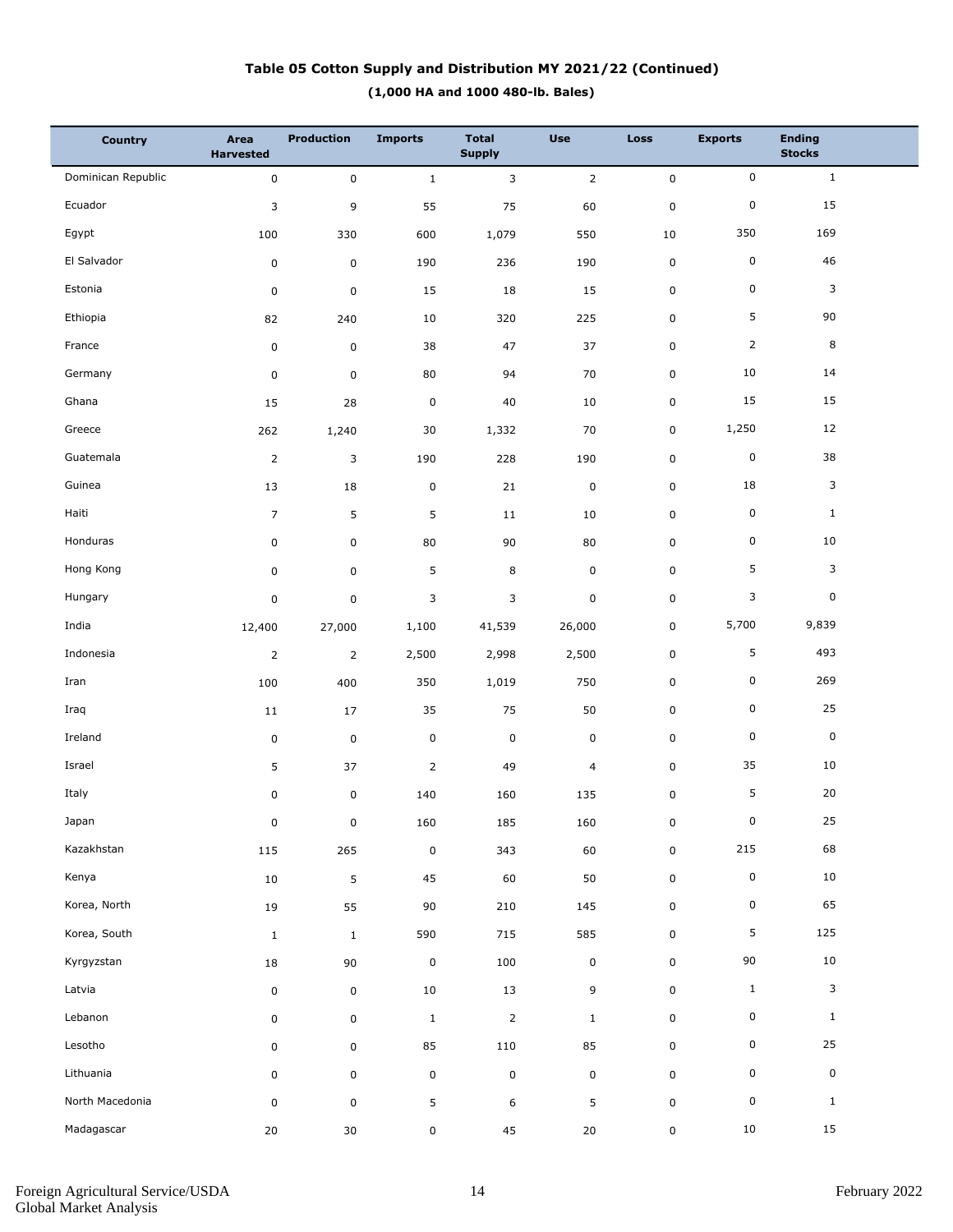## **(1,000 HA and 1000 480-lb. Bales) Table 05 Cotton Supply and Distribution MY 2021/22 (Continued)**

| <b>Country</b> | Area<br><b>Harvested</b> | <b>Production</b> | <b>Imports</b> | <b>Total</b><br><b>Supply</b> | <b>Use</b>     | <b>Loss</b> | <b>Exports</b>          | <b>Ending</b><br><b>Stocks</b> |  |
|----------------|--------------------------|-------------------|----------------|-------------------------------|----------------|-------------|-------------------------|--------------------------------|--|
| Malawi         | 80                       | 90                | $\pmb{0}$      | 169                           | 5              | $\mathsf 0$ | 80                      | 84                             |  |
| Malaysia       | $\pmb{0}$                | $\mathbf 0$       | 700            | 1,571                         | 350            | $\pmb{0}$   | 450                     | 771                            |  |
| Mali           | 720                      | 1,375             | $\pmb{0}$      | 1,656                         | 25             | 0           | 1,300                   | 331                            |  |
| Mauritius      | $\pmb{0}$                | $\mathsf 0$       | 110            | 131                           | 110            | $\mathsf 0$ | $\mathsf 0$             | 21                             |  |
| Mexico         | 150                      | 1,050             | 1,075          | 2,554                         | 1,900          | 25          | 250                     | 379                            |  |
| Moldova        | $\pmb{0}$                | 0                 | 50             | 72                            | 50             | $\mathsf 0$ | 0                       | 22                             |  |
| Morocco        | $\mathbf 1$              | $\mathbf{1}$      | $40\,$         | 50                            | $40\,$         | $\pmb{0}$   | 0                       | 10                             |  |
| Mozambique     | 125                      | 115               | $\pmb{0}$      | 206                           | 5              | $\mathsf 0$ | 125                     | 76                             |  |
| Netherlands    | $\pmb{0}$                | $\mathsf 0$       | 3              | $\mathsf S$                   | 4              | $\pmb{0}$   | 0                       | $\,$ 1 $\,$                    |  |
| Nicaragua      | 0                        | $\mathsf 0$       | 50             | 60                            | 50             | 0           | 0                       | 10                             |  |
| Niger          | 5                        | 9                 | $\mathbf 0$    | 14                            | 3              | $\pmb{0}$   | 6                       | 5                              |  |
| Nigeria        | 270                      | 350               | 10             | 479                           | 250            | $\mathsf 0$ | 100                     | 129                            |  |
| Pakistan       | 2,000                    | 5,800             | 5,500          | 13,565                        | 11,200         | 25          | 50                      | 2,290                          |  |
| Panama         | $\pmb{0}$                | $\mathbf 0$       | $\pmb{0}$      | $\pmb{0}$                     | 0              | $\mathsf 0$ | $\mathsf 0$             | $\pmb{0}$                      |  |
| Paraguay       | $11\,$                   | 21                | 5              | 28                            | 5              | 0           | 20                      | 3                              |  |
| Peru           | 6                        | 30                | 230            | 314                           | 260            | 0           | $\overline{2}$          | 52                             |  |
| Philippines    | $\mathbf{1}$             | $\overline{2}$    | 40             | 53                            | 40             | 0           | 0                       | 13                             |  |
| Poland         | 0                        | $\mathsf 0$       | 17             | 20                            | 17             | 0           | 0                       | 3                              |  |
| Portugal       | 0                        | $\mathsf 0$       | 175            | 212                           | 170            | 0           | $\overline{\mathbf{4}}$ | 38                             |  |
| Romania        | 0                        | $\mathsf 0$       | $\mathbf{1}$   | $\overline{2}$                | $\mathbf{1}$   | 0           | 0                       | $\mathbf{1}$                   |  |
| Russia         | 0                        | $\mathsf 0$       | 125            | 151                           | 120            | $\pmb{0}$   | 5                       | 26                             |  |
| Senegal        | 19                       | 40                | $\pmb{0}$      | 43                            | 0              | 0           | 35                      | 8                              |  |
| Serbia         | 0                        | $\mathsf 0$       | 6              | $\overline{7}$                | 6              | $\mathsf 0$ | 0                       | $\mathbf{1}$                   |  |
| Singapore      | 0                        | $\pmb{0}$         | 0              | $\pmb{0}$                     | 0              | $\mathsf 0$ | $\mathbf 0$             | $\mathbf 0$                    |  |
| Slovakia       | 0                        | $\mathsf 0$       | $1\,$          | $\mathbf{1}$                  | $\mathbf{1}$   | $\pmb{0}$   | 0                       | $\pmb{0}$                      |  |
| Slovenia       | $\pmb{0}$                | $\mathsf 0$       | $\overline{7}$ | 9                             | $\overline{7}$ | $\mathsf 0$ | 0                       | $\overline{2}$                 |  |
| Somalia        | 12                       | $\overline{7}$    | 3              | $11\,$                        | $10\,$         | $\mathsf 0$ | 0                       | $\mathbf{1}$                   |  |
| South Africa   | 16                       | $70\,$            | 50             | 228                           | 70             | $\mathbf 0$ | $50\,$                  | 108                            |  |
| Spain          | 57                       | 230               | 20             | 253                           | 18             | $\mathbf 0$ | 225                     | $10\,$                         |  |
| Sri Lanka      | 5                        | 5                 | $\mathbf{1}$   | $\,8\,$                       | 6              | $\mathsf 0$ | $\pmb{0}$               | $\overline{2}$                 |  |
| Sudan          | 200                      | 600               | $\pmb{0}$      | 899                           | 70             | $\mathbf 0$ | 550                     | 279                            |  |
| Sweden         | $\pmb{0}$                | $\mathbf 0$       | $\pmb{0}$      | $\mathbf 0$                   | $\pmb{0}$      | $\mathsf 0$ | 0                       | $\pmb{0}$                      |  |
| Switzerland    | 0                        | $\mathsf 0$       | $\overline{2}$ | 3                             | $\overline{2}$ | $\mathsf 0$ | $\mathsf 0$             | $\mathbf{1}$                   |  |
| Syria          | 25                       | 130               | $\pmb{0}$      | 329                           | 100            | $\pmb{0}$   | 100                     | 129                            |  |
| Taiwan         | 0                        | $\mathbf 0$       | 260            | 347                           | 270            | $\mathsf 0$ | 5                       | 72                             |  |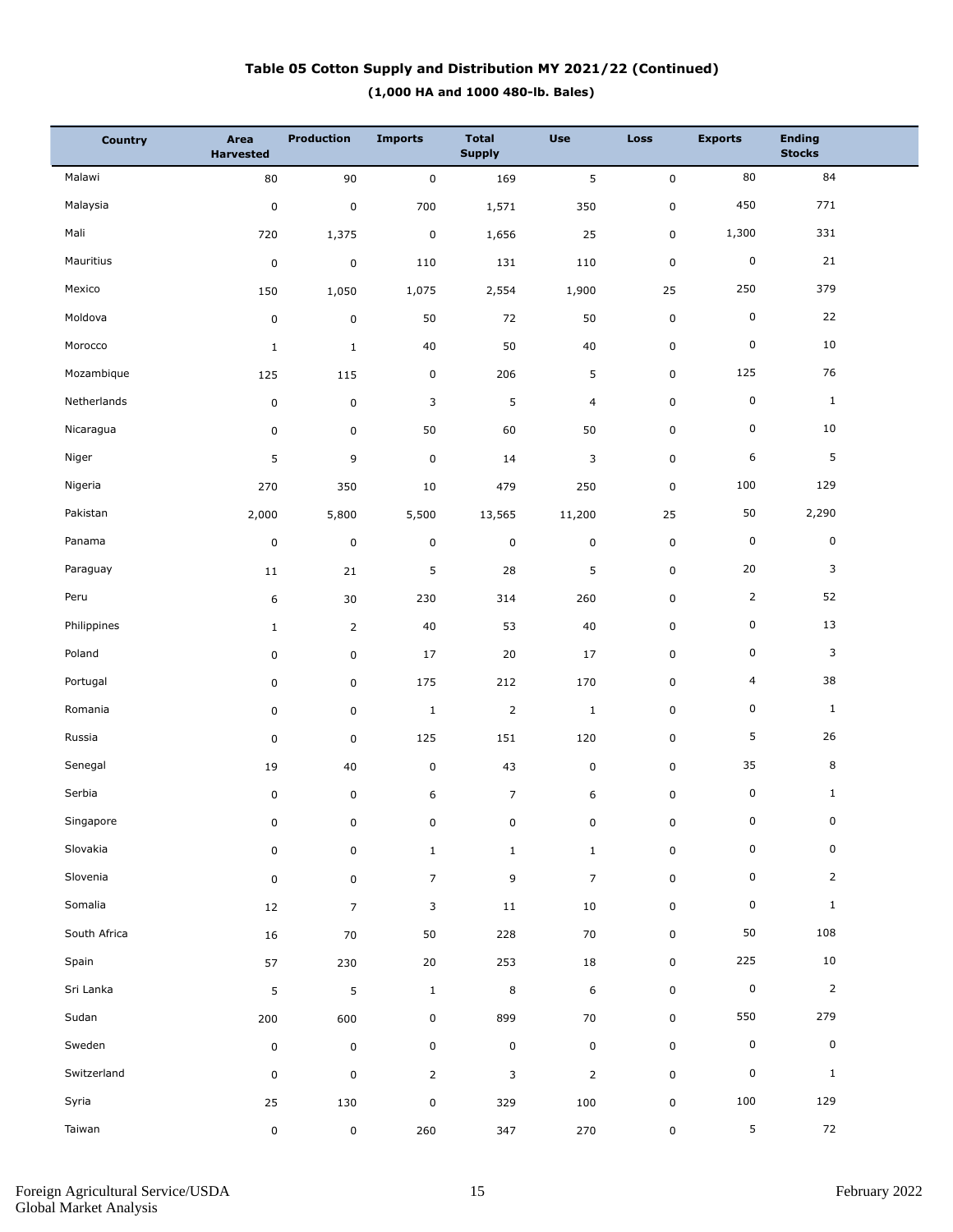## **(1,000 HA and 1000 480-lb. Bales) Table 05 Cotton Supply and Distribution MY 2021/22 (Continued)**

| <b>Country</b>       | Area<br><b>Harvested</b> | <b>Production</b> | <b>Imports</b> | <b>Total</b><br><b>Supply</b> | <b>Use</b>     | <b>Loss</b> | <b>Exports</b> | <b>Ending</b><br><b>Stocks</b> |  |
|----------------------|--------------------------|-------------------|----------------|-------------------------------|----------------|-------------|----------------|--------------------------------|--|
| Tajikistan           | 170                      | 500               | $\mathsf 0$    | 699                           | 120            | 0           | 450            | 129                            |  |
| Tanzania             | 240                      | 255               | $\mathbf 0$    | 475                           | 170            | 0           | 150            | 155                            |  |
| Thailand             | $\mathbf{1}$             | $\overline{2}$    | 650            | 729                           | 630            | 15          | $1\,$          | 83                             |  |
| Togo                 | 70                       | 95                | $\mathbf 0$    | 112                           | 5              | 0           | 90             | 17                             |  |
| Tunisia              | $\pmb{0}$                | $\pmb{0}$         | 15             | 20                            | 15             | 0           | $\pmb{0}$      | 5                              |  |
| Turkey               | 450                      | 3,800             | 5,200          | 11,708                        | 8,500          | 0           | 650            | 2,558                          |  |
| Turkmenistan         | 550                      | 900               | 0              | 1,644                         | 850            | 0           | 100            | 694                            |  |
| Uganda               | 100                      | 170               | $\pmb{0}$      | 282                           | 15             | 0           | 150            | 117                            |  |
| Ukraine              | $\pmb{0}$                | $\mathbf 0$       | $\overline{4}$ | 5                             | $\overline{4}$ | 0           | $\mathsf 0$    | $\mathbf{1}$                   |  |
| United Kingdom       | $\pmb{0}$                | $\pmb{0}$         | $\overline{2}$ | 3                             | $\overline{2}$ | 0           | 0              | $\mathbf{1}$                   |  |
| <b>United States</b> | 4,034                    | 17,624            | 5              | 20,779                        | 2,550          | $-21$       | 14,750         | 3,500                          |  |
| Uruguay              | $\pmb{0}$                | $\mathsf 0$       | $\mathbf 0$    | $\pmb{0}$                     | $\pmb{0}$      | 0           | $\pmb{0}$      | $\mathbf 0$                    |  |
| Uzbekistan           | 980                      | 3,400             | 15             | 4,573                         | 3,300          | 0           | 200            | 1,073                          |  |
| Venezuela            | 15                       | 85                | 15             | 140                           | 100            | 0           | $\pmb{0}$      | 40                             |  |
| Vietnam              | $\mathbf{1}$             | 3                 | 7,500          | 8,627                         | 7,500          | 0           | 0              | 1,127                          |  |
| Yemen                | 18                       | 28                | $\pmb{0}$      | 34                            | 25             | 0           | 3              | 6                              |  |
| Zambia               | 40                       | 45                | $\pmb{0}$      | 187                           | 5              | 0           | 75             | 107                            |  |
| Zimbabwe             | 210                      | 200               | $\pmb{0}$      | 439                           | 30             | 10          | 200            | 199                            |  |
|                      |                          |                   |                |                               |                |             |                |                                |  |
| <b>World</b>         |                          |                   |                |                               |                |             |                |                                |  |
| World                | 32,280                   | 120,154           | 46,441         | 255,251                       | 124,427        | 74          | 46,445         | 84,305                         |  |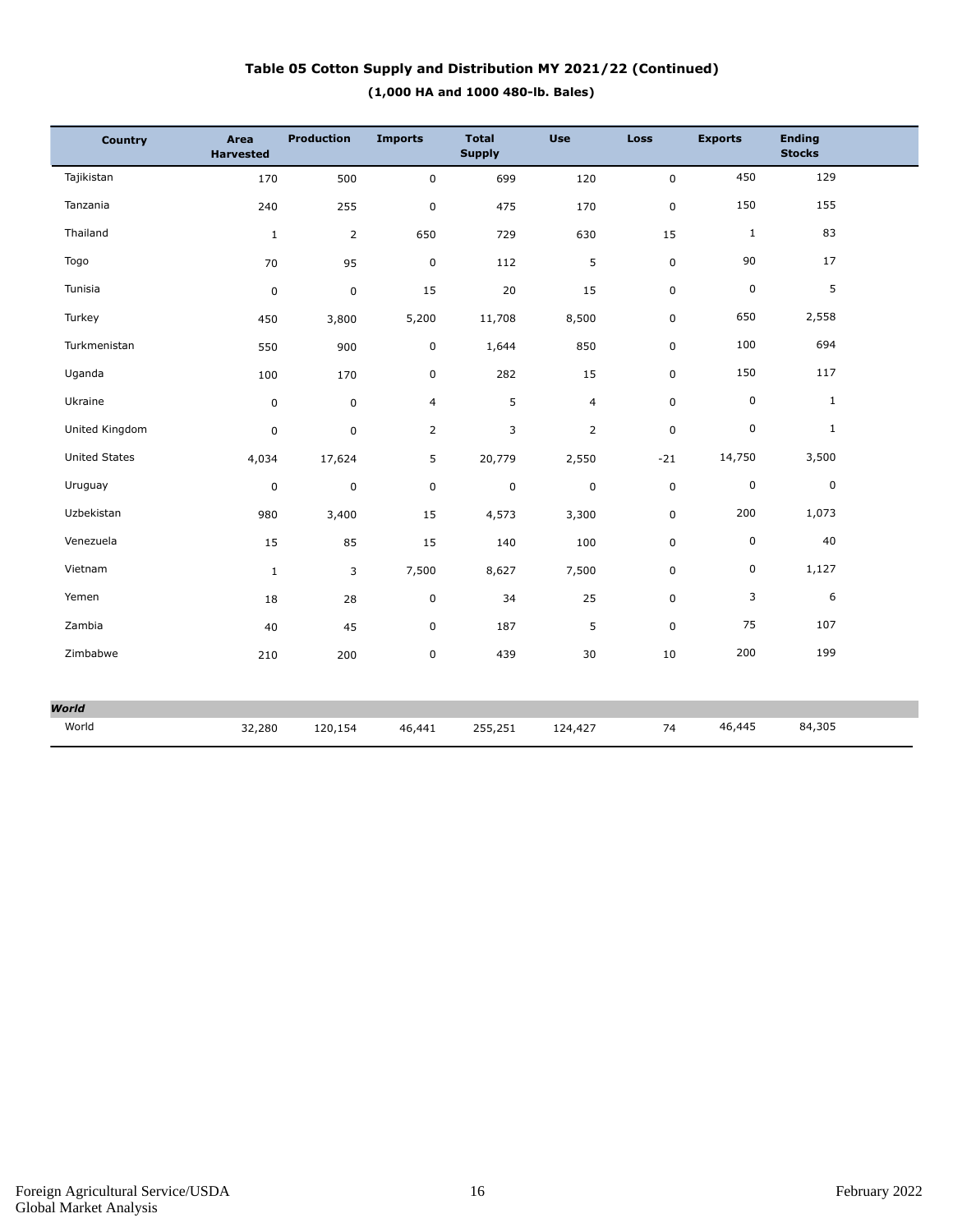## **(1000 MT and 1000 HA) Table 05A Cotton Supply and Distribution MY 2021/22**

| <b>Country</b>           | Area<br><b>Harvested</b> | <b>Production</b> | <b>Imports</b> | <b>Total</b><br><b>Supply</b> | <b>Use</b>     | <b>Loss</b>    | <b>Exports</b> | <b>Ending</b><br><b>Stocks</b> |  |
|--------------------------|--------------------------|-------------------|----------------|-------------------------------|----------------|----------------|----------------|--------------------------------|--|
| Afghanistan              | 45                       | 19                | $\pmb{0}$      | 28                            | $\overline{7}$ | $\mathbf 0$    | 13             | $\bf 8$                        |  |
| Albania                  | $1\,$                    | $\pmb{0}$         | $\pmb{0}$      | $\pmb{0}$                     | 0              | $\pmb{0}$      | 0              | $\mathsf 0$                    |  |
| Algeria                  | 0                        | $\mathsf 0$       | $\overline{7}$ | 9                             | 8              | $\pmb{0}$      | 0              | $\mathbf{1}$                   |  |
| Angola                   | 3                        | $\mathbf{1}$      | $\pmb{0}$      | $\overline{2}$                | $\mathbf 1$    | $\pmb{0}$      | 0              | $\mathbf{1}$                   |  |
| Argentina                | 450                      | 316               | $\pmb{0}$      | 624                           | 136            | $\pmb{0}$      | 136            | 352                            |  |
| Armenia                  | $\pmb{0}$                | $\mathbf 0$       | $\pmb{0}$      | $\pmb{0}$                     | $\pmb{0}$      | $\pmb{0}$      | 0              | $\pmb{0}$                      |  |
| Australia                | 600                      | 1,197             | $\pmb{0}$      | 1,634                         | 8              | $\pmb{0}$      | 936            | 690                            |  |
| Austria                  | $\pmb{0}$                | $\mathsf 0$       | 3              | $\overline{4}$                | 3              | $\pmb{0}$      | 0              | $\mathbf{1}$                   |  |
| Azerbaijan               | 100                      | 113               | $\pmb{0}$      | 117                           | 11             | $\pmb{0}$      | 98             | 8                              |  |
| Bahrain                  | $\pmb{0}$                | $\pmb{0}$         | 9              | $10\,$                        | 9              | $\pmb{0}$      | 0              | $\overline{2}$                 |  |
| Bangladesh               | 45                       | 33                | 1,807          | 2,471                         | 1,916          | $\overline{2}$ | 0              | 553                            |  |
| Belarus                  | $\pmb{0}$                | $\pmb{0}$         | 9              | $10\,$                        | 9              | $\pmb{0}$      | 0              | $1\,$                          |  |
| Belgium-Luxembour        | $\pmb{0}$                | $\pmb{0}$         | $\mathsf S$    | $\overline{7}$                | 4              | $\pmb{0}$      | $\mathbf{1}$   | $\overline{2}$                 |  |
| Benin                    | 640                      | 327               | $\pmb{0}$      | 461                           | 3              | 0              | 348            | 110                            |  |
| Bolivia                  | 5                        | $\overline{2}$    | $\pmb{0}$      | $\overline{4}$                | 3              | $\pmb{0}$      | 0              | $\overline{2}$                 |  |
| Brazil                   | 1,600                    | 2,874             | 5              | 5,300                         | 697            | 0              | 1,785          | 2,818                          |  |
| Bulgaria                 | $\overline{2}$           | $\overline{2}$    | 3              | $\overline{7}$                | 5              | $\pmb{0}$      | 0              | $\overline{2}$                 |  |
| Burkina Faso             | 595                      | 212               | $\pmb{0}$      | 220                           | 5              | $\pmb{0}$      | 191            | 24                             |  |
| Burma                    | 245                      | 158               | $\overline{2}$ | 221                           | 142            | $\pmb{0}$      | 15             | 65                             |  |
| Cambodia                 | $\pmb{0}$                | $\mathbf 0$       | $\pmb{0}$      | $\pmb{0}$                     | 0              | $\pmb{0}$      | 0              | $\pmb{0}$                      |  |
| Cameroon                 | 230                      | 152               | $\pmb{0}$      | 224                           | 4              | $\pmb{0}$      | 152            | 67                             |  |
| Canada                   | $\pmb{0}$                | $\pmb{0}$         | $\pmb{0}$      | $\pmb{0}$                     | 0              | $\pmb{0}$      | 0              | $\pmb{0}$                      |  |
| Central African Republic | 34                       | 8                 | $\pmb{0}$      | 11                            | 0              | $\pmb{0}$      | 8              | $\overline{4}$                 |  |
| Chad                     | $300\,$                  | $71\,$            | 0              | 97                            | $\overline{2}$ | 0              | 65             | 29                             |  |
| Chile                    | $\pmb{0}$                | $\pmb{0}$         | $\pmb{0}$      | $\pmb{0}$                     | $\pmb{0}$      | $\pmb{0}$      | $\pmb{0}$      | $\pmb{0}$                      |  |
| China                    | 3,100                    | 5,879             | 2,068          | 16,493                        | 8,600          | $\pmb{0}$      | 16             | 7,876                          |  |
| Colombia                 | 9                        | 8                 | $17\,$         | $30\,$                        | 25             | $\pmb{0}$      | 0              | $5\phantom{.0}$                |  |
| Congo (Kinshasa)         | $30\,$                   | 3                 | $\pmb{0}$      | $\sqrt{5}$                    | $\overline{4}$ | $\pmb{0}$      | 0              | $\mathbf{1}$                   |  |
| Costa Rica               | $\pmb{0}$                | $\pmb{0}$         | $\,8\,$        | $10\,$                        | 8              | $\pmb{0}$      | 0              | $\overline{2}$                 |  |
| Cote d'Ivoire            | 475                      | 239               | $\pmb{0}$      | 323                           | $\overline{7}$ | $\pmb{0}$      | 272            | 45                             |  |
| Croatia                  | 0                        | $\pmb{0}$         | $\pmb{0}$      | $\mathbf 0$                   | 0              | $\pmb{0}$      | 0              | 0                              |  |
| Cuba                     | $\overline{4}$           | $\mathbf{1}$      | $\overline{2}$ | 3                             | 3              | $\pmb{0}$      | 0              | 0                              |  |
| Cyprus                   | 0                        | $\mathsf 0$       | $\pmb{0}$      | $\mathbf 0$                   | 0              | $\pmb{0}$      | 0              | 0                              |  |
| Czech Republic           | 0                        | $\mathsf 0$       | $\overline{2}$ | $\overline{2}$                | $\mathbf{1}$   | $\pmb{0}$      | 0              | 0                              |  |
| Denmark                  | 0                        | 0                 | $\pmb{0}$      | $\pmb{0}$                     | 0              | $\pmb{0}$      | 0              | $\mathbf 0$                    |  |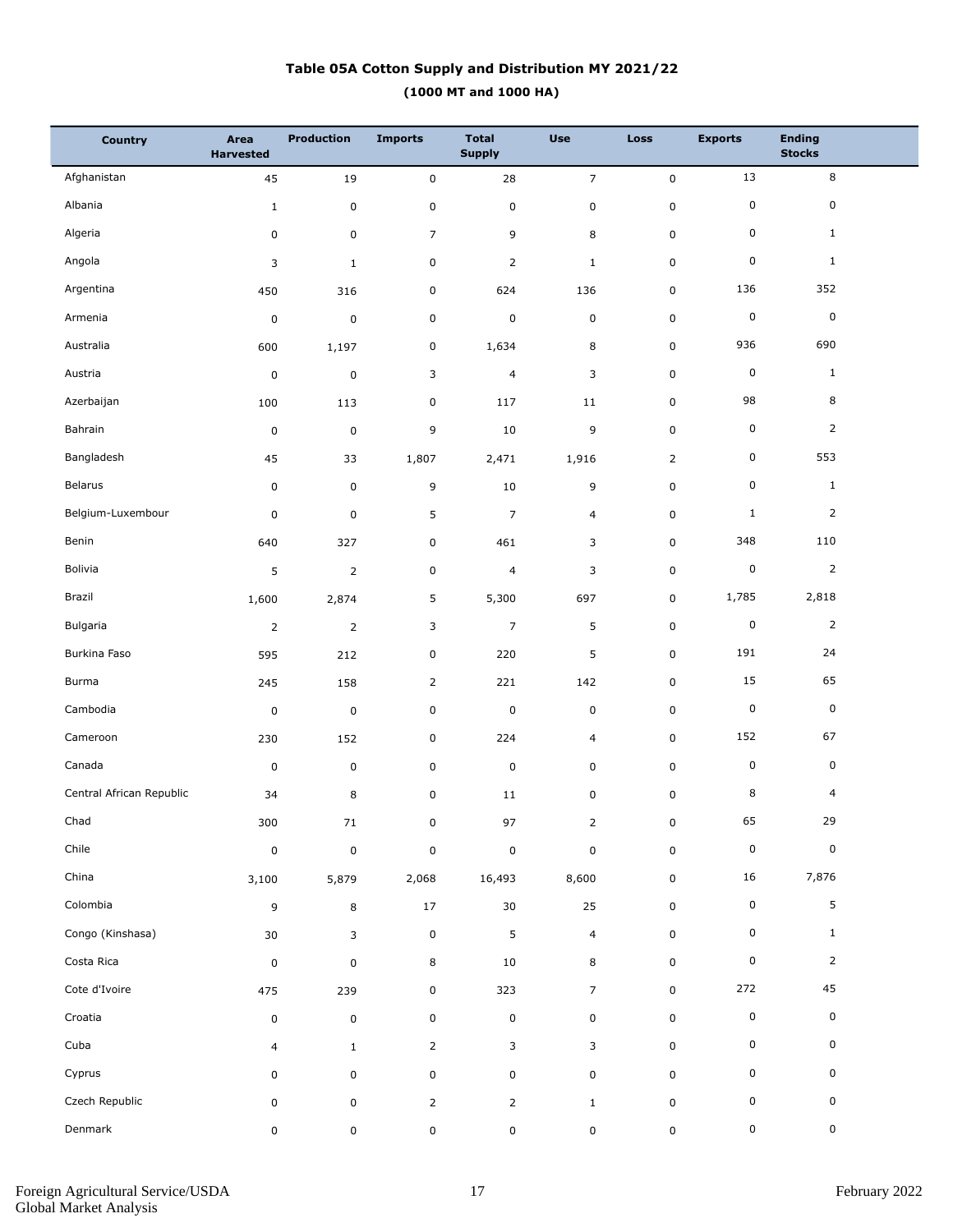## **(1000 MT and 1000 HA) Table 05A Cotton Supply and Distribution MY 2021/22 (Continued)**

| <b>Country</b>     | Area<br><b>Harvested</b> | <b>Production</b> | <b>Imports</b> | <b>Total</b><br><b>Supply</b> | <b>Use</b>     | <b>Loss</b>    | <b>Exports</b> | <b>Ending</b><br><b>Stocks</b> |
|--------------------|--------------------------|-------------------|----------------|-------------------------------|----------------|----------------|----------------|--------------------------------|
| Dominican Republic | $\mathsf{O}\xspace$      | $\pmb{0}$         | $\mathbf 0$    | $\mathbf 1$                   | $\pmb{0}$      | $\pmb{0}$      | $\mathsf 0$    | $\mathsf 0$                    |
| Ecuador            | 3                        | $\overline{2}$    | 12             | 16                            | 13             | 0              | $\pmb{0}$      | 3                              |
| Egypt              | 100                      | 72                | 131            | 235                           | 120            | $\overline{2}$ | 76             | 37                             |
| El Salvador        | $\pmb{0}$                | $\mathsf 0$       | 41             | 51                            | 41             | 0              | $\pmb{0}$      | 10                             |
| Estonia            | $\pmb{0}$                | 0                 | 3              | $\overline{4}$                | 3              | 0              | $\mathsf 0$    | $\mathbf{1}$                   |
| Ethiopia           | 82                       | 52                | $\overline{2}$ | 70                            | 49             | 0              | $\mathbf{1}$   | 20                             |
| France             | $\pmb{0}$                | $\mathsf 0$       | 8              | 10                            | 8              | 0              | $\pmb{0}$      | $\overline{2}$                 |
| Germany            | $\pmb{0}$                | 0                 | 17             | 20                            | 15             | 0              | $\overline{2}$ | 3                              |
| Ghana              | 15                       | 6                 | $\pmb{0}$      | 9                             | $\mathbf 2$    | 0              | 3              | 3                              |
| Greece             | 262                      | 270               | $\overline{7}$ | 290                           | 15             | 0              | 272            | 3                              |
| Guatemala          | $\mathbf 2$              | $\mathbf{1}$      | 41             | 50                            | 41             | 0              | $\pmb{0}$      | 8                              |
| Guinea             | 13                       | $\overline{4}$    | $\pmb{0}$      | 5                             | $\mathbf 0$    | 0              | $\overline{4}$ | $\mathbf{1}$                   |
| Haiti              | $\overline{7}$           | $\mathbf{1}$      | $\mathbf{1}$   | $\overline{2}$                | $\overline{2}$ | 0              | $\pmb{0}$      | 0                              |
| Honduras           | 0                        | $\mathsf 0$       | 17             | 20                            | 17             | 0              | $\pmb{0}$      | $\overline{2}$                 |
| Hong Kong          | 0                        | 0                 | $\mathbf{1}$   | $\overline{2}$                | $\pmb{0}$      | 0              | $\mathbf{1}$   | $\mathbf{1}$                   |
| Hungary            | $\pmb{0}$                | $\mathsf 0$       | $\mathbf{1}$   | $\mathbf{1}$                  | $\mathbf 0$    | 0              | $1\,$          | 0                              |
| India              | 12,400                   | 5,879             | 239            | 9,044                         | 5,661          | 0              | 1,241          | 2,142                          |
| Indonesia          | $\overline{2}$           | $\pmb{0}$         | 544            | 653                           | 544            | 0              | $1\,$          | 107                            |
| Iran               | 100                      | 87                | 76             | 222                           | 163            | 0              | $\mathbf 0$    | 59                             |
| Iraq               | 11                       | $\overline{4}$    | 8              | 16                            | 11             | 0              | $\pmb{0}$      | 5                              |
| Ireland            | $\pmb{0}$                | $\mathsf 0$       | $\pmb{0}$      | $\pmb{0}$                     | $\mathbf 0$    | 0              | $\pmb{0}$      | 0                              |
| Israel             | 5                        | 8                 | $\pmb{0}$      | 11                            | $\mathbf{1}$   | 0              | 8              | $\overline{2}$                 |
| Italy              | 0                        | $\pmb{0}$         | $30\,$         | 35                            | 29             | 0              | $\mathbf{1}$   | $\overline{a}$                 |
| Japan              | 0                        | 0                 | 35             | $40\,$                        | 35             | 0              | $\mathbf 0$    | 5                              |
| Kazakhstan         | 115                      | 58                | $\pmb{0}$      | 75                            | 13             | 0              | 47             | 15                             |
| Kenya              | $10\,$                   | $\mathbf{1}$      | 10             | 13                            | $11\,$         | $\mathbf 0$    | $\pmb{0}$      | $\overline{2}$                 |
| Korea, North       | $19\,$                   | $12\,$            | 20             | 46                            | 32             | 0              | 0              | 14                             |
| Korea, South       | $\mathbf{1}$             | $\mathbf 0$       | 128            | 156                           | 127            | 0              | $\mathbf{1}$   | 27                             |
| Kyrgyzstan         | $18\,$                   | $20\,$            | $\pmb{0}$      | 22                            | $\pmb{0}$      | 0              | $20\,$         | $\overline{2}$                 |
| Latvia             | $\pmb{0}$                | $\mathsf 0$       | $\overline{2}$ | $\mathbf{3}$                  | $\overline{2}$ | 0              | $\pmb{0}$      | $\mathbf{1}$                   |
| Lebanon            | 0                        | $\mathsf 0$       | $\mathbf 0$    | $\pmb{0}$                     | $\pmb{0}$      | 0              | 0              | $\pmb{0}$                      |
| Lesotho            | 0                        | $\mathsf 0$       | 19             | 24                            | 19             | 0              | 0              | 5                              |
| Lithuania          | 0                        | $\mathsf 0$       | $\pmb{0}$      | $\mathsf 0$                   | $\mathbf 0$    | 0              | 0              | 0                              |
| North Macedonia    | $\mathsf 0$              | 0                 | $\mathbf{1}$   | $1\,$                         | $\mathbf 1$    | 0              | 0              | $\mathbf 0$                    |
| Madagascar         | $20\,$                   | $\overline{7}$    | $\pmb{0}$      | 10                            | $\overline{4}$ | 0              | $\overline{2}$ | 3                              |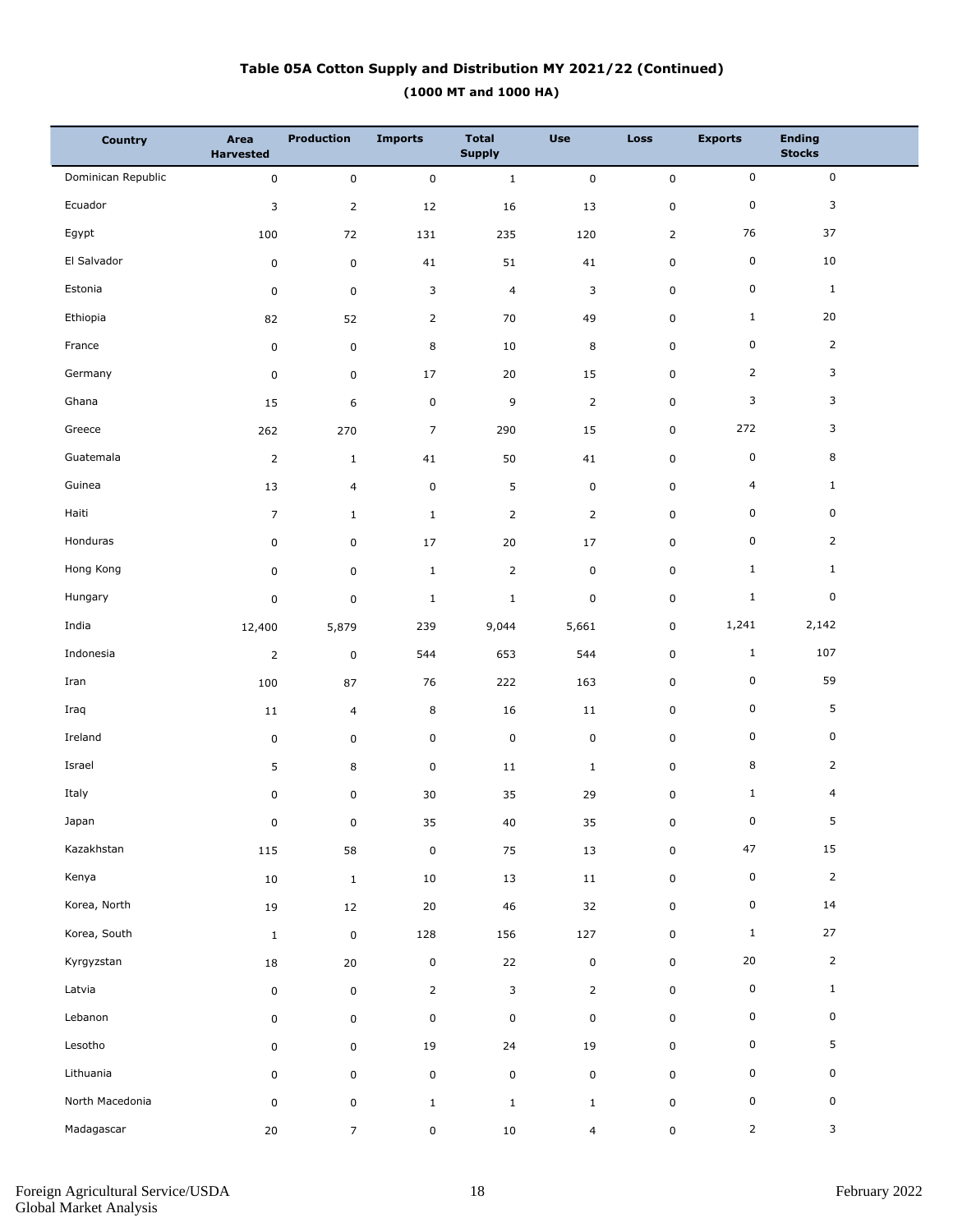## **(1000 MT and 1000 HA) Table 05A Cotton Supply and Distribution MY 2021/22 (Continued)**

| <b>Country</b> | Area<br><b>Harvested</b> | Production     | <b>Imports</b> | <b>Total</b><br><b>Supply</b> | <b>Use</b>     | <b>Loss</b>         | <b>Exports</b>      | <b>Ending</b><br><b>Stocks</b> |  |
|----------------|--------------------------|----------------|----------------|-------------------------------|----------------|---------------------|---------------------|--------------------------------|--|
| Malawi         | 80                       | $20\,$         | $\mathbf 0$    | 37                            | $\,1\,$        | $\mathsf{O}\xspace$ | 17                  | 18                             |  |
| Malaysia       | $\pmb{0}$                | $\pmb{0}$      | 152            | 342                           | 76             | 0                   | 98                  | 168                            |  |
| Mali           | 720                      | 299            | $\pmb{0}$      | 361                           | $\mathsf S$    | 0                   | 283                 | 72                             |  |
| Mauritius      | $\pmb{0}$                | $\mathbf 0$    | 24             | 29                            | 24             | 0                   | $\pmb{0}$           | 5                              |  |
| Mexico         | 150                      | 229            | 234            | 556                           | 414            | 5                   | 54                  | 83                             |  |
| Moldova        | $\pmb{0}$                | $\mathbf 0$    | 11             | 16                            | $11\,$         | 0                   | $\pmb{0}$           | 5                              |  |
| Morocco        | $\mathbf 1$              | $\mathsf 0$    | 9              | 11                            | 9              | 0                   | $\pmb{0}$           | $\overline{2}$                 |  |
| Mozambique     | 125                      | 25             | $\pmb{0}$      | 45                            | $\mathbf{1}$   | 0                   | 27                  | 17                             |  |
| Netherlands    | $\pmb{0}$                | $\mathsf 0$    | $\mathbf{1}$   | $1\,$                         | $1\,$          | 0                   | $\pmb{0}$           | $\mathbf 0$                    |  |
| Nicaragua      | 0                        | $\mathsf 0$    | 11             | 13                            | 11             | 0                   | $\mathsf 0$         | $\overline{2}$                 |  |
| Niger          | 5                        | $\overline{2}$ | $\pmb{0}$      | 3                             | $\mathbf{1}$   | 0                   | $\mathbf{1}$        | $\mathbf{1}$                   |  |
| Nigeria        | 270                      | 76             | $\overline{2}$ | 104                           | 54             | 0                   | 22                  | 28                             |  |
| Pakistan       | 2,000                    | 1,263          | 1,197          | 2,953                         | 2,439          | 5                   | $11\,$              | 499                            |  |
| Panama         | $\pmb{0}$                | $\pmb{0}$      | $\pmb{0}$      | $\mathsf 0$                   | $\pmb{0}$      | 0                   | $\pmb{0}$           | $\mathbf 0$                    |  |
| Paraguay       | 11                       | 5              | $\mathbf{1}$   | 6                             | $1\,$          | 0                   | 4                   | $\mathbf{1}$                   |  |
| Peru           | 6                        | $\overline{7}$ | 50             | 68                            | 57             | 0                   | $\pmb{0}$           | 11                             |  |
| Philippines    | $1\,$                    | $\mathsf 0$    | 9              | 12                            | 9              | 0                   | $\pmb{0}$           | 3                              |  |
| Poland         | 0                        | 0              | 4              | $\overline{4}$                | $\overline{4}$ | 0                   | $\pmb{0}$           | $\mathbf{1}$                   |  |
| Portugal       | 0                        | 0              | 38             | 46                            | 37             | 0                   | $\mathbf{1}$        | 8                              |  |
| Romania        | 0                        | 0              | $\pmb{0}$      | $\mathsf 0$                   | $\mathbf 0$    | 0                   | $\pmb{0}$           | 0                              |  |
| Russia         | $\pmb{0}$                | $\mathsf 0$    | 27             | 33                            | 26             | 0                   | $\mathbf{1}$        | 6                              |  |
| Senegal        | 19                       | 9              | $\pmb{0}$      | 9                             | $\pmb{0}$      | 0                   | 8                   | $\overline{2}$                 |  |
| Serbia         | 0                        | 0              | $\mathbf 1$    | $\overline{2}$                | $1\,$          | 0                   | 0                   | 0                              |  |
| Singapore      | 0                        | 0              | 0              | 0                             | 0              | $\pmb{0}$           | $\mathsf{O}\xspace$ | $\overline{0}$                 |  |
| Slovakia       | $\mathbf 0$              | 0              | $\pmb{0}$      | $\mathsf 0$                   | $\mathsf 0$    | 0                   | $\mathsf 0$         | 0                              |  |
| Slovenia       | $\mathbf 0$              | $\mathsf 0$    | $\overline{2}$ | $\overline{2}$                | $\overline{2}$ | $\mathbf 0$         | $\mathsf 0$         | $\mathbf 0$                    |  |
| Somalia        | 12                       | $\overline{2}$ | $\mathbf{1}$   | $\overline{2}$                | $\overline{2}$ | 0                   | $\pmb{0}$           | 0                              |  |
| South Africa   | 16                       | 15             | $11\,$         | 50                            | 15             | 0                   | 11                  | 24                             |  |
| Spain          | 57                       | 50             | $\overline{4}$ | 55                            | $\overline{4}$ | 0                   | 49                  | $\overline{2}$                 |  |
| Sri Lanka      | 5                        | $\mathbf{1}$   | $\pmb{0}$      | $\mathbf 2$                   | $\mathbf{1}$   | 0                   | $\pmb{0}$           | $\mathbf 0$                    |  |
| Sudan          | 200                      | 131            | $\mathbf 0$    | 196                           | 15             | 0                   | 120                 | 61                             |  |
| Sweden         | $\pmb{0}$                | $\mathbf 0$    | $\pmb{0}$      | $\pmb{0}$                     | $\pmb{0}$      | $\mathbf 0$         | $\pmb{0}$           | $\mathbf 0$                    |  |
| Switzerland    | $\pmb{0}$                | 0              | $\mathbf 0$    | $\mathbf{1}$                  | $\pmb{0}$      | 0                   | $\mathsf 0$         | $\mathsf 0$                    |  |
| Syria          | 25                       | 28             | $\pmb{0}$      | 72                            | $22\,$         | 0                   | $22\,$              | 28                             |  |
| Taiwan         | 0                        | 0              | 57             | 76                            | 59             | 0                   | $\mathbf{1}$        | 16                             |  |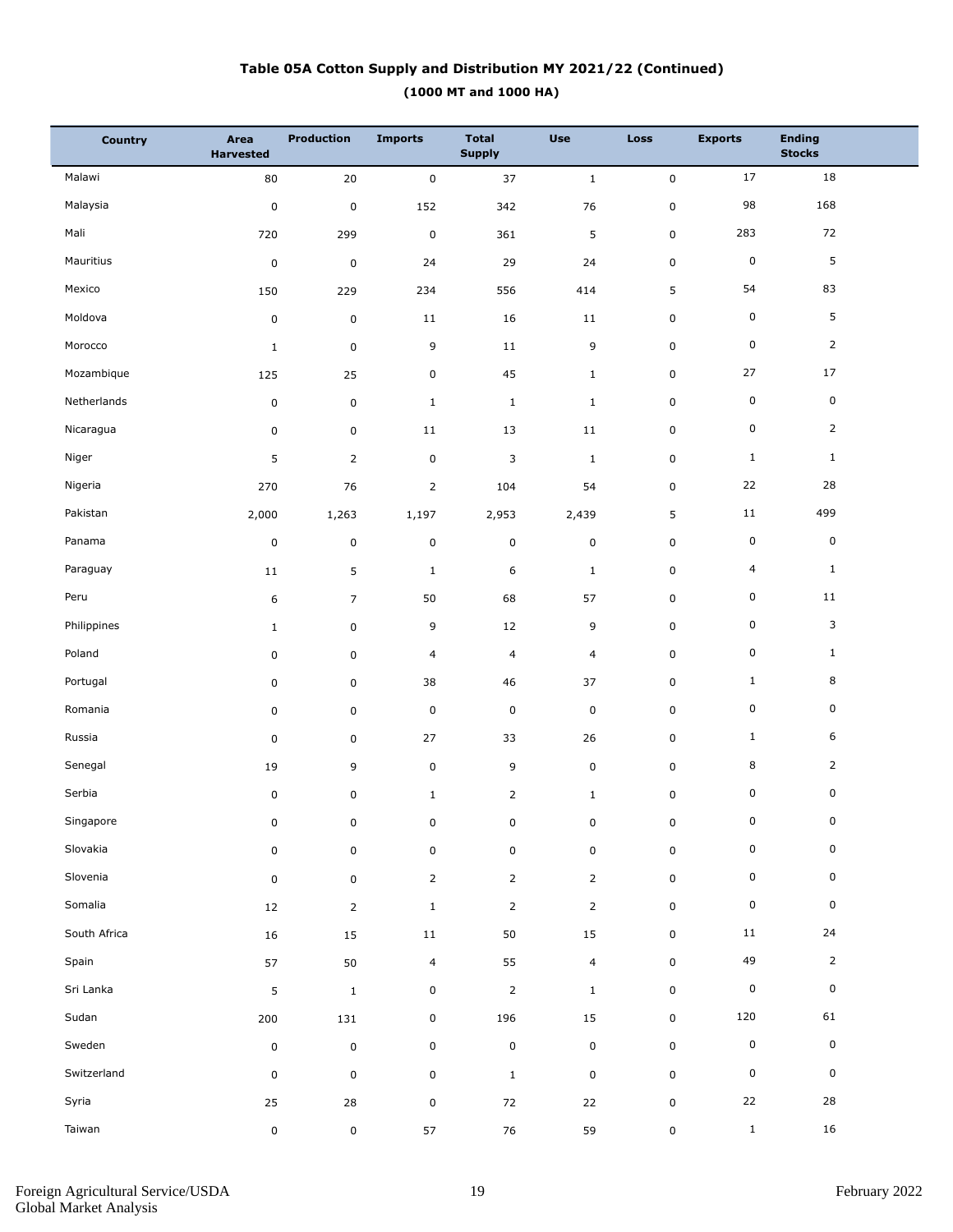## **(1000 MT and 1000 HA) Table 05A Cotton Supply and Distribution MY 2021/22 (Continued)**

| <b>Country</b>       | Area<br><b>Harvested</b> | <b>Production</b> | <b>Imports</b> | <b>Total</b><br><b>Supply</b> | <b>Use</b>     | Loss           | <b>Exports</b> | <b>Ending</b><br><b>Stocks</b> |
|----------------------|--------------------------|-------------------|----------------|-------------------------------|----------------|----------------|----------------|--------------------------------|
| Tajikistan           | 170                      | 109               | $\mathsf 0$    | 152                           | 26             | 0              | 98             | 28                             |
| Tanzania             | 240                      | 56                | $\pmb{0}$      | 103                           | 37             | 0              | 33             | 34                             |
| Thailand             | $1\,$                    | $\mathsf 0$       | 142            | 159                           | 137            | 3              | $\mathbf 0$    | 18                             |
| Togo                 | 70                       | 21                | $\pmb{0}$      | 24                            | $\mathbf{1}$   | 0              | 20             | $\overline{4}$                 |
| Tunisia              | $\pmb{0}$                | $\pmb{0}$         | 3              | $\overline{\mathbf{4}}$       | 3              | 0              | $\mathsf 0$    | $\mathbf{1}$                   |
| Turkey               | 450                      | 827               | 1,132          | 2,549                         | 1,851          | 0              | 142            | 557                            |
| Turkmenistan         | 550                      | 196               | $\mathsf 0$    | 358                           | 185            | $\overline{0}$ | 22             | 151                            |
| Uganda               | 100                      | 37                | $\pmb{0}$      | 61                            | 3              | 0              | 33             | 25                             |
| Ukraine              | $\pmb{0}$                | $\mathbf 0$       | $\mathbf{1}$   | $\mathbf{1}$                  | $\mathbf{1}$   | 0              | $\mathbf 0$    | $\boldsymbol{0}$               |
| United Kingdom       | $\pmb{0}$                | $\mathsf 0$       | $\mathsf 0$    | $\mathbf{1}$                  | $\mathbf 0$    | 0              | $\mathbf 0$    | $\mathbf 0$                    |
| <b>United States</b> | 4,034                    | 3,837             | $\mathbf{1}$   | 4,524                         | 555            | $-5$           | 3,211          | 762                            |
| Uruguay              | $\pmb{0}$                | $\pmb{0}$         | 0              | 0                             | $\mathbf 0$    | 0              | $\mathbf 0$    | $\boldsymbol{0}$               |
| Uzbekistan           | 980                      | 740               | 3              | 996                           | 718            | 0              | 44             | 234                            |
| Venezuela            | 15                       | 19                | 3              | 30                            | 22             | 0              | 0              | 9                              |
| Vietnam              | $\mathbf{1}$             | $\mathbf{1}$      | 1,633          | 1,878                         | 1,633          | 0              | $\pmb{0}$      | 245                            |
| Yemen                | 18                       | 6                 | $\mathsf 0$    | $\overline{7}$                | 5              | $\overline{0}$ | $\mathbf{1}$   | $\mathbf{1}$                   |
| Zambia               | 40                       | 10                | $\pmb{0}$      | 41                            | $\mathbf{1}$   | 0              | 16             | 23                             |
| Zimbabwe             | 210                      | 44                | 0              | 96                            | $\overline{7}$ | $\overline{2}$ | 44             | 43                             |
|                      |                          |                   |                |                               |                |                |                |                                |
| <b>World</b>         |                          |                   |                |                               |                |                |                |                                |
| World                | 32,280                   | 26,161            | 10,111         | 55,575                        | 27,091         | 16             | 10,112         | 18,355                         |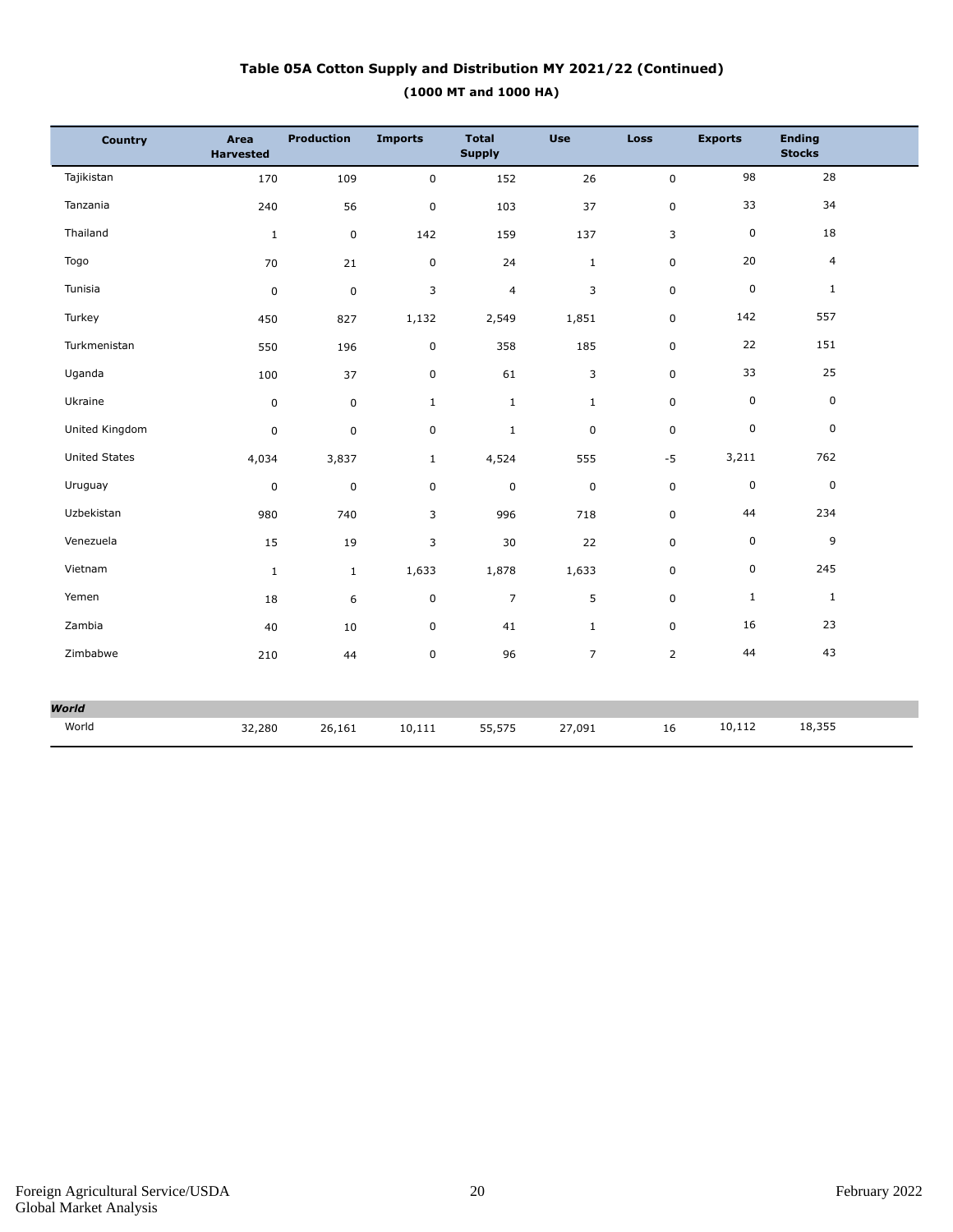## **(1,000 HA and 1000 480-lb. Bales) Table 06: Cotton Supply and Distribution by Country 2020/21**

| <b>Country</b>           | Area<br><b>Harvested</b> | <b>Production</b> | <b>Imports</b> | <b>Total</b><br><b>Supply</b> | <b>Use</b>     | Loss        | <b>Exports</b> | <b>Ending</b><br><b>Stocks</b> |  |
|--------------------------|--------------------------|-------------------|----------------|-------------------------------|----------------|-------------|----------------|--------------------------------|--|
| Afghanistan              | 45                       | 85                | $\pmb{0}$      | 122                           | 30             | $\mathbf 0$ | 50             | 42                             |  |
| Albania                  | $1\,$                    | $\mathbf{1}$      | $\pmb{0}$      | $\overline{2}$                | $\mathbf 1$    | $\pmb{0}$   | 0              | $\mathbf{1}$                   |  |
| Algeria                  | 0                        | 0                 | $40\,$         | 45                            | 35             | $\pmb{0}$   | 0              | 10                             |  |
| Angola                   | 3                        | 5                 | $\pmb{0}$      | 10                            | 5              | $\mathsf 0$ | 0              | 5                              |  |
| Argentina                | 450                      | 1,380             | $\pmb{0}$      | 2,506                         | 525            | $\pmb{0}$   | 563            | 1,418                          |  |
| Armenia                  | $\pmb{0}$                | $\pmb{0}$         | $\pmb{0}$      | $\pmb{0}$                     | $\pmb{0}$      | $\pmb{0}$   | 0              | $\pmb{0}$                      |  |
| Australia                | 275                      | 2,800             | $\pmb{0}$      | 3,602                         | 35             | 0           | 1,564          | 2,003                          |  |
| Austria                  | $\pmb{0}$                | $\pmb{0}$         | 17             | 20                            | $17\,$         | $\pmb{0}$   | 0              | 3                              |  |
| Azerbaijan               | 100                      | 555               | $\pmb{0}$      | 676                           | 50             | $\pmb{0}$   | 610            | 16                             |  |
| Bahrain                  | $\pmb{0}$                | $\pmb{0}$         | 34             | 48                            | 40             | $\mathsf 0$ | 0              | 8                              |  |
| Bangladesh               | 45                       | 145               | 8,750          | 11,410                        | 8,500          | 10          | 0              | 2,900                          |  |
| Belarus                  | $\pmb{0}$                | $\pmb{0}$         | 33             | 39                            | 33             | $\pmb{0}$   | $\mathbf{1}$   | 5                              |  |
| Belgium-Luxembour        | 0                        | $\pmb{0}$         | 28             | 34                            | 21             | $\pmb{0}$   | 6              | $\overline{7}$                 |  |
| Benin                    | 615                      | 1,450             | $\pmb{0}$      | 2,033                         | 15             | 0           | 1,400          | 618                            |  |
| Bolivia                  | 5                        | 10                | $\mathbf 1$    | 20                            | 12             | $\pmb{0}$   | 0              | 8                              |  |
| Brazil                   | 1,370                    | 10,820            | 12             | 25,236                        | 3,100          | 3           | 11,014         | 11,119                         |  |
| Bulgaria                 | $\overline{2}$           | 10                | 12             | 29                            | 22             | $\pmb{0}$   | 0              | $\overline{7}$                 |  |
| Burkina Faso             | 556                      | 915               | $\pmb{0}$      | 1,120                         | 25             | 0           | 1,060          | 35                             |  |
| Burma                    | 240                      | 700               | 25             | 1,002                         | 650            | $\pmb{0}$   | 70             | 282                            |  |
| Cambodia                 | $\pmb{0}$                | $\pmb{0}$         | $\mathbf 1$    | $\mathbf 2$                   | $\mathbf 1$    | $\pmb{0}$   | 0              | $\mathbf{1}$                   |  |
| Cameroon                 | 225                      | 680               | $\pmb{0}$      | 949                           | $20\,$         | $\pmb{0}$   | 600            | 329                            |  |
| Canada                   | $\pmb{0}$                | $\mathbf 0$       | $\overline{2}$ | $\overline{2}$                | $\overline{2}$ | $\pmb{0}$   | 0              | $\mathbf 0$                    |  |
| Central African Republic | 34                       | 41                | $\pmb{0}$      | 56                            | 0              | $\pmb{0}$   | 40             | 16                             |  |
| Chad                     | 234                      | 232               | $\mathbf 0$    | 330                           | $10\,$         | $\mathsf 0$ | 200            | 120                            |  |
| Chile                    | $\pmb{0}$                | $\pmb{0}$         | $\pmb{0}$      | $\pmb{0}$                     | $\pmb{0}$      | $\pmb{0}$   | $\pmb{0}$      | $\pmb{0}$                      |  |
| China                    | 3,250                    | 29,500            | 12,861         | 79,260                        | 40,000         | $\mathsf 0$ | 10             | 39,250                         |  |
| Colombia                 | 9                        | 26                | $70\,$         | 131                           | 110            | $\mathsf 0$ | 0              | 21                             |  |
| Congo (Kinshasa)         | $30\,$                   | 15                | $\overline{2}$ | 21                            | 17             | $\mathsf 0$ | 0              | $\overline{4}$                 |  |
| Costa Rica               | $1\,$                    | $\mathbf 1$       | 24             | 37                            | 28             | $\pmb{0}$   | 0              | 9                              |  |
| Cote d'Ivoire            | 445                      | 1,010             | $\pmb{0}$      | 1,594                         | $30\,$         | $\mathbf 0$ | 1,179          | 385                            |  |
| Croatia                  | 0                        | $\pmb{0}$         | $\pmb{0}$      | $\pmb{0}$                     | $\pmb{0}$      | $\pmb{0}$   | 0              | $\pmb{0}$                      |  |
| Cuba                     | 4                        | $\overline{4}$    | $10\,$         | 16                            | 14             | $\pmb{0}$   | 0              | $\overline{2}$                 |  |
| Cyprus                   | 0                        | 0                 | $\pmb{0}$      | $\mathbf 0$                   | 0              | $\mathsf 0$ | 0              | 0                              |  |
| Czech Republic           | 0                        | $\mathsf 0$       | 5              | 6                             | 5              | $\pmb{0}$   | 0              | $\mathbf{1}$                   |  |
| Denmark                  | 0                        | 0                 | $\pmb{0}$      | $\pmb{0}$                     | 0              | $\mathsf 0$ | 0              | $\mathsf{O}\xspace$            |  |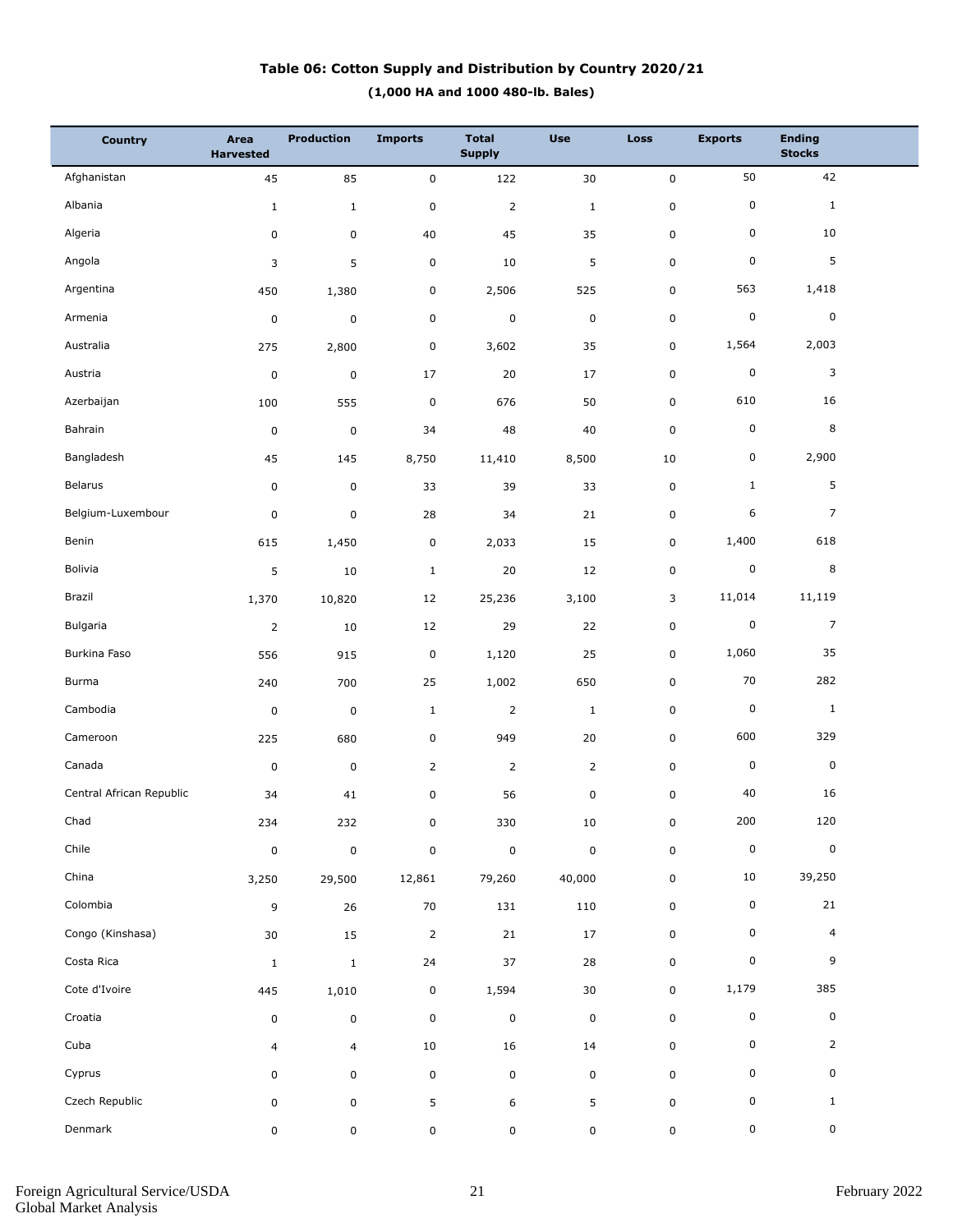## **(1,000 HA and 1000 480-lb. Bales) Table 06: Cotton Supply and Distribution by Country 2020/21 (Continued)**

| <b>Country</b>     | Area<br><b>Harvested</b> | <b>Production</b> | <b>Imports</b> | <b>Total</b><br><b>Supply</b> | <b>Use</b>     | <b>Loss</b> | <b>Exports</b> | <b>Ending</b><br><b>Stocks</b> |  |
|--------------------|--------------------------|-------------------|----------------|-------------------------------|----------------|-------------|----------------|--------------------------------|--|
| Dominican Republic | $\overline{4}$           | 3                 | $\mathbf{1}$   | 5                             | 3              | $\pmb{0}$   | $\mathsf 0$    | $\overline{2}$                 |  |
| Ecuador            | 3                        | 9                 | 37             | 61                            | 50             | $\pmb{0}$   | $\pmb{0}$      | 11                             |  |
| Egypt              | 65                       | 215               | 600            | 1,109                         | 550            | 10          | 400            | 149                            |  |
| El Salvador        | $\mathbf{1}$             | $\mathbf{1}$      | 166            | 202                           | 155            | 0           | $\mathbf{1}$   | 46                             |  |
| Estonia            | $\pmb{0}$                | $\pmb{0}$         | 12             | 15                            | 12             | 0           | $\pmb{0}$      | 3                              |  |
| Ethiopia           | 82                       | 240               | 20             | 350                           | 275            | 0           | 5              | 70                             |  |
| France             | $\pmb{0}$                | $\mathbf 0$       | 41             | 50                            | 37             | 0           | $\overline{4}$ | 9                              |  |
| Germany            | $\pmb{0}$                | 0                 | 70             | 90                            | 65             | 0           | 11             | 14                             |  |
| Ghana              | 15                       | 28                | $\pmb{0}$      | 37                            | $10\,$         | 0           | 15             | 12                             |  |
| Greece             | 276                      | 1,400             | 23             | 1,762                         | 70             | 0           | 1,630          | 62                             |  |
| Guatemala          | $\overline{2}$           | 3                 | 143            | 180                           | 145            | 0           | $\pmb{0}$      | 35                             |  |
| Guinea             | 13                       | 18                | $\pmb{0}$      | 21                            | $\mathbf 0$    | 0           | 18             | 3                              |  |
| Haiti              | $\overline{7}$           | 5                 | 5              | 11                            | 10             | 0           | $\pmb{0}$      | $\mathbf{1}$                   |  |
| Honduras           | $\overline{2}$           | 4                 | 70             | 80                            | 70             | 0           | $\pmb{0}$      | 10                             |  |
| Hong Kong          | $\pmb{0}$                | 0                 | 3              | 5                             | $\mathbf 0$    | 0           | $\overline{2}$ | 3                              |  |
| Hungary            | $\pmb{0}$                | 0                 | $\mathbf{1}$   | $\mathbf{1}$                  | $\mathbf 0$    | 0           | $\mathbf{1}$   | 0                              |  |
| India              | 13,000                   | 27,600            | 844            | 44,628                        | 25,000         | 0           | 6,189          | 13,439                         |  |
| Indonesia          | $\overline{2}$           | $\overline{2}$    | 2,307          | 2,952                         | 2,450          | 0           | 6              | 496                            |  |
| Iran               | 99                       | 396               | 395            | 969                           | 700            | 0           | $\mathsf 0$    | 269                            |  |
| Iraq               | 10                       | 15                | 35             | 73                            | 50             | 0           | $\pmb{0}$      | 23                             |  |
| Ireland            | $\pmb{0}$                | $\mathbf 0$       | $\pmb{0}$      | $\mathsf 0$                   | $\mathbf 0$    | 0           | $\pmb{0}$      | $\mathbf 0$                    |  |
| Israel             | $\overline{4}$           | 35                | $\overline{2}$ | 49                            | $\overline{4}$ | 0           | 35             | 10                             |  |
| Italy              | 0                        | $\pmb{0}$         | 135            | 163                           | 135            | 0           | 8              | 20                             |  |
| Japan              | 0                        | 0                 | 151            | 186                           | 160            | 0           | $\mathbf{1}$   | 25                             |  |
| Kazakhstan         | 110                      | 270               | $\pmb{0}$      | 388                           | 60             | $\mathbf 0$ | 250            | 78                             |  |
| Kenya              | 10                       | $\overline{5}$    | $40\,$         | $51\,$                        | $40\,$         | $\mathbf 0$ | $\mathbf 1$    | $10\,$                         |  |
| Korea, North       | $19\,$                   | 55                | 90             | 210                           | 145            | 0           | 0              | 65                             |  |
| Korea, South       | $\mathbf{1}$             | $\mathbf{1}$      | 556            | 696                           | 570            | 0           | $\overline{2}$ | 124                            |  |
| Kyrgyzstan         | $18\,$                   | 95                | $\pmb{0}$      | 110                           | $\mathsf 0$    | 0           | 100            | 10                             |  |
| Latvia             | $\pmb{0}$                | $\mathbf 0$       | $10\,$         | 13                            | 9              | $\mathbf 0$ | $\,1\,$        | 3                              |  |
| Lebanon            | 0                        | $\mathsf 0$       | $\mathbf{1}$   | $\mathbf 2$                   | $\mathbf{1}$   | 0           | 0              | $\mathbf{1}$                   |  |
| Lesotho            | 0                        | $\mathsf 0$       | $80\,$         | 110                           | 85             | 0           | $\mathbf 0$    | 25                             |  |
| Lithuania          | 0                        | $\mathsf 0$       | $\pmb{0}$      | $\mathsf 0$                   | $\pmb{0}$      | 0           | 0              | $\mathbf 0$                    |  |
| North Macedonia    | $\pmb{0}$                | $\mathsf 0$       | 5              | 6                             | 5              | 0           | $\mathsf 0$    | $\mathbf{1}$                   |  |
| Madagascar         | $20\,$                   | $30\,$            | $\pmb{0}$      | 45                            | $20\,$         | 0           | 10             | 15                             |  |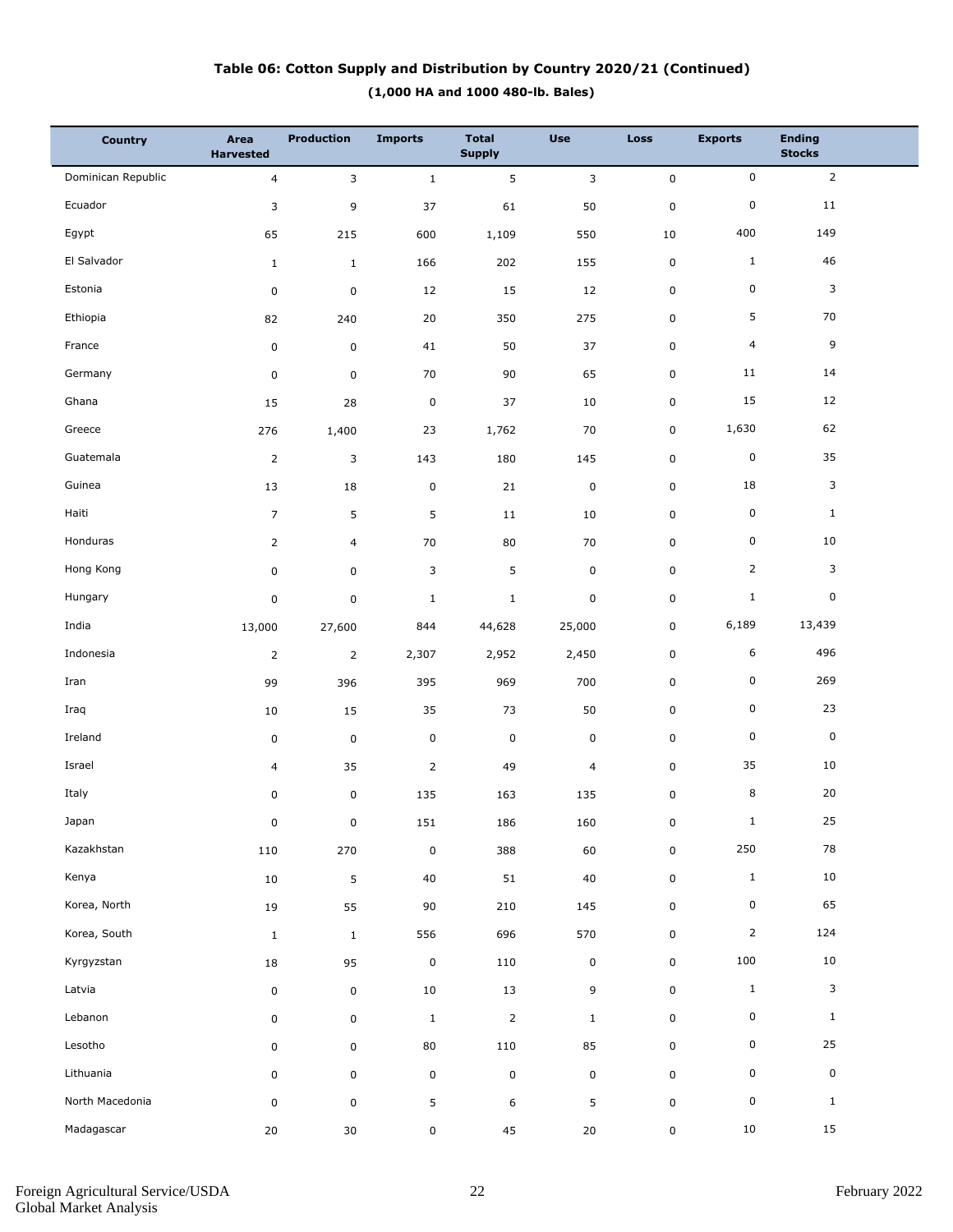## **(1,000 HA and 1000 480-lb. Bales) Table 06: Cotton Supply and Distribution by Country 2020/21 (Continued)**

| <b>Country</b> | Area<br><b>Harvested</b> | <b>Production</b> | <b>Imports</b> | <b>Total</b><br><b>Supply</b> | <b>Use</b>     | Loss        | <b>Exports</b> | <b>Ending</b><br><b>Stocks</b> |  |
|----------------|--------------------------|-------------------|----------------|-------------------------------|----------------|-------------|----------------|--------------------------------|--|
| Malawi         | 80                       | 90                | $\pmb{0}$      | 164                           | 5              | $\pmb{0}$   | 80             | 79                             |  |
| Malaysia       | $\pmb{0}$                | $\pmb{0}$         | 700            | 1,471                         | 300            | $\pmb{0}$   | 300            | 871                            |  |
| Mali           | 165                      | 285               | $\mathbf 0$    | 906                           | 25             | $\pmb{0}$   | 600            | 281                            |  |
| Mauritius      | $\pmb{0}$                | $\mathbf 0$       | 88             | 111                           | 90             | $\mathsf 0$ | $\mathsf 0$    | 21                             |  |
| Mexico         | 145                      | 1,020             | 928            | 2,642                         | 1,700          | 25          | 488            | 429                            |  |
| Moldova        | $\pmb{0}$                | $\mathsf 0$       | 50             | 72                            | 50             | $\pmb{0}$   | 0              | 22                             |  |
| Morocco        | $\mathbf 1$              | $\mathbf{1}$      | 40             | 49                            | 40             | $\pmb{0}$   | 0              | 9                              |  |
| Mozambique     | 125                      | 115               | $\pmb{0}$      | 201                           | 5              | $\mathsf 0$ | 105            | 91                             |  |
| Netherlands    | $\pmb{0}$                | $\pmb{0}$         | 8              | 10                            | 8              | $\pmb{0}$   | 0              | $\overline{2}$                 |  |
| Nicaragua      | 4                        | 10                | 40             | 55                            | 45             | 0           | 0              | 10                             |  |
| Niger          | 5                        | 9                 | $\mathbf 0$    | 14                            | 3              | $\pmb{0}$   | 6              | $\sqrt{5}$                     |  |
| Nigeria        | 270                      | 350               | 10             | 434                           | 215            | 0           | 100            | 119                            |  |
| Pakistan       | 2,200                    | 4,500             | 5,325          | 13,015                        | 10,700         | 25          | 25             | 2,265                          |  |
| Panama         | $\pmb{0}$                | $\mathsf 0$       | $\pmb{0}$      | $\pmb{0}$                     | 0              | 0           | 0              | $\mathsf 0$                    |  |
| Paraguay       | 11                       | 21                | 3              | 30                            | 5              | $\pmb{0}$   | 23             | $\overline{2}$                 |  |
| Peru           | 5                        | 25                | 198            | 291                           | 235            | 0           | $\overline{2}$ | 54                             |  |
| Philippines    | $\mathbf{1}$             | $\overline{2}$    | 39             | 50                            | 39             | $\pmb{0}$   | 0              | 11                             |  |
| Poland         | $\pmb{0}$                | $\mathsf 0$       | 16             | 19                            | 16             | 0           | 0              | 3                              |  |
| Portugal       | $\pmb{0}$                | $\mathsf 0$       | 155            | 191                           | 150            | $\pmb{0}$   | $\overline{4}$ | 37                             |  |
| Romania        | $\pmb{0}$                | $\mathsf 0$       | $\mathbf{1}$   | $\overline{2}$                | $\mathbf{1}$   | 0           | 0              | $\mathbf{1}$                   |  |
| Russia         | $\pmb{0}$                | $\mathsf 0$       | 125            | 149                           | 120            | $\pmb{0}$   | 3              | 26                             |  |
| Senegal        | 18                       | 38                | $\pmb{0}$      | 48                            | 0              | $\pmb{0}$   | 45             | 3                              |  |
| Serbia         | $\pmb{0}$                | $\pmb{0}$         | 6              | $\overline{7}$                | 6              | $\pmb{0}$   | 0              | $\mathbf{1}$                   |  |
| Singapore      | 0                        | 0                 | 0              | 0                             | 0              | 0           | $\mathbf 0$    | $\mathbf 0$                    |  |
| Slovakia       | $\pmb{0}$                | $\mathsf 0$       | $\mathbf{1}$   | $\mathbf{1}$                  | $\mathbf{1}$   | $\pmb{0}$   | 0              | 0                              |  |
| Slovenia       | $\pmb{0}$                | $\mathsf 0$       | $\overline{7}$ | $\mathsf 9$                   | $\overline{7}$ | $\mathbf 0$ | 0              | $\overline{2}$                 |  |
| Somalia        | 12                       | $\overline{7}$    | 3              | 11                            | 10             | $\mathbf 0$ | 0              | $\mathbf{1}$                   |  |
| South Africa   | 16                       | 70                | 50             | 263                           | 80             | $\mathsf 0$ | 75             | 108                            |  |
| Spain          | 62                       | 269               | 19             | 312                           | 14             | $\mathbf 0$ | 295            | $\mathbf{3}$                   |  |
| Sri Lanka      | 5                        | 5                 | $\mathbf{1}$   | 8                             | 6              | $\mathsf 0$ | $\pmb{0}$      | $\overline{2}$                 |  |
| Sudan          | 200                      | 600               | $\pmb{0}$      | 844                           | 70             | $\mathbf 0$ | 475            | 299                            |  |
| Sweden         | $\pmb{0}$                | $\pmb{0}$         | $\pmb{0}$      | $\mathbf 0$                   | 0              | $\mathsf 0$ | 0              | $\mathbf 0$                    |  |
| Switzerland    | $\pmb{0}$                | $\mathsf 0$       | $\overline{2}$ | 3                             | $\overline{2}$ | $\mathbf 0$ | 0              | $\mathbf{1}$                   |  |
| Syria          | 25                       | 140               | $\pmb{0}$      | 449                           | 100            | $\pmb{0}$   | 150            | 199                            |  |
| Taiwan         | 0                        | $\mathsf 0$       | 260            | 384                           | 275            | $\mathsf 0$ | 22             | 87                             |  |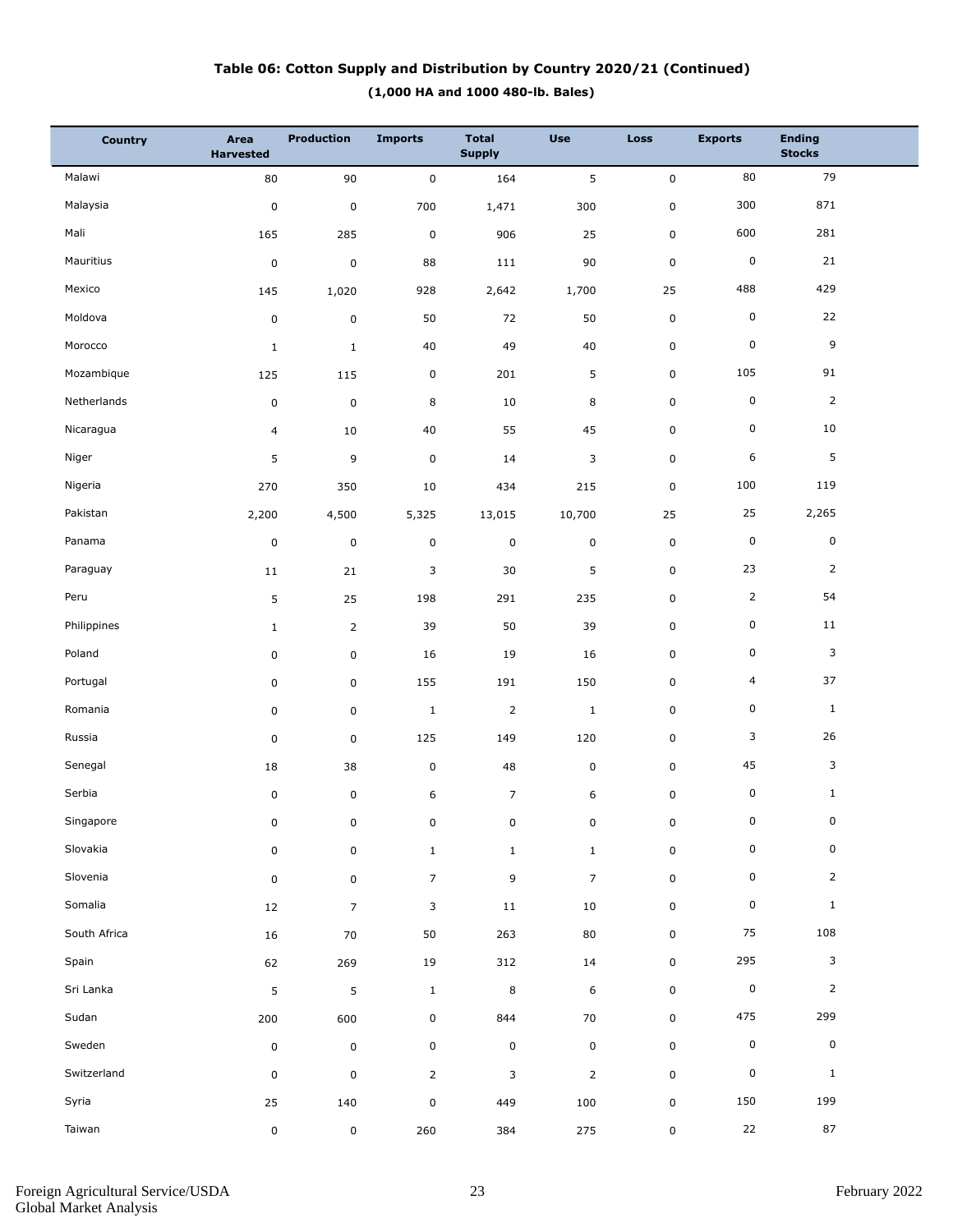## **(1,000 HA and 1000 480-lb. Bales) Table 06: Cotton Supply and Distribution by Country 2020/21 (Continued)**

| Country              | Area<br><b>Harvested</b> | <b>Production</b> | <b>Imports</b> | <b>Total</b><br><b>Supply</b> | <b>Use</b>   | Loss        | <b>Exports</b> | <b>Ending</b><br><b>Stocks</b> |  |
|----------------------|--------------------------|-------------------|----------------|-------------------------------|--------------|-------------|----------------|--------------------------------|--|
| Tajikistan           | 160                      | 455               | $\pmb{0}$      | 831                           | 108          | $\pmb{0}$   | 524            | 199                            |  |
| Tanzania             | 165                      | 215               | $\pmb{0}$      | 590                           | 170          | 0           | 200            | 220                            |  |
| Thailand             | $1\,$                    | $\overline{2}$    | 598            | 703                           | 610          | 15          | $1\,$          | 77                             |  |
| Togo                 | 100                      | 125               | $\mathbf 0$    | 197                           | 5            | 0           | 175            | 17                             |  |
| Tunisia              | $\overline{2}$           | 10                | 15             | 30                            | 25           | 0           | $\mathsf 0$    | 5                              |  |
| Turkey               | 350                      | 2,900             | 5,327          | 10,993                        | 7,700        | 0           | 585            | 2,708                          |  |
| Turkmenistan         | 545                      | 920               | $\mathsf 0$    | 1,644                         | 800          | 0           | 100            | 744                            |  |
| Uganda               | 100                      | 170               | $\pmb{0}$      | 277                           | 15           | 0           | 150            | 112                            |  |
| Ukraine              | $\mathbf 0$              | $\mathbf 0$       | 3              | $\overline{4}$                | 3            | 0           | 0              | $\mathbf{1}$                   |  |
| United Kingdom       | 0                        | $\mathbf 0$       | $\overline{2}$ | 3                             | $\mathsf{2}$ | $\pmb{0}$   | 0              | $\mathbf{1}$                   |  |
| <b>United States</b> | 3,349                    | 14,608            | $\mathbf{1}$   | 21,859                        | 2,400        | $-62$       | 16,371         | 3,150                          |  |
| Uruguay              | 0                        | $\mathbf 0$       | $\pmb{0}$      | $\mathsf 0$                   | $\pmb{0}$    | $\mathsf 0$ | 0              | $\mathbf 0$                    |  |
| Uzbekistan           | 975                      | 3,500             | 10             | 4,718                         | 3,150        | 0           | 410            | 1,158                          |  |
| Venezuela            | 15                       | 85                | 15             | 135                           | 95           | $\pmb{0}$   | 0              | 40                             |  |
| Vietnam              | $\mathbf{1}$             | 3                 | 7,310          | 8,424                         | 7,300        | 0           | 0              | 1,124                          |  |
| Yemen                | 18                       | 28                | $\pmb{0}$      | 34                            | 25           | 0           | 3              | 6                              |  |
| Zambia               | 40                       | 45                | $\pmb{0}$      | 208                           | 5            | $\pmb{0}$   | 61             | 142                            |  |
| Zimbabwe             | 240                      | 350               | $\pmb{0}$      | 529                           | 30           | 10          | 250            | 239                            |  |
|                      |                          |                   |                |                               |              |             |                |                                |  |
| <b>World</b>         |                          |                   |                |                               |              |             |                |                                |  |
| World                | 31,113                   | 111,788           | 49,126         | 258,382                       | 121,005      | 36          | 48,685         | 88,656                         |  |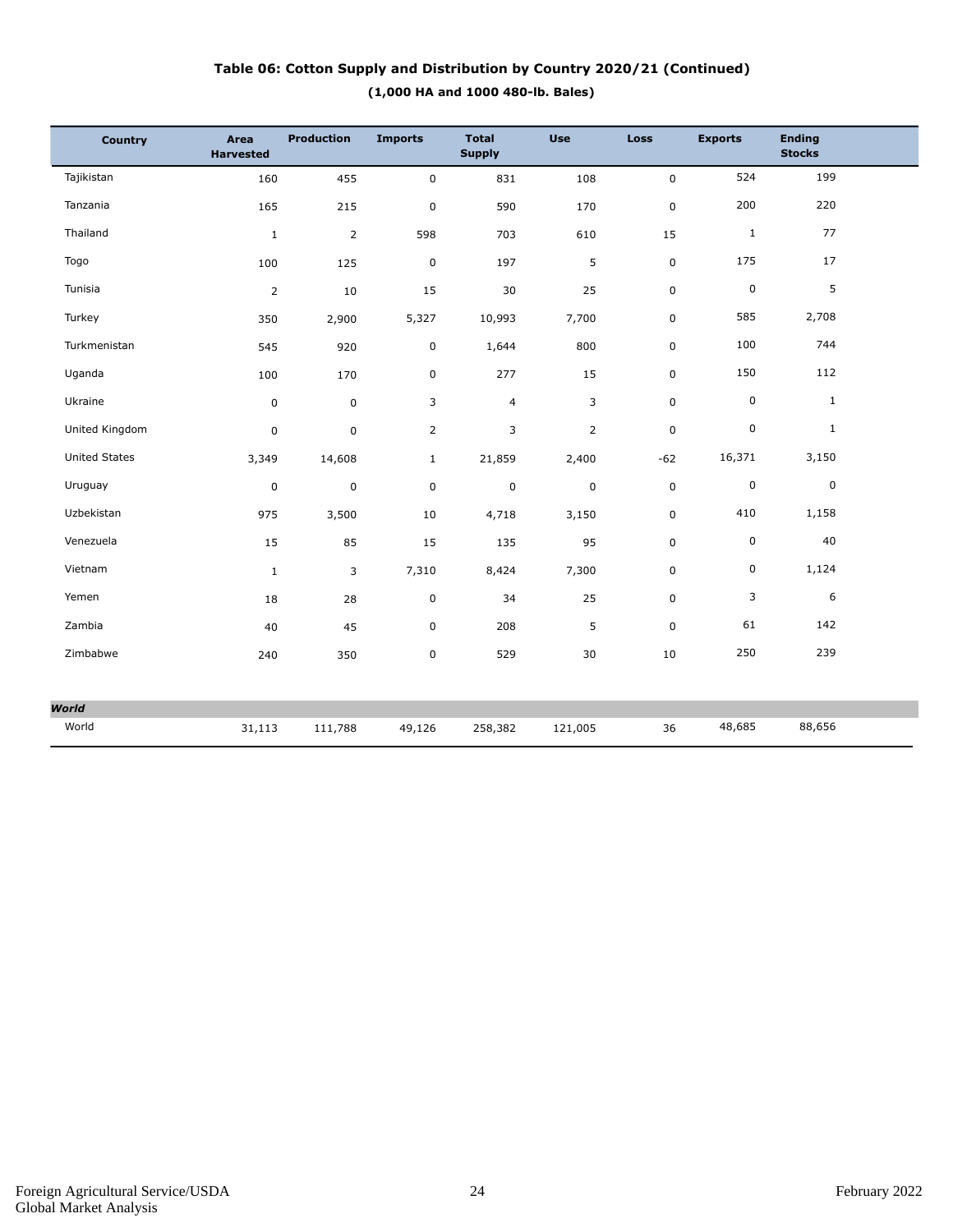## **(1,000 Metric Tons) Table 06A: Cotton Supply and Distribution by Country 2020/21**

| <b>Country</b>           | Area<br><b>Harvested</b> | <b>Production</b> | <b>Imports</b> | <b>Use</b>     | <b>Loss</b>    | <b>Exports</b> | <b>Ending</b><br><b>Stocks</b> |  |
|--------------------------|--------------------------|-------------------|----------------|----------------|----------------|----------------|--------------------------------|--|
| Afghanistan              | 45                       | 19                | $\pmb{0}$      | $\overline{7}$ | $\mathsf 0$    | 11             | 9                              |  |
| Albania                  | $\mathbf{1}$             | $\pmb{0}$         | $\pmb{0}$      | $\pmb{0}$      | $\pmb{0}$      | $\pmb{0}$      | 0                              |  |
| Algeria                  | 0                        | 0                 | 9              | 8              | $\pmb{0}$      | $\pmb{0}$      | $\overline{2}$                 |  |
| Angola                   | 3                        | $\mathbf{1}$      | $\mathsf 0$    | $\mathbf{1}$   | $\pmb{0}$      | $\mathbf 0$    | $\mathbf{1}$                   |  |
| Argentina                | 450                      | 300               | 0              | 114            | $\pmb{0}$      | 123            | 309                            |  |
| Armenia                  | $\pmb{0}$                | $\mathbf 0$       | $\mathsf 0$    | $\pmb{0}$      | $\pmb{0}$      | $\pmb{0}$      | $\mathsf 0$                    |  |
| Australia                | 275                      | 610               | 0              | 8              | 0              | 341            | 436                            |  |
| Austria                  | $\pmb{0}$                | $\mathbf 0$       | 4              | $\overline{4}$ | $\pmb{0}$      | $\mathbf 0$    | $\mathbf{1}$                   |  |
| Azerbaijan               | 100                      | 121               | $\mathsf 0$    | 11             | 0              | 133            | 3                              |  |
| Bahrain                  | $\pmb{0}$                | $\pmb{0}$         | $\overline{7}$ | 9              | $\pmb{0}$      | $\mathbf 0$    | $\overline{2}$                 |  |
| Bangladesh               | 45                       | 32                | 1,905          | 1,851          | $\overline{2}$ | $\mathbf 0$    | 631                            |  |
| Belarus                  | 0                        | 0                 | $\overline{7}$ | $\overline{7}$ | $\pmb{0}$      | $\pmb{0}$      | $\mathbf 1$                    |  |
| Belgium-Luxembour        | $\pmb{0}$                | $\mathbf 0$       | 6              | 5              | 0              | $\mathbf{1}$   | 2                              |  |
| Benin                    | 615                      | 316               | $\mathsf 0$    | 3              | $\pmb{0}$      | 305            | 135                            |  |
| Bolivia                  | 5                        | $\mathsf{2}$      | $\mathsf 0$    | 3              | $\pmb{0}$      | $\pmb{0}$      | 2                              |  |
| Brazil                   | 1,370                    | 2,356             | 3              | 675            | $\mathbf{1}$   | 2,398          | 2,421                          |  |
| Bulgaria                 | $\overline{2}$           | $\mathbf 2$       | 3              | 5              | $\pmb{0}$      | $\pmb{0}$      | $\overline{2}$                 |  |
| Burkina Faso             | 556                      | 199               | $\mathsf 0$    | 5              | $\pmb{0}$      | 231            | 8                              |  |
| Burma                    | 240                      | 152               | 5              | 142            | $\pmb{0}$      | 15             | 61                             |  |
| Cambodia                 | $\pmb{0}$                | $\mathbf 0$       | $\pmb{0}$      | $\pmb{0}$      | $\pmb{0}$      | $\pmb{0}$      | $\mathsf 0$                    |  |
| Cameroon                 | 225                      | 148               | $\mathsf 0$    | $\overline{4}$ | 0              | 131            | 72                             |  |
| Canada                   | $\pmb{0}$                | $\mathbf 0$       | $\mathsf 0$    | $\mathsf 0$    | $\pmb{0}$      | $\pmb{0}$      | $\pmb{0}$                      |  |
| Central African Republic | 34                       | 9                 | 0              | $\pmb{0}$      | 0              | 9              | 3                              |  |
| Chad                     | 234                      | ${\bf 51}$        | $\pmb{0}$      | $\overline{2}$ | 0              | 44             | $26\,$                         |  |
| Chile                    | $\pmb{0}$                | $\pmb{0}$         | $\pmb{0}$      | $\pmb{0}$      | $\pmb{0}$      | $\pmb{0}$      | $\mathsf 0$                    |  |
| China                    | 3,250                    | 6,423             | 2,800          | 8,709          | $\pmb{0}$      | $\overline{2}$ | 8,546                          |  |
| Colombia                 | 9                        | $\boldsymbol{6}$  | 15             | 24             | 0              | $\pmb{0}$      | 5                              |  |
| Congo (Kinshasa)         | 30                       | 3                 | $\pmb{0}$      | $\overline{4}$ | $\pmb{0}$      | $\mathbf 0$    | $\mathbf{1}$                   |  |
| Costa Rica               | $\mathbf{1}$             | $\mathsf 0$       | 5              | 6              | $\pmb{0}$      | $\pmb{0}$      | 2                              |  |
| Cote d'Ivoire            | 445                      | 220               | $\pmb{0}$      | $\overline{7}$ | 0              | 257            | 84                             |  |
| Croatia                  | $\pmb{0}$                | $\pmb{0}$         | $\mathsf 0$    | $\pmb{0}$      | $\pmb{0}$      | $\mathbf 0$    | $\mathsf 0$                    |  |
| Cuba                     | 4                        | $\mathbf 1$       | $\overline{2}$ | 3              | $\pmb{0}$      | $\pmb{0}$      | $\pmb{0}$                      |  |
| Cyprus                   | 0                        | $\mathsf 0$       | $\mathsf 0$    | $\mathsf 0$    | $\pmb{0}$      | $\mathbf 0$    | 0                              |  |
| Czech Republic           | 0                        | $\mathsf 0$       | $\mathbf{1}$   | $\mathbf{1}$   | $\pmb{0}$      | $\mathbf 0$    | $\pmb{0}$                      |  |
| Denmark                  | 0                        | $\mathbf 0$       | $\mathbf 0$    | $\pmb{0}$      | 0              | $\mathsf 0$    | 0                              |  |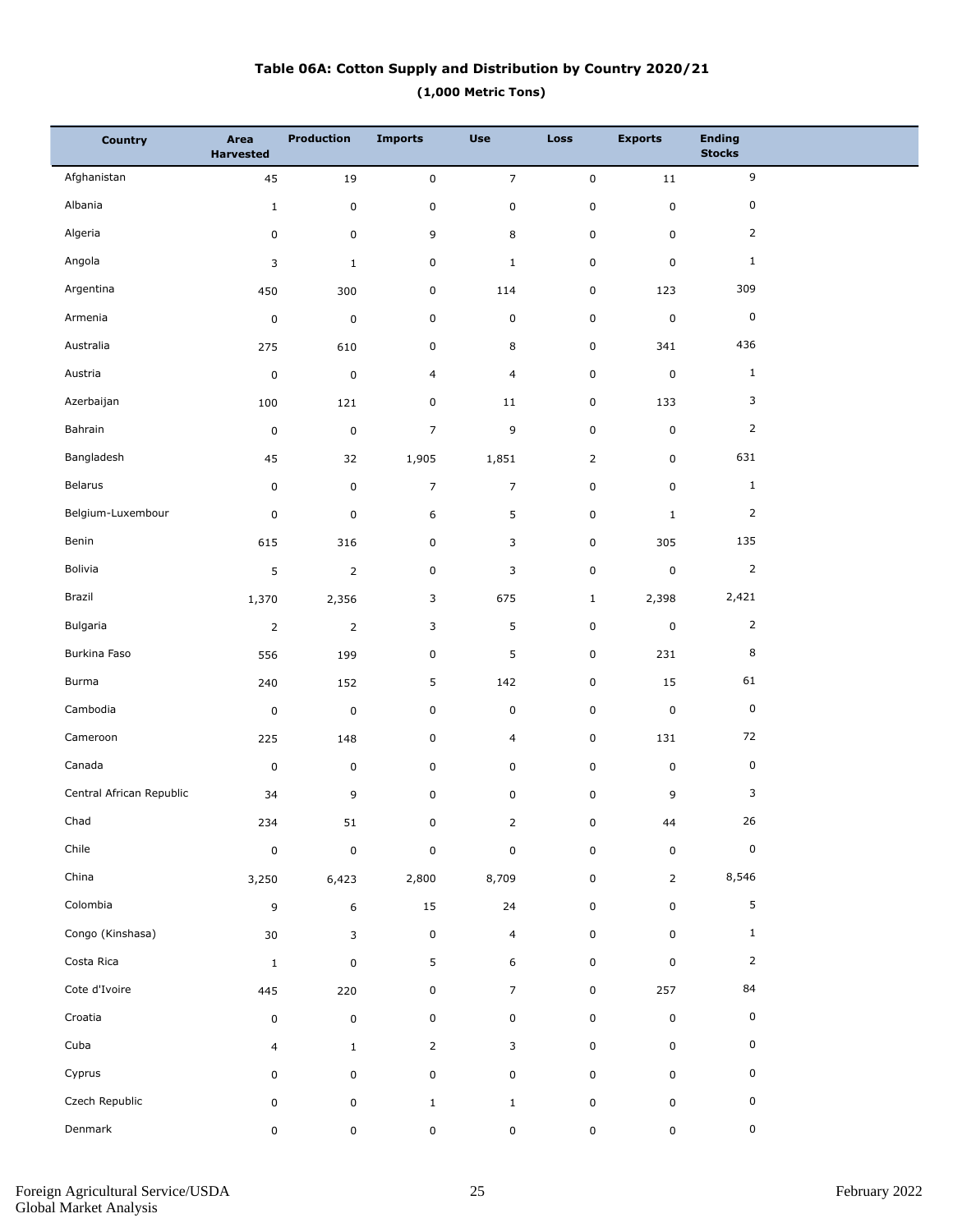## **(1,000 Metric Tons) Table 06A: Cotton Supply and Distribution by Country 2020/21 (Continued)**

| <b>Country</b>     | Area<br><b>Harvested</b> | <b>Production</b>   | <b>Imports</b> | <b>Use</b>     | <b>Loss</b>    | <b>Exports</b> | <b>Ending</b><br><b>Stocks</b> |  |
|--------------------|--------------------------|---------------------|----------------|----------------|----------------|----------------|--------------------------------|--|
| Dominican Republic | $\overline{\mathbf{4}}$  | $\mathbf 1$         | $\mathbf 0$    | $\mathbf 1$    | $\mathbf 0$    | $\mathsf 0$    | $\mathsf 0$                    |  |
| Ecuador            | 3                        | $\mathsf{2}\,$      | $\,8\,$        | 11             | $\pmb{0}$      | $\pmb{0}$      | $\overline{2}$                 |  |
| Egypt              | 65                       | 47                  | 131            | 120            | $\overline{2}$ | 87             | 32                             |  |
| El Salvador        | $1\,$                    | $\pmb{0}$           | 36             | 34             | 0              | $\pmb{0}$      | 10                             |  |
| Estonia            | $\pmb{0}$                | $\mathbf 0$         | 3              | 3              | $\pmb{0}$      | $\pmb{0}$      | $\mathbf{1}$                   |  |
| Ethiopia           | 82                       | 52                  | $\overline{4}$ | 60             | $\pmb{0}$      | $\mathbf{1}$   | 15                             |  |
| France             | $\mathsf 0$              | $\pmb{0}$           | 9              | 8              | $\pmb{0}$      | $\mathbf{1}$   | $\overline{2}$                 |  |
| Germany            | $\mathsf 0$              | $\mathbf 0$         | 15             | 14             | $\pmb{0}$      | $\overline{2}$ | 3                              |  |
| Ghana              | 15                       | 6                   | $\mathsf 0$    | $\overline{2}$ | $\pmb{0}$      | 3              | 3                              |  |
| Greece             | 276                      | 305                 | 5              | 15             | 0              | 355            | 13                             |  |
| Guatemala          | $\overline{2}$           | $\mathbf{1}$        | 31             | 32             | $\pmb{0}$      | $\pmb{0}$      | $\bf 8$                        |  |
| Guinea             | 13                       | 4                   | $\mathsf 0$    | $\mathsf 0$    | $\pmb{0}$      | $\overline{4}$ | $\mathbf{1}$                   |  |
| Haiti              | $\overline{7}$           | $\mathbf{1}$        | $\mathbf{1}$   | $\overline{2}$ | $\pmb{0}$      | $\pmb{0}$      | 0                              |  |
| Honduras           | $\overline{2}$           | $1\,$               | 15             | 15             | $\pmb{0}$      | $\pmb{0}$      | $\overline{2}$                 |  |
| Hong Kong          | 0                        | $\mathbf 0$         | $\mathbf{1}$   | $\mathsf 0$    | $\pmb{0}$      | $\pmb{0}$      | $\mathbf{1}$                   |  |
| Hungary            | $\pmb{0}$                | $\pmb{0}$           | $\pmb{0}$      | $\mathsf 0$    | $\pmb{0}$      | $\pmb{0}$      | 0                              |  |
| India              | 13,000                   | 6,009               | 184            | 5,443          | $\pmb{0}$      | 1,348          | 2,926                          |  |
| Indonesia          | $\overline{2}$           | $\pmb{0}$           | 502            | 533            | 0              | $\mathbf{1}$   | 108                            |  |
| Iran               | 99                       | 86                  | 86             | 152            | $\pmb{0}$      | $\pmb{0}$      | 59                             |  |
| Iraq               | 10                       | 3                   | 8              | $11\,$         | $\pmb{0}$      | $\pmb{0}$      | 5                              |  |
| Ireland            | $\pmb{0}$                | $\mathbf 0$         | 0              | $\pmb{0}$      | $\pmb{0}$      | $\pmb{0}$      | 0                              |  |
| Israel             | 4                        | 8                   | $\pmb{0}$      | $\mathbf{1}$   | $\pmb{0}$      | 8              | $\overline{2}$                 |  |
| Italy              | $\pmb{0}$                | 0                   | 29             | 29             | $\pmb{0}$      | $\overline{2}$ | 4                              |  |
| Japan              | 0                        | $\boldsymbol{0}$    | 33             | 35             | 0              | 0              | 5                              |  |
| Kazakhstan         | 110                      | 59                  | $\pmb{0}$      | 13             | 0              | 54             | $17\,$                         |  |
| Kenya              | $10\,$                   | $\mathbf 1$         | 9              | $\mathsf g$    | $\mathsf 0$    | $\mathsf 0$    | $\mathsf{2}$                   |  |
| Korea, North       | 19                       | 12                  | $20\,$         | 32             | 0              | $\mathsf 0$    | 14                             |  |
| Korea, South       | $\mathbf{1}$             | $\pmb{0}$           | 121            | 124            | 0              | $\mathbf 0$    | $27\,$                         |  |
| Kyrgyzstan         | $18\,$                   | 21                  | $\pmb{0}$      | $\pmb{0}$      | 0              | 22             | $\mathsf{2}$                   |  |
| Latvia             | $\pmb{0}$                | $\mathbf 0$         | $\mathsf{2}$   | $\overline{2}$ | 0              | $\mathsf 0$    | $\mathbf{1}$                   |  |
| Lebanon            | 0                        | $\mathsf{O}\xspace$ | $\mathsf 0$    | $\pmb{0}$      | 0              | $\mathsf 0$    | $\pmb{0}$                      |  |
| Lesotho            | $\pmb{0}$                | $\mathbf 0$         | $17\,$         | 19             | 0              | $\mathsf 0$    | 5                              |  |
| Lithuania          | 0                        | $\mathsf 0$         | $\pmb{0}$      | $\mathsf 0$    | 0              | $\mathsf 0$    | 0                              |  |
| North Macedonia    | $\pmb{0}$                | $\mathbf 0$         | $\mathbf 1$    | $\mathbf{1}$   | 0              | $\mathbf 0$    | $\pmb{0}$                      |  |
| Madagascar         | $20\,$                   | $\overline{7}$      | $\mathbf 0$    | $\overline{4}$ | 0              | $\overline{2}$ | $\mathbf{3}$                   |  |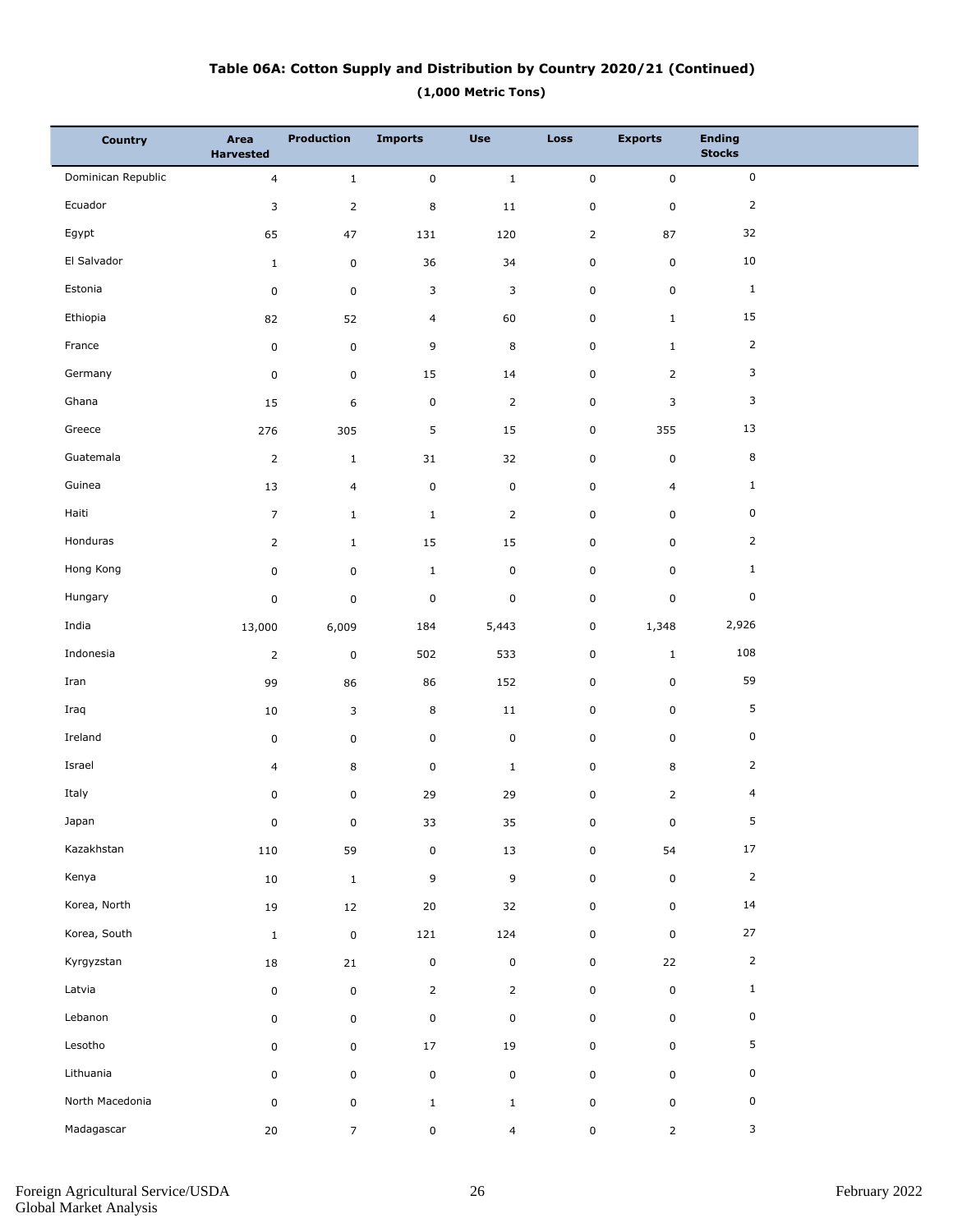## **(1,000 Metric Tons) Table 06A: Cotton Supply and Distribution by Country 2020/21 (Continued)**

| <b>Country</b> | Area<br><b>Harvested</b> | <b>Production</b> | <b>Imports</b> | <b>Use</b>     | Loss                | <b>Exports</b> | <b>Ending</b><br><b>Stocks</b> |  |
|----------------|--------------------------|-------------------|----------------|----------------|---------------------|----------------|--------------------------------|--|
| Malawi         | 80                       | $20\,$            | $\pmb{0}$      | $\mathbf 1$    | $\mathsf{O}\xspace$ | $17\,$         | 17                             |  |
| Malaysia       | $\pmb{0}$                | $\pmb{0}$         | 152            | 65             | $\mathbf 0$         | 65             | 190                            |  |
| Mali           | 165                      | 62                | $\pmb{0}$      | 5              | $\pmb{0}$           | 131            | 61                             |  |
| Mauritius      | $\pmb{0}$                | $\pmb{0}$         | 19             | 20             | $\mathbf 0$         | $\pmb{0}$      | $\sqrt{5}$                     |  |
| Mexico         | 145                      | 222               | 202            | 370            | 5                   | 106            | 93                             |  |
| Moldova        | $\pmb{0}$                | $\pmb{0}$         | $11\,$         | 11             | $\mathbf 0$         | $\mathsf 0$    | 5                              |  |
| Morocco        | $\mathbf 1$              | $\mathsf 0$       | 9              | 9              | $\mathbf 0$         | $\pmb{0}$      | 2                              |  |
| Mozambique     | 125                      | 25                | $\mathbf 0$    | $\mathbf{1}$   | $\mathbf 0$         | 23             | 20                             |  |
| Netherlands    | $\pmb{0}$                | $\mathsf 0$       | $\overline{2}$ | $\overline{2}$ | $\mathbf 0$         | $\mathsf 0$    | 0                              |  |
| Nicaragua      | $\overline{4}$           | $\overline{2}$    | 9              | 10             | $\mathbf 0$         | $\mathsf 0$    | $\overline{2}$                 |  |
| Niger          | 5                        | $\overline{2}$    | $\mathsf 0$    | $\mathbf 1$    | $\pmb{0}$           | $1\,$          | $\mathbf{1}$                   |  |
| Nigeria        | 270                      | 76                | $\overline{2}$ | 47             | $\mathbf 0$         | 22             | 26                             |  |
| Pakistan       | 2,200                    | 980               | 1,159          | 2,330          | 5                   | 5              | 493                            |  |
| Panama         | $\pmb{0}$                | $\pmb{0}$         | $\pmb{0}$      | $\pmb{0}$      | $\mathbf 0$         | $\mathsf 0$    | 0                              |  |
| Paraguay       | $11\,$                   | 5                 | $\mathbf 1$    | $\mathbf{1}$   | $\mathbf 0$         | 5              | 0                              |  |
| Peru           | 5                        | 5                 | 43             | 51             | $\mathbf 0$         | $\pmb{0}$      | 12                             |  |
| Philippines    | $\mathbf{1}$             | 0                 | 8              | 8              | $\mathbf 0$         | $\mathsf 0$    | $\mathsf{2}$                   |  |
| Poland         | 0                        | 0                 | 3              | 3              | $\mathbf 0$         | $\mathsf 0$    | $\mathbf{1}$                   |  |
| Portugal       | 0                        | 0                 | 34             | 33             | $\mathbf 0$         | $1\,$          | 8                              |  |
| Romania        | 0                        | 0                 | $\pmb{0}$      | $\mathbf 0$    | $\mathbf 0$         | $\mathsf 0$    | 0                              |  |
| Russia         | 0                        | 0                 | 27             | 26             | $\mathbf 0$         | $1\,$          | 6                              |  |
| Senegal        | 18                       | 8                 | $\pmb{0}$      | $\mathsf 0$    | $\mathbf 0$         | 10             | $\mathbf{1}$                   |  |
| Serbia         | $\pmb{0}$                | $\mathsf 0$       | $\mathbf{1}$   | $\mathbf 1$    | $\pmb{0}$           | $\mathsf 0$    | 0                              |  |
| Singapore      | $\pmb{0}$                | 0                 | 0              | $\pmb{0}$      | 0                   | 0              | $\mathsf{O}\xspace$            |  |
| Slovakia       | 0                        | $\mathsf 0$       | $\pmb{0}$      | $\pmb{0}$      | $\mathbf 0$         | $\pmb{0}$      | 0                              |  |
| Slovenia       | $\pmb{0}$                | $\pmb{0}$         | $\mathsf{2}$   | $\overline{2}$ | $\mathsf 0$         | $\mathsf 0$    | 0                              |  |
| Somalia        | 12                       | $\overline{2}$    | $\mathbf 1$    | $\overline{2}$ | $\mathbf 0$         | $\mathsf 0$    | 0                              |  |
| South Africa   | $16\,$                   | $15\,$            | $11\,$         | 17             | $\pmb{0}$           | $16\,$         | $24\,$                         |  |
| Spain          | 62                       | 59                | $\overline{4}$ | 3              | $\mathbf 0$         | 64             | $\,$ 1 $\,$                    |  |
| Sri Lanka      | 5                        | $\mathbf 1$       | $\pmb{0}$      | $\mathbf{1}$   | $\pmb{0}$           | $\pmb{0}$      | 0                              |  |
| Sudan          | 200                      | 131               | $\mathbf 0$    | 15             | $\pmb{0}$           | 103            | 65                             |  |
| Sweden         | $\pmb{0}$                | $\pmb{0}$         | $\pmb{0}$      | $\mathbf 0$    | $\pmb{0}$           | $\pmb{0}$      | $\pmb{0}$                      |  |
| Switzerland    | 0                        | $\mathsf 0$       | $\pmb{0}$      | $\mathbf 0$    | $\mathbf 0$         | $\pmb{0}$      | 0                              |  |
| Syria          | 25                       | 30                | $\pmb{0}$      | $22\,$         | $\mathsf 0$         | 33             | 43                             |  |
| Taiwan         | $\pmb{0}$                | $\mathbf 0$       | 57             | $60\,$         | $\pmb{0}$           | $\mathsf S$    | 19                             |  |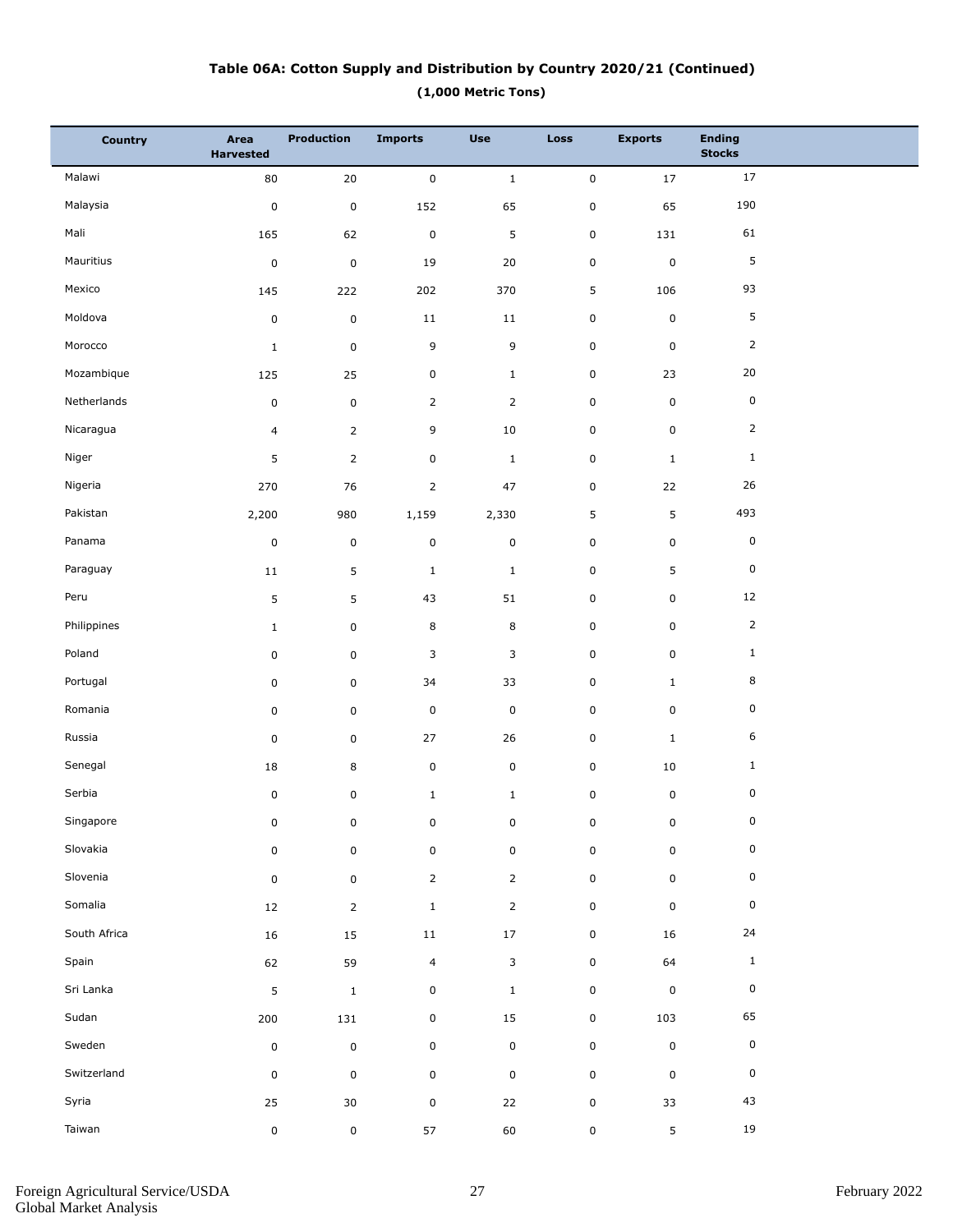## **(1,000 Metric Tons) Table 06A: Cotton Supply and Distribution by Country 2020/21 (Continued)**

| <b>Country</b>       | Area<br><b>Harvested</b> | <b>Production</b> | <b>Imports</b> | <b>Use</b>     | <b>Loss</b>    | <b>Exports</b> | <b>Ending</b><br><b>Stocks</b> |  |
|----------------------|--------------------------|-------------------|----------------|----------------|----------------|----------------|--------------------------------|--|
| Tajikistan           | 160                      | 99                | $\mathbf 0$    | 24             | $\mathsf 0$    | 114            | 43                             |  |
| Tanzania             | 165                      | 47                | 0              | 37             | $\mathsf 0$    | 44             | 48                             |  |
| Thailand             | $\mathbf 1$              | $\mathbf 0$       | 130            | 133            | 3              | $\mathsf 0$    | 17                             |  |
| Togo                 | 100                      | 27                | $\pmb{0}$      | $\mathbf{1}$   | 0              | 38             | $\overline{4}$                 |  |
| Tunisia              | $\overline{2}$           | $\overline{2}$    | 3              | 5              | 0              | $\pmb{0}$      | $\mathbf{1}$                   |  |
| Turkey               | 350                      | 631               | 1,160          | 1,676          | 0              | 127            | 590                            |  |
| Turkmenistan         | 545                      | 200               | 0              | 174            | $\mathsf 0$    | 22             | 162                            |  |
| Uganda               | 100                      | 37                | 0              | 3              | $\mathbf 0$    | 33             | 24                             |  |
| Ukraine              | $\pmb{0}$                | $\mathbf 0$       | $\mathbf{1}$   | $\mathbf{1}$   | $\mathbf 0$    | $\mathbf 0$    | $\mathsf 0$                    |  |
| United Kingdom       | 0                        | $\pmb{0}$         | $\pmb{0}$      | $\pmb{0}$      | $\pmb{0}$      | $\mathsf 0$    | $\pmb{0}$                      |  |
| <b>United States</b> | 3,349                    | 3,181             | 0              | 523            | $-13$          | 3,564          | 686                            |  |
| Uruguay              | $\pmb{0}$                | $\pmb{0}$         | 0              | $\pmb{0}$      | $\pmb{0}$      | $\pmb{0}$      | $\pmb{0}$                      |  |
| Uzbekistan           | 975                      | 762               | $\overline{2}$ | 686            | $\mathbf 0$    | 89             | 252                            |  |
| Venezuela            | 15                       | 19                | 3              | 21             | $\mathbf 0$    | $\mathsf 0$    | 9                              |  |
| Vietnam              | $\mathbf 1$              | $\mathbf{1}$      | 1,592          | 1,589          | 0              | $\mathbf 0$    | 245                            |  |
| Yemen                | 18                       | 6                 | 0              | 5              | $\mathbf 0$    | $\mathbf{1}$   | $\mathbf{1}$                   |  |
| Zambia               | 40                       | 10                | 0              | $\mathbf{1}$   | $\pmb{0}$      | 13             | 31                             |  |
| Zimbabwe             | 240                      | 76                | 0              | $\overline{7}$ | $\overline{2}$ | 54             | 52                             |  |
| <b>World</b>         |                          |                   |                |                |                |                |                                |  |
| World                | 31,113                   | 24,339            | 10,696         | 26,346         | 8              | 10,600         | 19,303                         |  |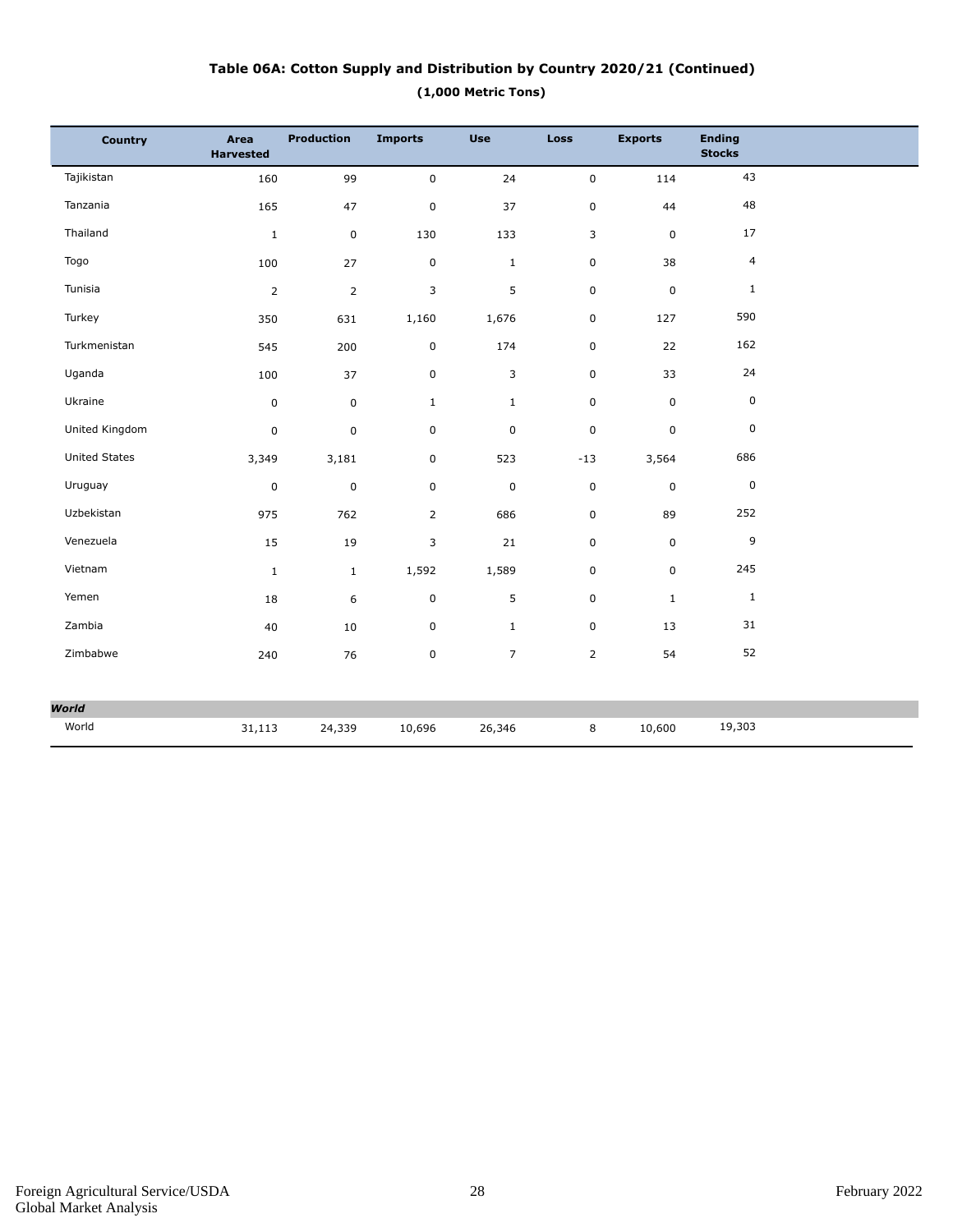#### **Table 09: World Cotton Supply and Distribution**

**(1,000 HA and 1000 480-lb. Bales)**

| <b>Country Mktg Year</b> | <b>Beginning</b><br><b>Stocks</b> | Area<br><b>Harvested</b> | <b>Production</b> | <b>Imports</b> | <b>Total</b><br><b>Supply</b> | <b>Exports</b> | <b>Use</b> | Loss     | <b>Total Dom.</b><br>Cons. | <b>Ending</b><br><b>Stocks</b> | <b>Stock to</b><br>Use % |
|--------------------------|-----------------------------------|--------------------------|-------------------|----------------|-------------------------------|----------------|------------|----------|----------------------------|--------------------------------|--------------------------|
|                          |                                   |                          |                   |                |                               |                |            |          |                            |                                |                          |
| World                    |                                   |                          |                   |                |                               |                |            |          |                            |                                |                          |
| 1990/91                  | 24,983                            | 33,146                   | 87,169            | 30,578         | 142,730                       | 29,560         | 85,524     | 170      | 85,694                     | 27,476                         | 32                       |
| 1991/92                  | 27,476                            | 34,756                   | 95,320            | 29,024         | 151,820                       | 28,204         | 86,188     | 368      | 86,556                     | 37,060                         | 43                       |
| 1992/93                  | 37,060                            | 32,614                   | 82,306            | 27,067         | 146,433                       | 25,435         | 86,337     | 63       | 86,400                     | 34,598                         | 40                       |
| 1993/94                  | 34,598                            | 30,711                   | 77,676            | 27,917         | 140,191                       | 26,620         | 85,510     | 143      | 85,653                     | 27,918                         | 33                       |
| 1994/95                  | 27,918                            | 32,185                   | 86,100            | 30,350         | 144,368                       | 28,018         | 84,622     | $-330$   | 84,292                     | 32,058                         | 38                       |
| 1995/96                  | 32,058                            | 35,902                   | 93,733            | 27,004         | 152,795                       | 27,296         | 85,940     | $-544$   | 85,396                     | 40,103                         | 47                       |
| 1996/97                  | 40,103                            | 33,760                   | 89,908            | 28,579         | 158,590                       | 26,602         | 87,961     | $-585$   | 87,376                     | 44,612                         | 51                       |
| 1997/98                  | 44,612                            | 33,795                   | 92,294            | 25,929         | 162,835                       | 26,777         | 87,222     | $-581$   | 86,641                     | 49,417                         | 57                       |
| 1998/99                  | 49,417                            | 32,884                   | 85,974            | 24,480         | 159,871                       | 23,507         | 84,668     | $-1,114$ | 83,554                     | 52,810                         | 62                       |
| 1999/00                  | 52,810                            | 32,350                   | 87,888            | 27,993         | 168,691                       | 27,126         | 91,047     | $-602$   | 90,445                     | 51,120                         | 56                       |
| 2000/01                  | 51,120                            | 32,011                   | 89,062            | 26,209         | 166,391                       | 26,156         | 92,069     | $-1,424$ | 90,645                     | 49,590                         | 54                       |
| 2001/02                  | 49,590                            | 33,716                   | 98,515            | 29,297         | 177,402                       | 29,081         | 94,407     | $-781$   | 93,626                     | 54,695                         | 58                       |
| 2002/03                  | 54,695                            | 30,756                   | 91,054            | 30,188         | 175,937                       | 30,400         | 98,437     | $-804$   | 97,633                     | 47,904                         | 49                       |
| 2003/04                  | 47,904                            | 32,258                   | 96,531            | 34,150         | 178,585                       | 33,072         | 98,088     | $-909$   | 97,179                     | 48,334                         | 49                       |
| 2004/05                  | 48,334                            | 35,658                   | 121,529           | 33,965         | 203,828                       | 34,949         | 109,205    | $-1,245$ | 107,960                    | 60,919                         | 56                       |
| 2005/06                  | 60,919                            | 34,720                   | 116,348           | 44,668         | 221,935                       | 44,922         | 116,946    | $-1,793$ | 115,153                    | 61,860                         | 53                       |
| 2006/07                  | 61,860                            | 34,576                   | 122,690           | 38,305         | 222,855                       | 37,416         | 124,208    | $-1,715$ | 122,493                    | 62,946                         | 51                       |
| 2007/08                  | 62,946                            | 32,878                   | 120,095           | 39,454         | 222,495                       | 38,868         | 123,838    | $-2,094$ | 121,744                    | 61,883                         | 50                       |
| 2008/09                  | 61,883                            | 30,622                   | 108,166           | 30,523         | 200,572                       | 30,207         | 110,346    | $-1,436$ | 108,910                    | 61,455                         | 56                       |
| 2009/10                  | 61,455                            | 30,184                   | 103,146           | 36,928         | 201,529                       | 35,804         | 119,519    | $-12$    | 119,507                    | 46,218                         | 39                       |
| 2010/11                  | 46,218                            | 33,797                   | 117,187           | 36,447         | 199,852                       | 34,910         | 115,462    | 119      | 115,581                    | 49,361                         | 43                       |
| 2011/12                  | 49,361                            | 36,058                   | 127,320           | 45,448         | 222,129                       | 46,029         | 103,761    | $-210$   | 103,551                    | 72,549                         | 70                       |
| 2012/13                  | 72,549                            | 34,336                   | 123,915           | 47,529         | 243,993                       | 46,350         | 107,897    | $-343$   | 107,554                    | 90,089                         | 83                       |
| 2013/14                  | 90,089                            | 32,821                   | 120,309           | 41,436         | 251,834                       | 41,187         | 109,561    | 92       | 109,653                    | 100,994                        | 92                       |
| 2014/15                  | 100,994                           | 33,840                   | 119,179           | 36,489         | 256,662                       | 36,214         | 112,211    | 258      | 112,469                    | 107,979                        | 96                       |
| 2015/16                  | 107,979                           | 30,725                   | 96,138            | 35,718         | 239,835                       | 34,932         | 113,232    | 239      | 113,471                    | 91,432                         | 81                       |
| 2016/17                  | 91,432                            | 29,778                   | 106,607           | 37,876         | 235,915                       | 38,092         | 116,489    | 181      | 116,670                    | 81,153                         | 70                       |
| 2017/18                  | 81,153                            | 33,730                   | 123,872           | 41,548         | 246,573                       | 41,641         | 123,677    | 100      | 123,777                    | 81,155                         | 66                       |
| 2018/19                  | 81,155                            | 33,306                   | 118,710           | 42,457         | 242,322                       | 41,542         | 120,656    | 32       | 120,688                    | 80,092                         | 66                       |
| 2019/20                  | 80,092                            | 34,477                   | 121,014           | 40,701         | 241,807                       | 41,156         | 103,224    | $-41$    | 103,183                    | 97,468                         | 94                       |
| 2020/21                  | 97,468                            | 31,113                   | 111,788           | 49,126         | 258,382                       | 48,685         | 121,005    | 36       | 121,041                    | 88,656                         | 73                       |
| 2021/22                  | 88,656                            | 32,280                   | 120,154           | 46,441         | 255,251                       | 46,445         | 124,427    | 74       | 124,501                    | 84,305                         | 68                       |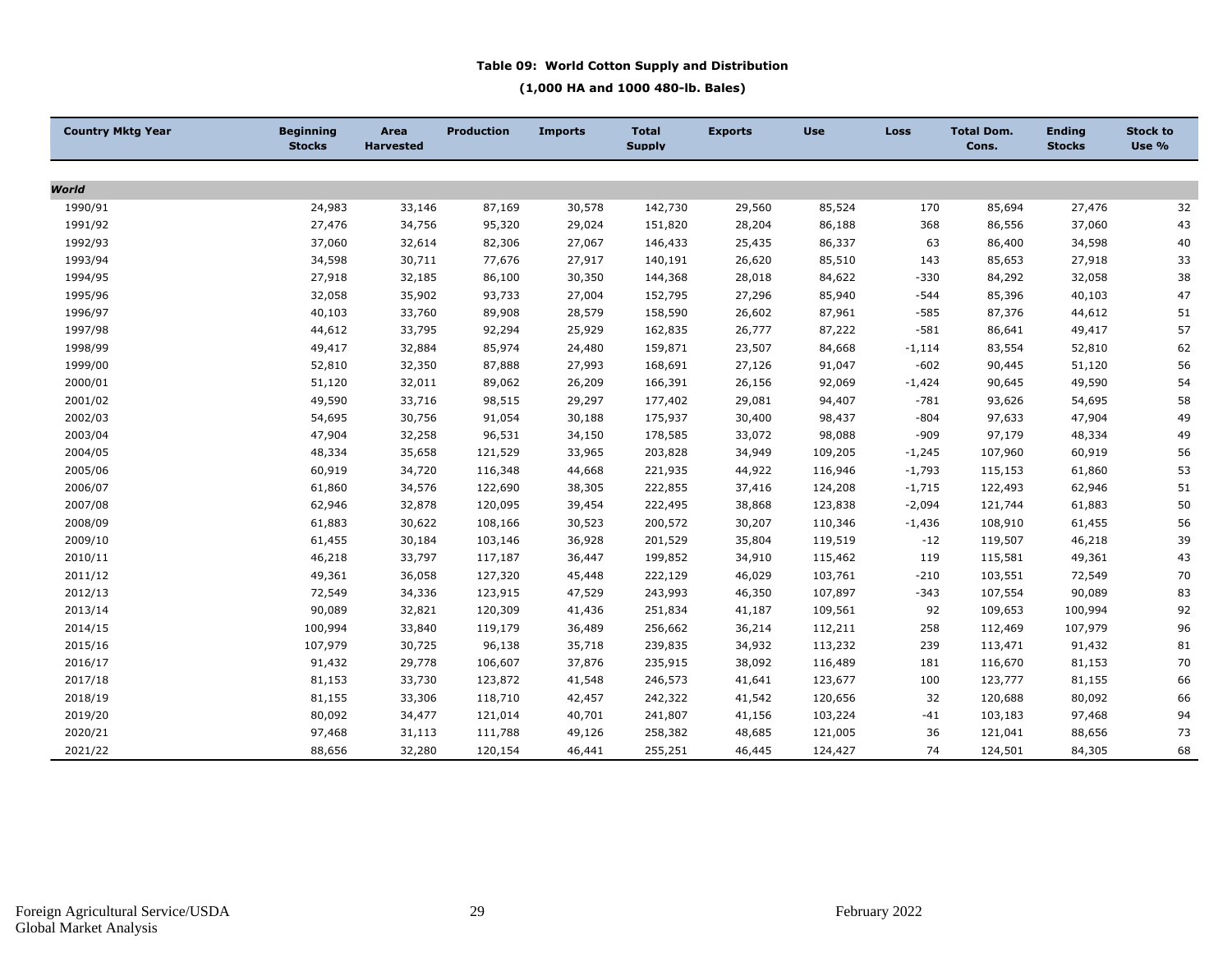#### **Table 10: United States Cotton Supply and Distribution**

#### **(1,000 HA and 1000 480-lb. Bales)**

| <b>Country Mktg Year</b> | Area<br><b>Harvested</b> | Yield | <b>Beginning</b><br><b>Stocks</b> | <b>Production</b> | <b>Imports</b> | <b>Total</b><br><b>Supply</b> | <b>Exports</b> | <b>Use</b> | <b>Loss</b> | <b>Ending</b><br><b>Stocks</b> | <b>Stock to</b><br>Use % |
|--------------------------|--------------------------|-------|-----------------------------------|-------------------|----------------|-------------------------------|----------------|------------|-------------|--------------------------------|--------------------------|
| <b>United States</b>     |                          |       |                                   |                   |                |                               |                |            |             |                                |                          |
| 1990/91                  | 4,748                    | 711   | 3,000                             | 15,505            | 4              | 18,509                        | 7,793          | 8,657      | $-285$      | 2,344                          | 14                       |
| 1991/92                  | 5,245                    | 731   | 2,344                             | 17,614            | 13             | 19,971                        | 6,646          | 9,613      | 8           | 3,704                          | 23                       |
| 1992/93                  | 4,501                    | 785   | 3,704                             | 16,218            | 1              | 19,923                        | 5,201          | 10,250     | $-190$      | 4,662                          | 30                       |
| 1993/94                  | 5,173                    | 679   | 4,662                             | 16,134            | 6              | 20,802                        | 6,862          | 10,418     | -8          | 3,530                          | 20                       |
| 1994/95                  | 5,391                    | 794   | 3,530                             | 19,662            | 20             | 23,212                        | 9,402          | 11,198     | $-38$       | 2,650                          | 13                       |
| 1995/96                  | 6,478                    | 602   | 2,650                             | 17,900            | 408            | 20,958                        | 7,675          | 10,647     | 27          | 2,609                          | 14                       |
| 1996/97                  | 5,216                    | 791   | 2,609                             | 18,942            | 403            | 21,954                        | 6,865          | 11,126     | -8          | 3,971                          | $22\,$                   |
| 1997/98                  | 5,425                    | 754   | 3,971                             | 18,793            | 13             | 22,777                        | 7,500          | 11,349     | 41          | 3,887                          | 21                       |
| 1998/99                  | 4,324                    | 701   | 3,887                             | 13,918            | 439            | 18,244                        | 4,298          | 10,401     | $-394$      | 3,939                          | 27                       |
| 1999/00                  | 5,433                    | 680   | 3,939                             | 16,968            | 97             | 21,004                        | 6,750          | 10,194     | 145         | 3,915                          | 23                       |
| 2000/01                  | 5,282                    | 708   | 3,915                             | 17,188            | 16             | 21,119                        | 6,740          | 8,862      | $-483$      | 6,000                          | 38                       |
| 2001/02                  | 5,596                    | 790   | 6,000                             | 20,303            | 21             | 26,324                        | 11,000         | 7,696      | 180         | 7,448                          | 40                       |
| 2002/03                  | 5,025                    | 746   | 7,448                             | 17,209            | 67             | 24,724                        | 11,900         | 7,273      | 166         | 5,385                          | 28                       |
| 2003/04                  | 4,858                    | 818   | 5,385                             | 18,255            | 45             | 23,685                        | 13,758         | 6,266      | 211         | 3,450                          | 17                       |
| 2004/05                  | 5,284                    | 958   | 3,450                             | 23,251            | 29             | 26,730                        | 14,436         | 6,691      | 108         | 5,495                          | 26                       |
| 2005/06                  | 5,586                    | 931   | 5,495                             | 23,890            | 28             | 29,413                        | 17,673         | 5,871      | $-200$      | 6,069                          | $26\,$                   |
| 2006/07                  | 5,152                    | 912   | 6,069                             | 21,588            | 19             | 27,676                        | 12,959         | 4,935      | 303         | 9,479                          | 53                       |
| 2007/08                  | 4,245                    | 985   | 9,479                             | 19,207            | 12             | 28,698                        | 13,634         | 4,584      | 429         | 10,051                         | 55                       |
| 2008/09                  | 3,063                    | 912   | 10,051                            | 12,825            | 0              | 22,876                        | 13,261         | 3,541      | $-263$      | 6,337                          | 38                       |
| 2009/10                  | 3,049                    | 870   | 6,337                             | 12,183            | $\mathbf 0$    | 18,520                        | 12,037         | 3,550      | $-14$       | 2,947                          | 19                       |
| 2010/11                  | 4,330                    | 910   | 2,947                             | 18,102            | 9              | 21,058                        | 14,376         | 3,900      | 182         | 2,600                          | 14                       |
| 2011/12                  | 3,829                    | 886   | 2,600                             | 15,573            | 19             | 18,192                        | 11,714         | 3,300      | $-172$      | 3,350                          | $22\,$                   |
| 2012/13                  | 3,772                    | 999   | 3,350                             | 17,314            | 10             | 20,674                        | 13,026         | 3,500      | 348         | 3,800                          | 23                       |
| 2013/14                  | 3,051                    | 921   | 3,800                             | 12,909            | 13             | 16,722                        | 10,530         | 3,550      | 292         | 2,350                          | 17                       |
| 2014/15                  | 3,785                    | 939   | 2,350                             | 16,319            | 12             | 18,681                        | 11,246         | 3,575      | 210         | 3,650                          | 25                       |
| 2015/16                  | 3,268                    | 859   | 3,650                             | 12,888            | 33             | 16,571                        | 9,153          | 3,450      | 168         | 3,800                          | 30                       |
| 2016/17                  | 3,848                    | 972   | 3,800                             | 17,170            | $\overline{7}$ | 20,977                        | 14,917         | 3,250      | 60          | 2,750                          | 15                       |
| 2017/18                  | 4,492                    | 1,014 | 2,750                             | 20,923            | 3              | 23,676                        | 16,281         | 3,225      | $-30$       | 4,200                          | 22                       |
| 2018/19                  | 4,043                    | 989   | 4,200                             | 18,367            | 3              | 22,570                        | 14,833         | 2,975      | $-88$       | 4,850                          | 27                       |
| 2019/20                  | 4,653                    | 932   | 4,850                             | 19,913            | 3              | 24,766                        | 15,512         | 2,150      | $-146$      | 7,250                          | 41                       |
| 2020/21                  | 3,349                    | 950   | 7,250                             | 14,608            |                | 21,859                        | 16,371         | 2,400      | $-62$       | 3,150                          | 17                       |
| 2021/22                  | 4,034                    | 951   | 3,150                             | 17,624            | 5              | 20,779                        | 14,750         | 2,550      | $-21$       | 3,500                          | 20                       |